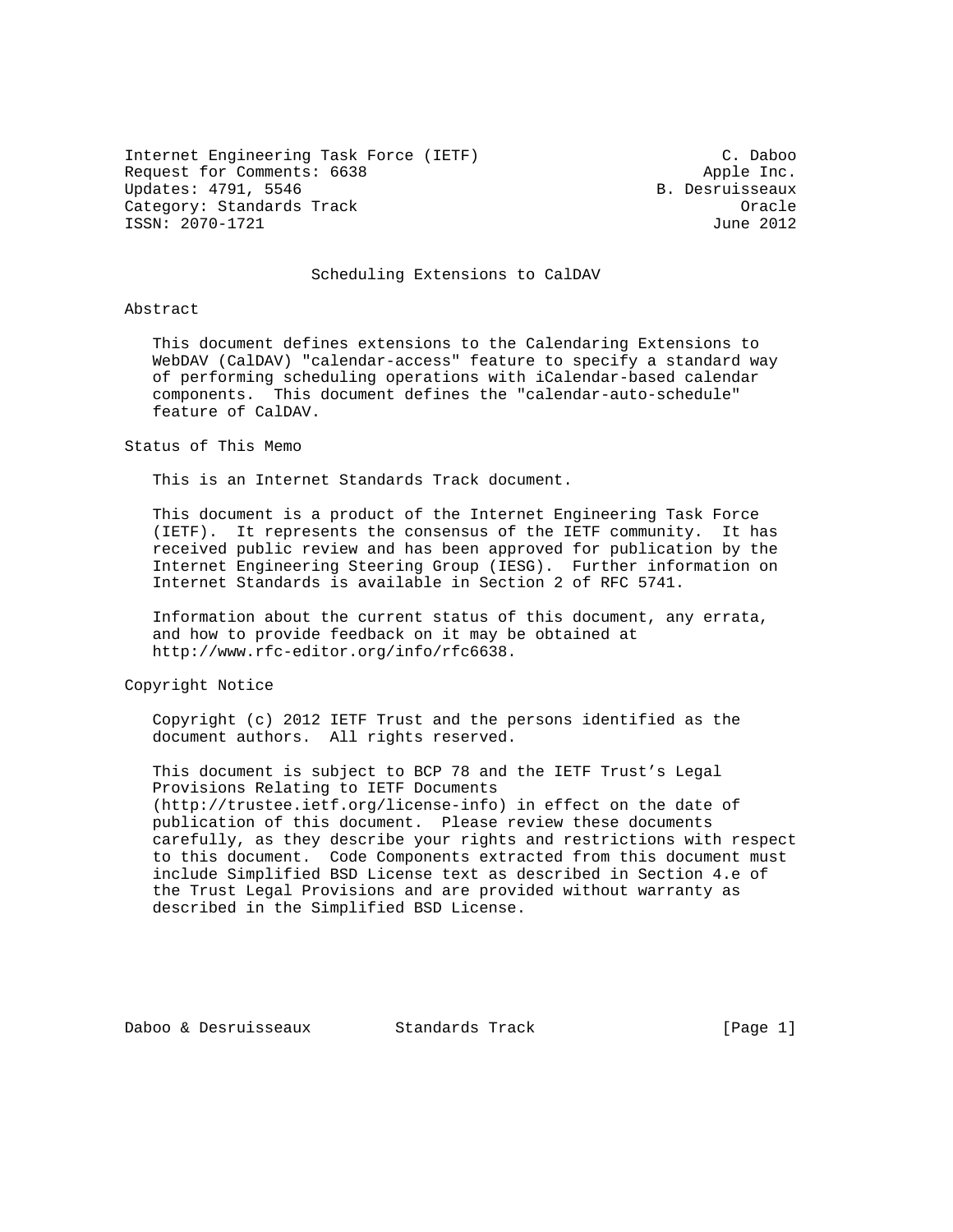This document may contain material from IETF Documents or IETF Contributions published or made publicly available before November 10, 2008. The person(s) controlling the copyright in some of this material may not have granted the IETF Trust the right to allow modifications of such material outside the IETF Standards Process. Without obtaining an adequate license from the person(s) controlling the copyright in such materials, this document may not be modified outside the IETF Standards Process, and derivative works of it may not be created outside the IETF Standards Process, except to format it for publication as an RFC or to translate it into languages other than English.

## Table of Contents

| 2.1.1. CALDAV: schedule-outbox-URL Property 10      |
|-----------------------------------------------------|
|                                                     |
| 2.2.1. CALDAV: schedule-inbox-URL Property 11       |
| 2.3. Calendaring Reports Extensions 12              |
| 2.4. Additional Principal Properties 12             |
| 2.4.1. CALDAV:calendar-user-address-set Property 12 |
| 2.4.2. CALDAV: calendar-user-type Property 13       |
|                                                     |
| 3.1. Identifying Scheduling Object Resources 14     |
| 3.2. Handling Scheduling Object Resources 15        |
| 3.2.1. Organizer Scheduling Object Resources 15     |
|                                                     |
|                                                     |
|                                                     |
| 3.2.2. Attendee Scheduling Object Resources 18      |
| 3.2.2.1. Allowed "Attendee" Changes 18              |
|                                                     |
| 3.2.2.3.                                            |
|                                                     |
|                                                     |
|                                                     |
| 3.2.3.2.                                            |
|                                                     |
|                                                     |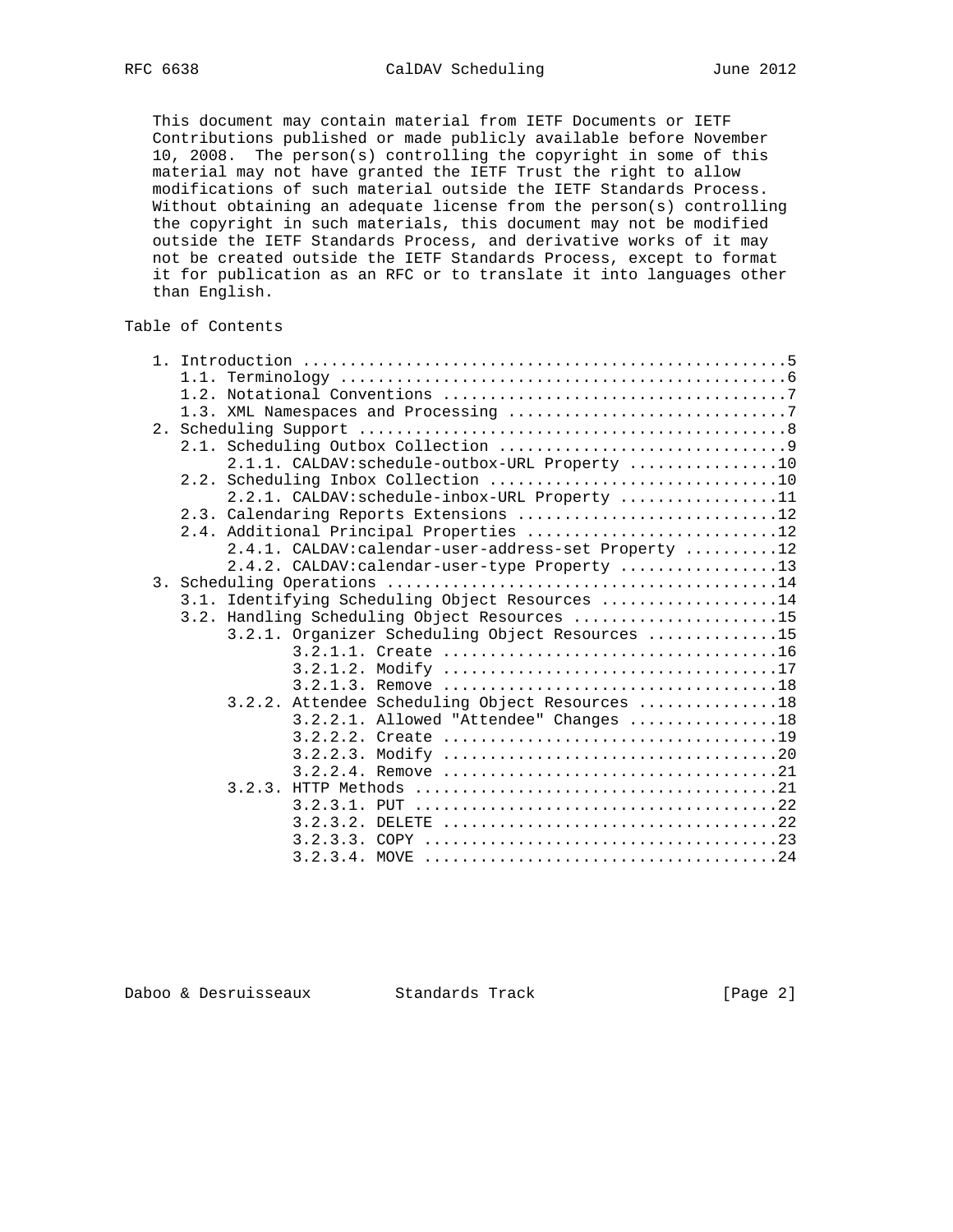|  | 3.2.4. Additional Method Preconditions 24                   |  |
|--|-------------------------------------------------------------|--|
|  | 3.2.4.1. CALDAV: unique-scheduling-object-resource          |  |
|  | Precondition 24                                             |  |
|  | 3.2.4.2. CALDAV: same-organizer-in-all-components           |  |
|  | Precondition 25                                             |  |
|  | 3.2.4.3. CALDAV:allowed-organizer-scheduling-               |  |
|  | object-change Precondition 25                               |  |
|  | 3.2.4.4. CALDAV: allowed-attendee-scheduling-               |  |
|  | object-change Precondition 26                               |  |
|  | 3.2.5. DTSTAMP and SEQUENCE Properties 26                   |  |
|  | 3.2.6. Restrict Recurrence Instances Sent to "Attendees" 27 |  |
|  | 3.2.7. Forcing the Server to Send a Scheduling Message 27   |  |
|  | 3.2.8. "Attendee" Participation Status 28                   |  |
|  | 3.2.9. Schedule Status Values 29                            |  |
|  | 3.2.10. Avoiding Conflicts when Updating Scheduling Object  |  |
|  |                                                             |  |
|  |                                                             |  |
|  | 3.2.10.2. DELETE, COPY, or MOVE 33                          |  |
|  | 4. Processing Incoming Scheduling Messages 34               |  |
|  | 4.1. Processing "Organizer" Requests, Additions, and        |  |
|  |                                                             |  |
|  | 4.2. Processing "Attendee" Replies 35                       |  |
|  | 4.3. Default Calendar Collection 35                         |  |
|  | 4.3.1. Additional Method Preconditions 36                   |  |
|  | 4.3.1.1. CALDAV:default-calendar-needed                     |  |
|  | Precondition 36                                             |  |
|  | 4.3.1.2. CALDAV: valid-schedule-default-calendar-URL        |  |
|  | Precondition 36                                             |  |
|  | 5. Request for Busy Time Information 37                     |  |
|  | 5.2. Additional Method Preconditions 38                     |  |
|  | 5.2.1. CALDAV: valid-scheduling-message Precondition 38     |  |
|  | 5.2.2. CALDAV: valid-organizer Precondition 39              |  |
|  |                                                             |  |
|  | 6.1. Privileges on Scheduling Inbox Collections 39          |  |
|  | 6.1.1. CALDAV: schedule-deliver Privilege 40                |  |
|  | 6.1.2. CALDAV:schedule-deliver-invite Privilege 40          |  |
|  | 6.1.3. CALDAV:schedule-deliver-reply Privilege 40           |  |
|  | 6.1.4. CALDAV:schedule-query-freebusy Privilege 40          |  |
|  | 6.2. Privileges on Scheduling Outbox Collections 40         |  |
|  | 6.2.1. CALDAV: schedule-send Privilege 41                   |  |
|  | 6.2.2. CALDAV: schedule-send-invite Privilege 41            |  |
|  | 6.2.3. CALDAV:schedule-send-reply Privilege 41              |  |
|  | 6.2.4. CALDAV: schedule-send-freebusy Privilege 41          |  |
|  | 6.3. Aggregation of Scheduling Privileges 42                |  |
|  |                                                             |  |

Daboo & Desruisseaux Standards Track [Page 3]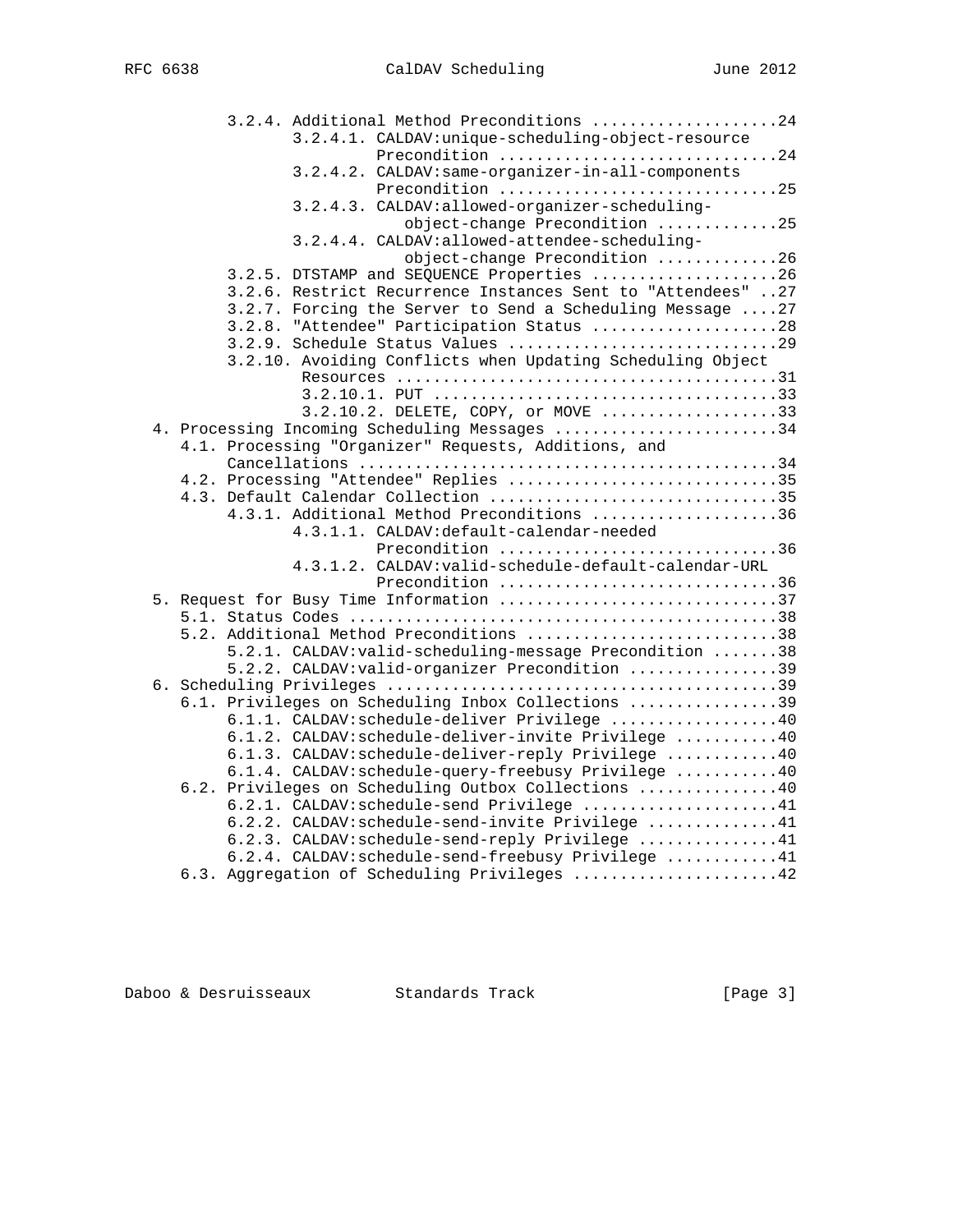|  | 7. Additional iCalendar Property Parameters 42         |  |
|--|--------------------------------------------------------|--|
|  |                                                        |  |
|  | 7.2. Schedule Force Send Parameter 44                  |  |
|  |                                                        |  |
|  | 8. Additional Message Header Fields 46                 |  |
|  | 8.1. Schedule-Reply Request Header 46                  |  |
|  | 8.2. Schedule-Tag Response Header 46                   |  |
|  | 8.3. If-Schedule-Tag-Match Request Header 47           |  |
|  |                                                        |  |
|  | 9.1. CALDAV:schedule-calendar-transp Property 47       |  |
|  | 9.2. CALDAV: schedule-default-calendar-URL Property 48 |  |
|  | 9.3. CALDAV: schedule-tag Property 49                  |  |
|  |                                                        |  |
|  | 10.1. CALDAV: schedule-response XML Element 50         |  |
|  | 10.2. CALDAV: response XML Element 50                  |  |
|  | 10.3. CALDAV: recipient XML Element 50                 |  |
|  | 10.4. CALDAV: request-status XML Element 51            |  |
|  |                                                        |  |
|  | 11.1. Preventing Denial-of-Service Attacks 51          |  |
|  | 11.2. Verifying Scheduling Operations 52               |  |
|  | 11.3. Verifying Busy Time Information Requests 52      |  |
|  |                                                        |  |
|  |                                                        |  |
|  |                                                        |  |
|  | 12.1. Message Header Field Registrations 54            |  |
|  |                                                        |  |
|  |                                                        |  |
|  | 12.1.3. If-Schedule-Tag-Match 54                       |  |
|  | 12.2. iCalendar Property Parameter Registrations 55    |  |
|  | 12.3. iCalendar REQUEST-STATUS Value Registrations 55  |  |
|  | 12.4. Additional iCalendar Elements Registries 55      |  |
|  | 12.4.1. Schedule Agent Values Registry 56              |  |
|  | 12.4.2. Schedule Force Send Values Registry 56         |  |
|  |                                                        |  |
|  |                                                        |  |
|  |                                                        |  |
|  |                                                        |  |

# Daboo & Desruisseaux Standards Track [Page 4]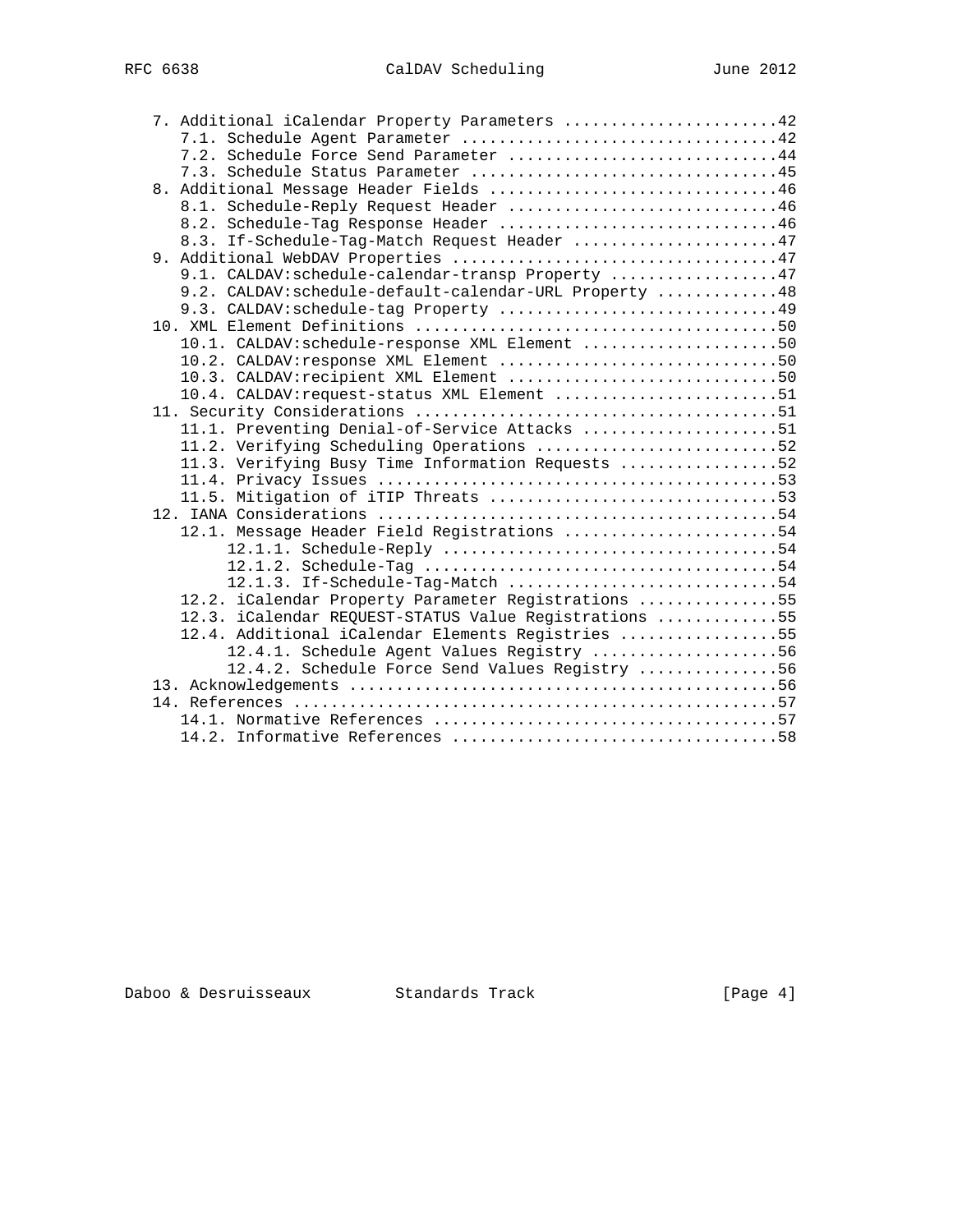| Appendix A. Scheduling Privileges Summary 59                     |
|------------------------------------------------------------------|
|                                                                  |
|                                                                  |
|                                                                  |
| B.1. Example: "Organizer" Inviting Multiple "Attendees" 61       |
| B.2. Example: "Attendee" Receiving an Invitation 63              |
| B.3. Example: "Attendee" Replying to an Invitation 64            |
| B.4. Example: "Organizer" Receiving a Reply to an Invitation  66 |
| B.5. Example: "Organizer" Requesting Busy Time Information 69    |
| B.6. Example: User Attempting to Invite "Attendee" on            |
|                                                                  |
| B.7. Example: "Attendee" Declining an Instance of a              |
|                                                                  |
| B.8. Example: "Attendee" Removing an Instance of a               |
|                                                                  |
|                                                                  |

#### 1. Introduction

 This document specifies extensions to the CalDAV "calendar-access" [RFC4791] feature to enable scheduling of iCalendar-based [RFC5545] calendar components between calendar users.

 This extension leverages the scheduling methods defined in the iCalendar Transport-independent Interoperability Protocol (iTIP) [RFC5546] to permit calendar users to perform scheduling operations such as schedule, reschedule, respond to scheduling request, or cancel calendar components, as well as search for busy time information. However, the following iTIP [RFC5546] features are not covered: publishing, countering, delegating, refreshing, and forwarding calendar components, as well as replacing the "Organizer" of a calendar component. It is expected that future extensions will be developed to address these.

 This specification defines a client/server scheduling protocol, where the server is made responsible for sending scheduling messages and processing incoming scheduling messages. The client operations of creating, modifying, or deleting a calendar component in a calendar are enough to trigger the server to deliver the necessary scheduling messages to the appropriate calendar users. This approach is sometimes referred to as "implicit scheduling".

 This specification only addresses how scheduling occurs with users on a single system (i.e., scheduling between CalDAV servers, or some other calendaring and scheduling system, is not defined). However, this specification is compatible with servers being able to send or receive scheduling messages with "external" users (e.g., using the iCalendar Message-Based Interoperability Protocol (iMIP) [RFC6047]).

Daboo & Desruisseaux Standards Track [Page 5]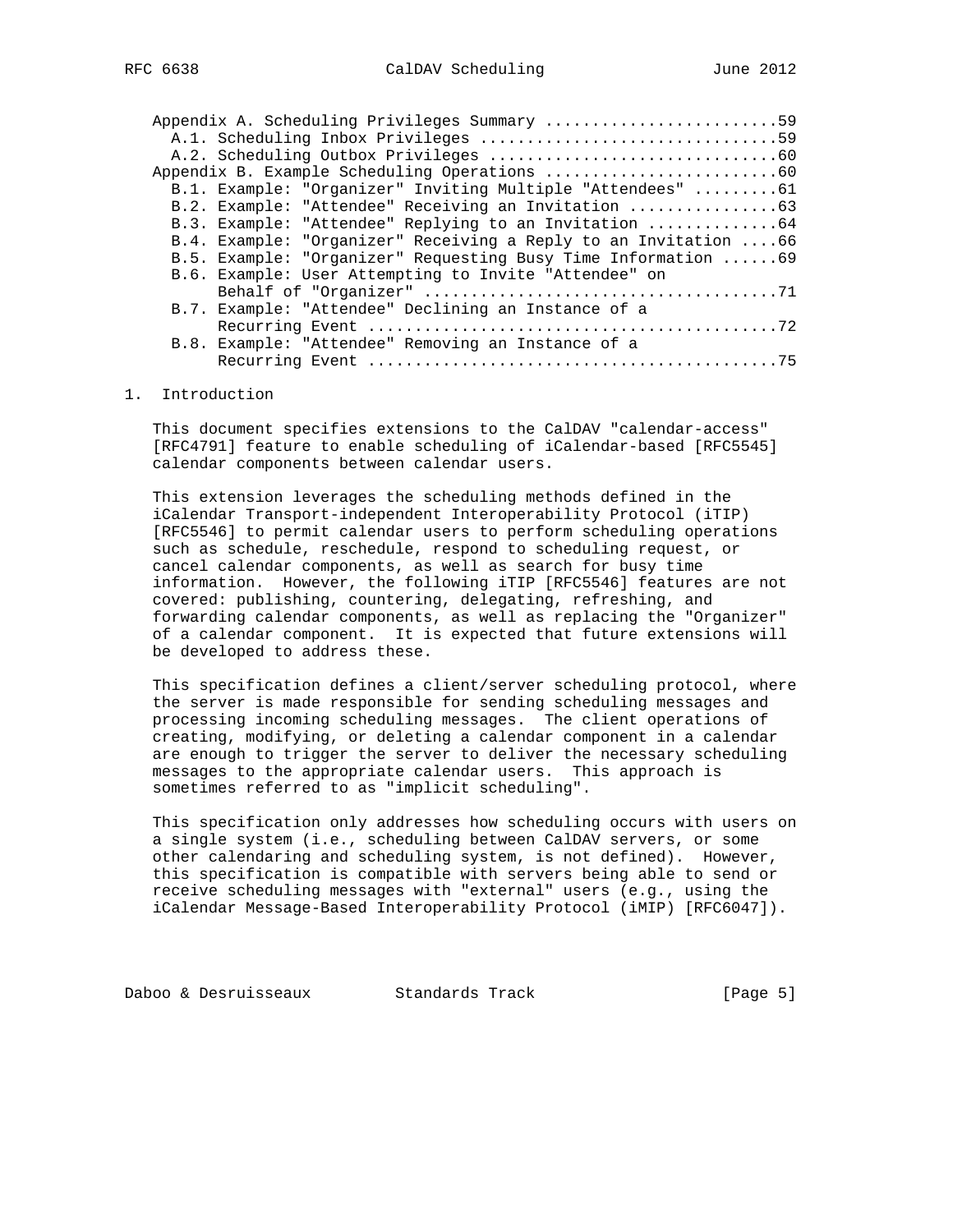Section 3 defines the automated "Scheduling Operations" that allow a client to store iCalendar data on a CalDAV server, with the server taking specific actions in response. One of three scheduling operations can take place -- "create", "modify", or "remove", based on the HTTP method used for the request -- in addition to a comparison between any existing and any new iCalendar data.

 Section 4 defines how the server processes scheduling messages sent as the result of a scheduling operation.

 Section 5 defines how freebusy requests with an immediate response are accomplished.

 Section 6 defines access control privileges for the scheduling operations defined in this specification.

 For the majority of the following discussion, scheduling of events will be discussed. However, scheduling of to-dos is also fully supported by this specification.

 This specification has been under development for a number of years, and most current implementations of CalDAV support it. With the publication of this document, it is expected that all new CalDAV implementations will support it by default. Interoperability tests have been performed regularly. Significant issues with incompatible CalDAV implementations are not anticipated.

#### 1.1. Terminology

 This specification reuses much of the same terminology as iCalendar [RFC5545], iTIP [RFC5546], WebDAV [RFC4918], and CalDAV [RFC4791]. Additional terms used by this specification are as follows:

- Scheduling object resource: A calendar object resource contained in a calendar collection for which the server will take care of sending scheduling messages on behalf of the owner of the calendar collection.
- Organizer scheduling object resource: A scheduling object resource owned by the "Organizer".
- Attendee scheduling object resource: A scheduling object resource owned by an "Attendee".
- Scheduling operation: Add, change, or remove operations on a scheduling object resource for which the server will deliver scheduling messages to other calendar users.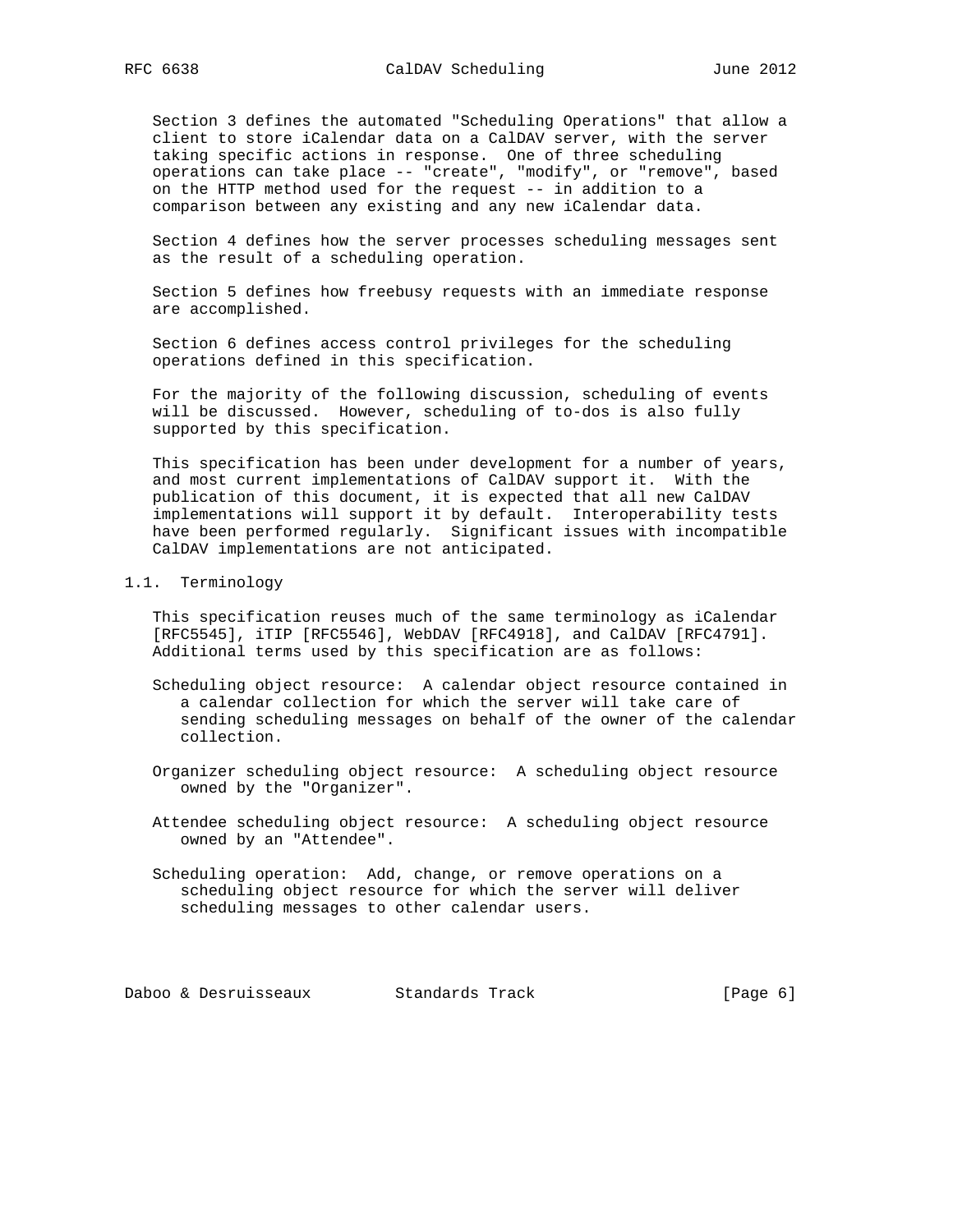Scheduling message: A calendar object that describes a scheduling operation such as schedule, reschedule, reply, or cancel.

 Scheduling Outbox collection: A resource at which busy time information requests are targeted.

 Scheduling Inbox collection: A collection in which incoming scheduling messages are delivered.

1.2. Notational Conventions

 The key words "MUST", "MUST NOT", "REQUIRED", "SHALL", "SHALL NOT", "SHOULD", "SHOULD NOT", "RECOMMENDED", "MAY", and "OPTIONAL" in this document are to be interpreted as described in [RFC2119].

 The Augmented BNF (ABNF) syntax used by this document to specify the format definition of new iCalendar elements is defined in [RFC5234].

 The ABNF syntax used by this document to specify the format definition of new message header fields to be used with the HTTP/1.1 protocol is described in Section 2.1 of [RFC2616]. Since this Augmented BNF uses the basic production rules provided in Section 2.2 of [RFC2616], these rules apply to this document as well.

 The term "protected" is used in the Conformance field of WebDAV property definitions as defined in Section 15 of [RFC4918].

 Calendaring and scheduling roles are referred to in quoted-strings of text with the first character of each word in uppercase. For example, "Organizer" refers to a role of a calendar user within the scheduling protocol defined by [RFC5546].

1.3. XML Namespaces and Processing

 This document uses XML DTD fragments ([W3C.REC-xml-20081126], Section 3.2) as a purely notational convention. WebDAV request and response bodies cannot be validated by a DTD due to the specific extensibility rules defined in Section 17 of [RFC4918] and due to the fact that all XML elements defined by that specification use the XML namespace name "DAV:". In particular,

- 1. element names use the "DAV:" namespace,
- 2. element ordering is irrelevant unless explicitly stated,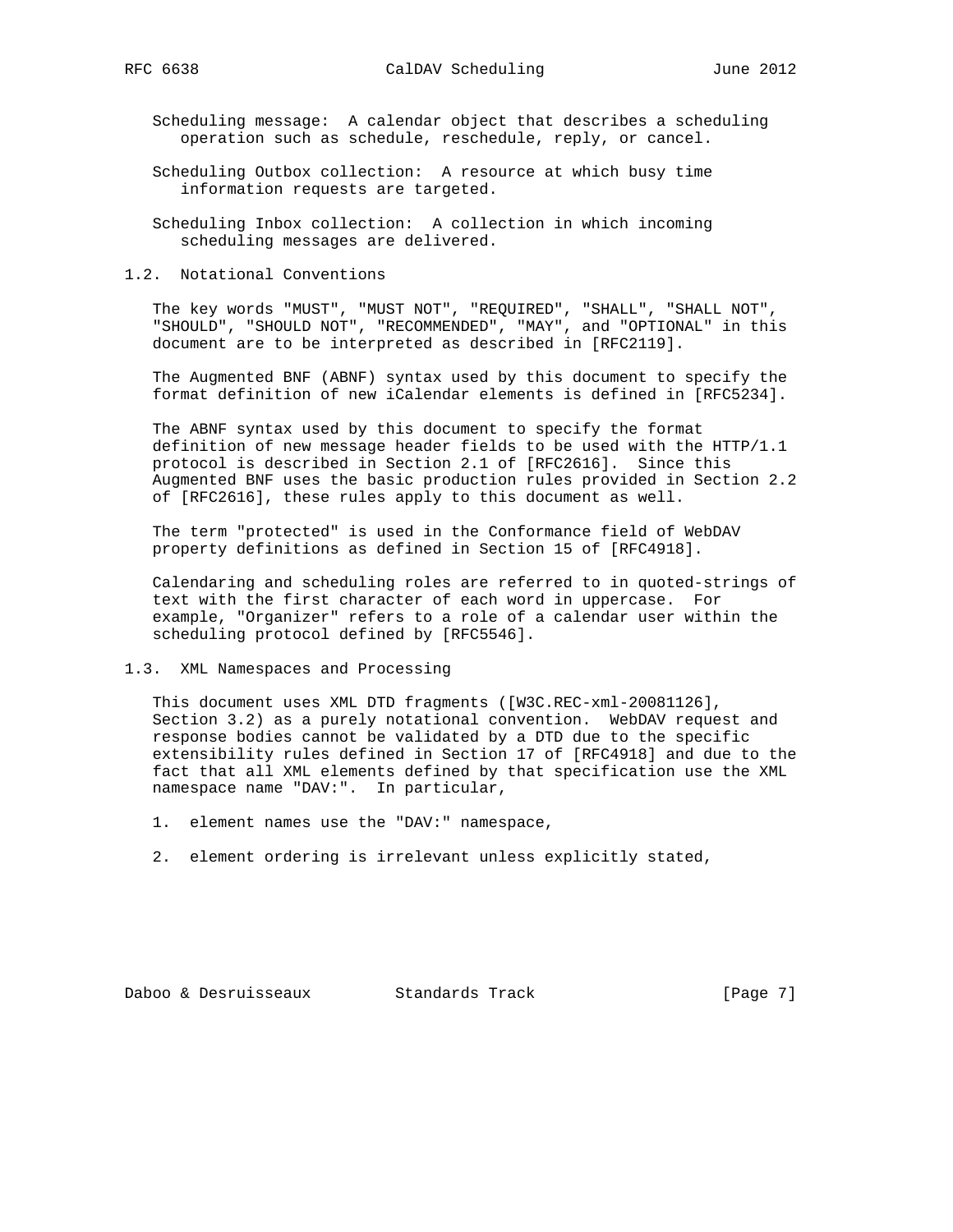- 3. extension elements (elements not already defined as valid child elements) can be added anywhere, except when explicitly stated otherwise, and
- 4. extension attributes (attributes not already defined as valid for this element) can be added anywhere, except when explicitly stated otherwise.

 The XML elements specified in this document are defined in the "urn:ietf:params:xml:ns:caldav" XML namespace registered by CalDAV [RFC4791].

 When XML element types in the namespaces "DAV:" and "urn:ietf:params:xml:ns:caldav" are referenced in this document outside of the context of an XML fragment, the strings "DAV:" and "CALDAV:" will be prefixed to the element types, respectively.

 This document inherits, and sometimes extends, DTD productions from Section 14 of [RFC4918].

 Also note that some CalDAV XML element names are identical to WebDAV XML element names, though their namespace differs. Care needs to be taken not to confuse the two sets of names.

2. Scheduling Support

 A server that supports the features described in this document is REQUIRED to support the CalDAV "calendar-access" [RFC4791] feature. Servers include "calendar-auto-schedule" as a field in the DAV response header from an OPTIONS request on any resource that supports any scheduling operations, properties, privileges, or methods.

 This specification introduces new collection resource types that are used to manage scheduling object resources, and scheduling privileges (as per Section 6), as well as provide scheduling functionality. It is the server's responsibility to create these collection resources, and clients have no way to create or delete them.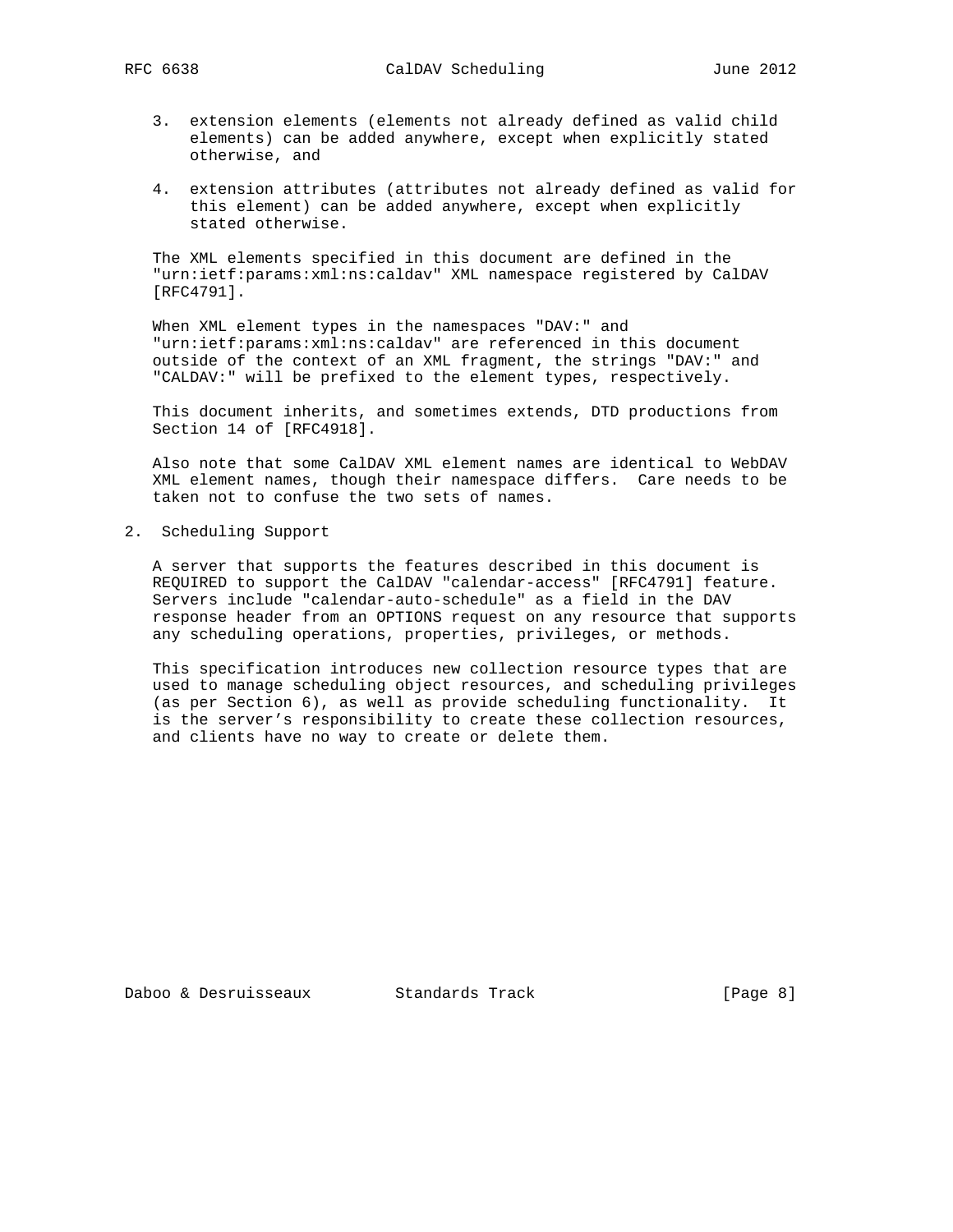2.1. Scheduling Outbox Collection

 A scheduling Outbox collection is used as the target for busy time information requests, and to manage privileges that apply to outgoing scheduling requests.

 A scheduling Outbox collection MUST report the DAV:collection and CALDAV:schedule-outbox XML elements in the value of the DAV: resourcetype property. The element type declaration for CALDAV: schedule-outbox is

<!ELEMENT schedule-outbox EMPTY>

Example:

 <D:resourcetype xmlns:D="DAV:"> <D:collection/> <C:schedule-outbox xmlns:C="urn:ietf:params:xml:ns:caldav"/> </D:resourcetype>

 A scheduling Outbox collection MUST NOT be a child (at any depth) of a calendar collection resource.

 The following WebDAV properties specified in CalDAV "calendar-access" [RFC4791] MAY also be defined on scheduling Outbox collections and apply to scheduling messages submitted to the scheduling Outbox collection with the POST method:

- o CALDAV:supported-calendar-component-set
- o CALDAV:supported-calendar-data
- o CALDAV:max-resource-size
- o CALDAV:min-date-time
- o CALDAV:max-date-time
- o CALDAV:max-attendees-per-instance

 The use of child resources in a scheduling Outbox collection is reserved for future revisions or extensions of this specification.

 The following WebDAV property is defined on principal resources and used to locate the corresponding Outbox collection for the associated principal.

Daboo & Desruisseaux Standards Track [Page 9]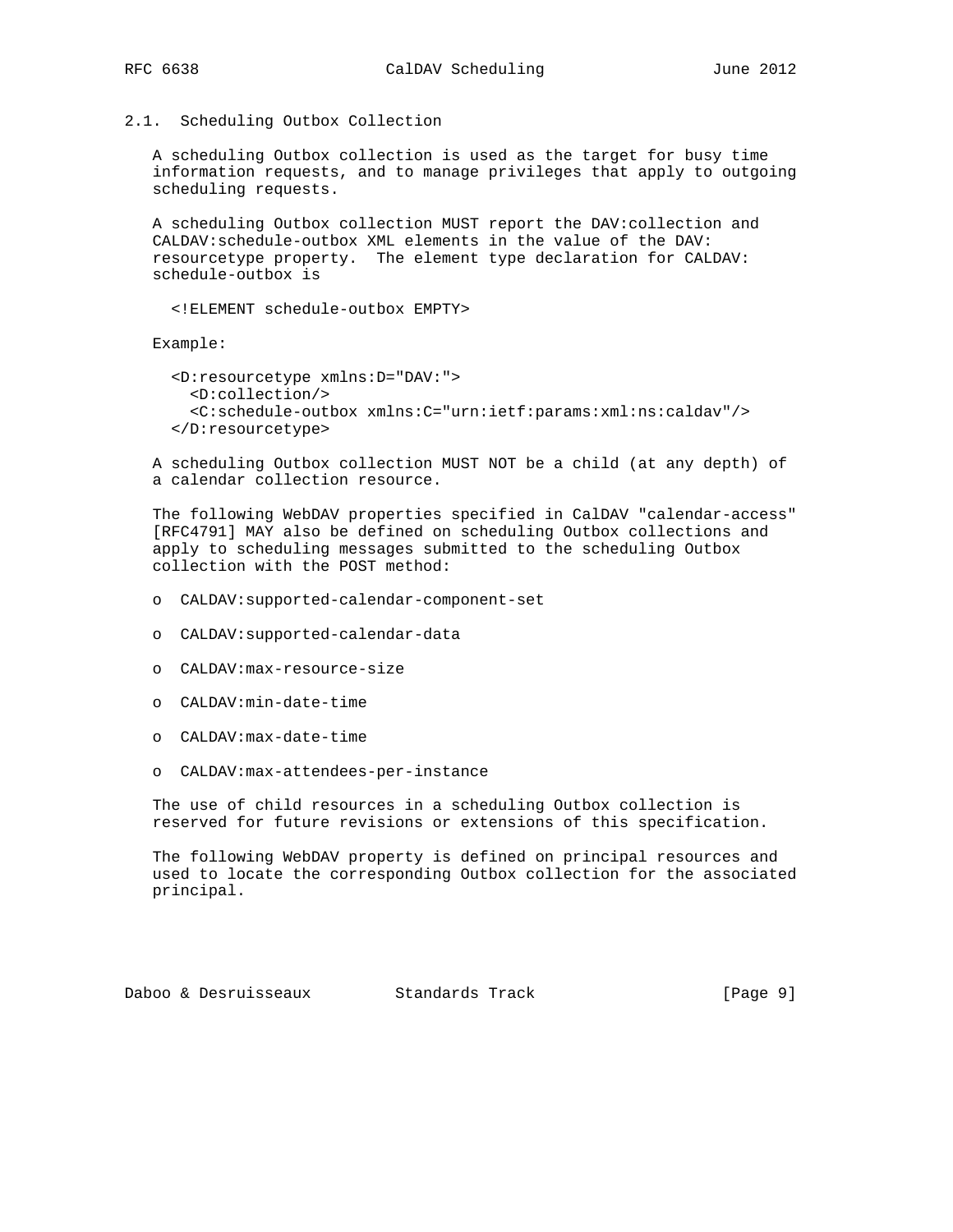2.1.1. CALDAV:schedule-outbox-URL Property

Name: schedule-outbox-URL

Namespace: urn:ietf:params:xml:ns:caldav

 Purpose: Identify the URL of the scheduling Outbox collection owned by the associated principal resource.

Protected: This property MAY be protected.

 PROPFIND behavior: This property SHOULD NOT be returned by a PROPFIND DAV:allprop request (as defined in Section 14.2 of [RFC4918]).

- COPY/MOVE behavior: This property value SHOULD be preserved in COPY and MOVE operations.
- Description: This property is needed for a client to determine where the scheduling Outbox collection of the current user is located so that sending of scheduling messages can occur. If not present, then the associated calendar user is not enabled for the sending of scheduling messages on the server.

Definition:

<!ELEMENT schedule-outbox-URL (DAV:href)>

2.2. Scheduling Inbox Collection

 A scheduling Inbox collection contains copies of incoming scheduling messages. These can be requests sent by an "Organizer", or replies sent by an "Attendee" in response to a request. The scheduling Inbox collection is also used to manage scheduling privileges.

 A scheduling Inbox collection MUST report the DAV:collection and CALDAV:schedule-inbox XML elements in the value of the DAV: resourcetype property. The element type declaration for CALDAV: schedule-inbox is

<!ELEMENT schedule-inbox EMPTY>

Example:

```
 <D:resourcetype xmlns:D="DAV:">
 <D:collection/>
 <C:schedule-inbox xmlns:C="urn:ietf:params:xml:ns:caldav"/>
</D:resourcetype>
```
Daboo & Desruisseaux Standards Track [Page 10]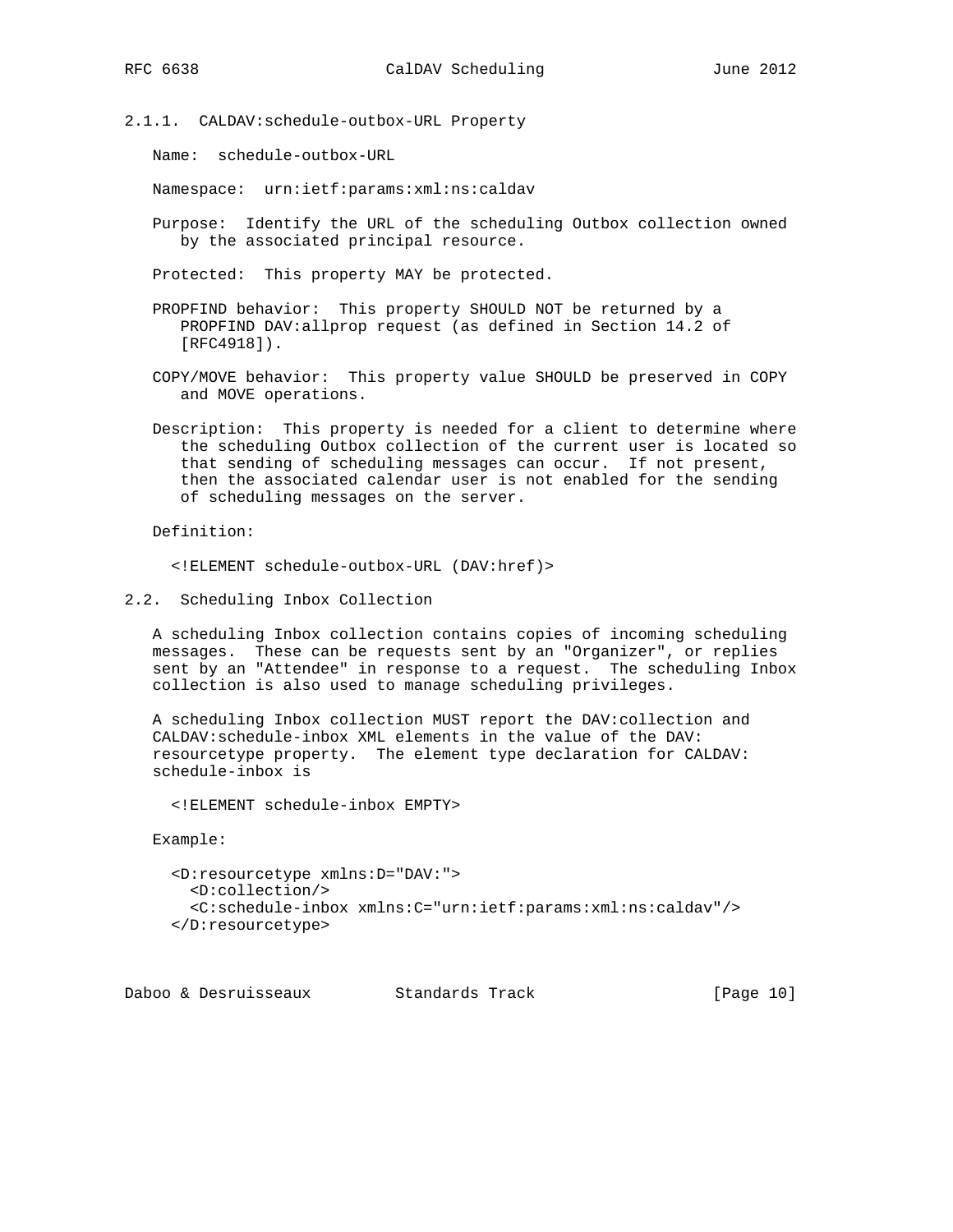Scheduling Inbox collections MUST only contain calendar object resources that obey the restrictions specified in iTIP [RFC5546]. Consequently, scheduling Inbox collections MUST NOT contain any types of collection resources. Restrictions defined in Section 4.1 of CalDAV "calendar-access" [RFC4791] on calendar object resources contained in calendar collections (e.g., Unique Identifier ("UID") uniqueness) do not apply to calendar object resources contained in a scheduling Inbox collection. Thus, multiple calendar object resources contained in a scheduling Inbox collection can have the same "UID" property value (i.e., multiple scheduling messages for the same calendar component).

 A scheduling Inbox collection MUST NOT be a child (at any depth) of a calendar collection resource.

 The following WebDAV properties specified in CalDAV "calendar-access" [RFC4791] MAY also be defined on scheduling Inbox collections and apply to scheduling messages delivered to the collection:

- o CALDAV:supported-calendar-component-set
- o CALDAV:supported-calendar-data
- o CALDAV:max-resource-size
- o CALDAV:min-date-time
- o CALDAV:max-date-time
- o CALDAV:max-instances
- o CALDAV:max-attendees-per-instance
- o CALDAV:calendar-timezone

 The following WebDAV property is defined on principal resources and used to locate the corresponding Inbox collection for the associated principal.

2.2.1. CALDAV:schedule-inbox-URL Property

Name: schedule-inbox-URL

Namespace: urn:ietf:params:xml:ns:caldav

 Purpose: Identify the URL of the scheduling Inbox collection owned by the associated principal resource.

Daboo & Desruisseaux Standards Track [Page 11]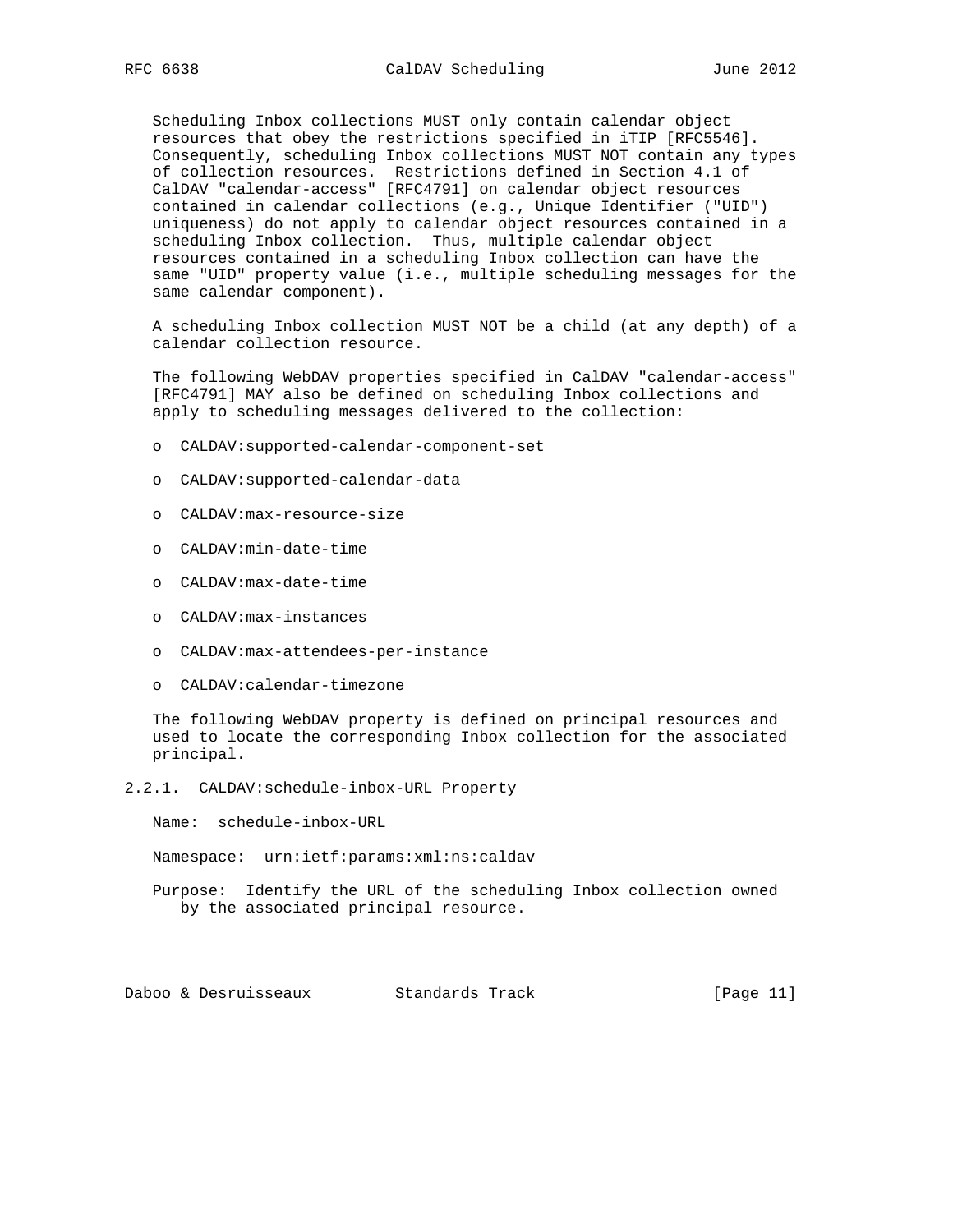Protected: This property MAY be protected.

- PROPFIND behavior: This property SHOULD NOT be returned by a PROPFIND DAV:allprop request (as defined in Section 14.2 of [RFC4918]).
- COPY/MOVE behavior: This property value SHOULD be preserved in COPY and MOVE operations.
- Description: This property allows a client to determine where the scheduling Inbox collection of the current user is located so that processing of scheduling messages can occur. If not present, then the associated calendar user is not enabled for reception of scheduling messages on the server.

Definition:

<!ELEMENT schedule-inbox-URL (DAV:href)>

2.3. Calendaring Reports Extensions

 This specification extends the CALDAV:calendar-query and CALDAV: calendar-multiget REPORTs to return results for calendar object resources in scheduling Inbox collections.

 When a CALDAV:calendar-query REPORT includes a time-range query and targets a scheduling Inbox collection, if any calendar object resources contain "VEVENT" calendar components that do not include a "DTSTART" iCalendar property (as allowed by iTIP [RFC5546]) then such components MUST always match the time-range query test.

 Note that the CALDAV:free-busy-query REPORT is not supported on scheduling Inbox collections.

2.4. Additional Principal Properties

 This section defines new properties for WebDAV principal resources as defined in [RFC3744]. These properties are likely to be protected, but the server MAY allow them to be written by appropriate users.

2.4.1. CALDAV:calendar-user-address-set Property

Name: calendar-user-address-set

Namespace: urn:ietf:params:xml:ns:caldav

 Purpose: Identify the calendar addresses of the associated principal resource.

Daboo & Desruisseaux Standards Track [Page 12]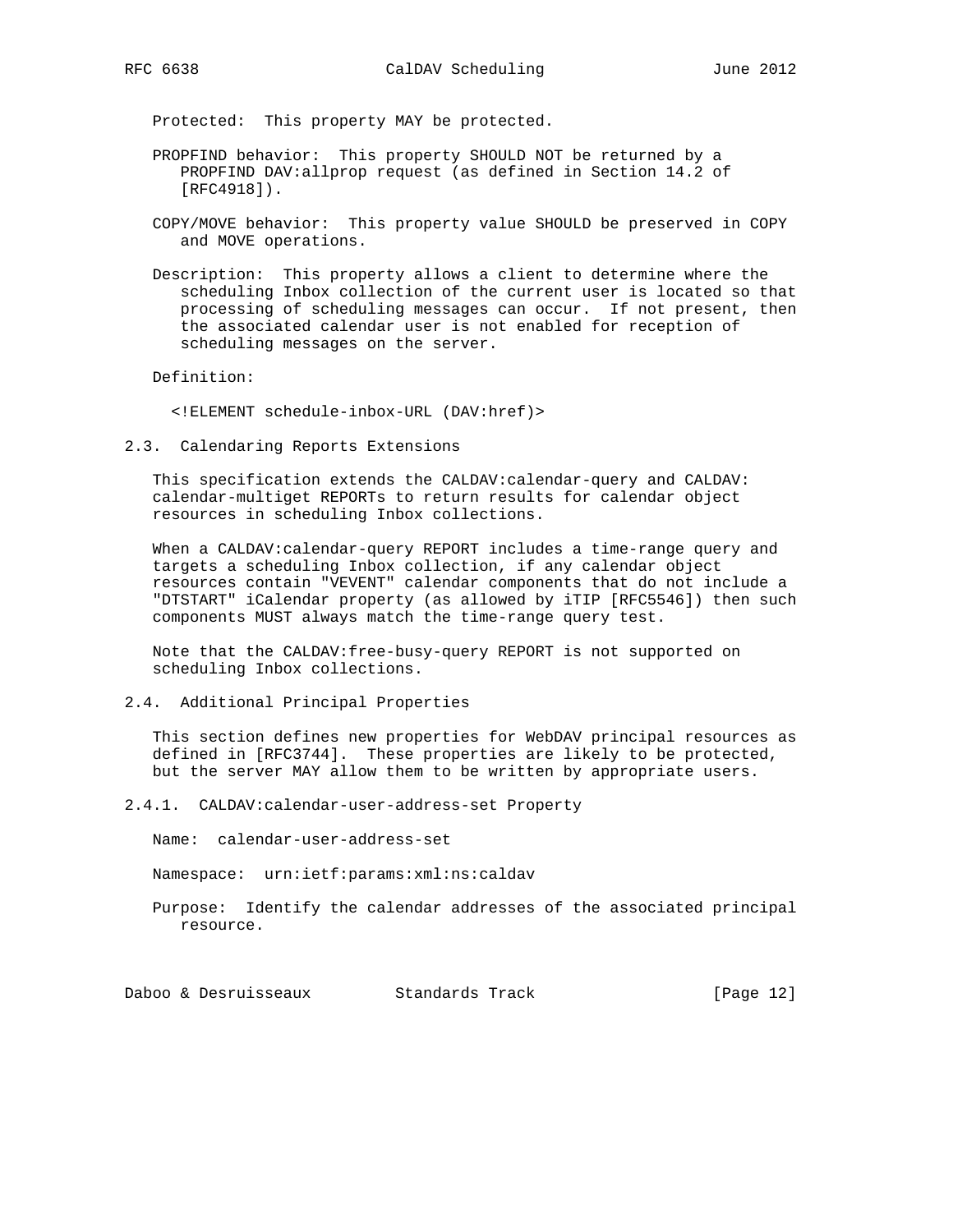Protected: This property MAY be protected.

- PROPFIND behavior: This property SHOULD NOT be returned by a PROPFIND DAV:allprop request (as defined in Section 14.2 of [RFC4918]).
- COPY/MOVE behavior: This property value SHOULD be preserved in COPY and MOVE operations.
- Description: Support for this property is REQUIRED. This property is needed to map calendar user addresses in iCalendar data to principal resources and their associated scheduling Inbox and Outbox collections. In the event that a user has no well-defined identifier for his calendar user address, the URI of his principal resource can be used. This property SHOULD be searchable using the DAV:principal-property-search REPORT. The DAV:principal search-property-set REPORT SHOULD identify this property as such. If not present, then the associated calendar user is not enabled for scheduling on the server.

Definition:

```
 <!ELEMENT calendar-user-address-set (DAV:href*)>
```
Example:

```
 <C:calendar-user-address-set xmlns:D="DAV:"
   xmlns:C="urn:ietf:params:xml:ns:caldav">
 <D:href>mailto:bernard@example.com</D:href>
 <D:href>mailto:bernard.desruisseaux@example.com</D:href>
</C:calendar-user-address-set>
```
2.4.2. CALDAV:calendar-user-type Property

Name: calendar-user-type

Namespace: urn:ietf:params:xml:ns:caldav

- Purpose: Identifies the calendar user type of the associated principal resource.
- Value: Same values allowed for the iCalendar "CUTYPE" property parameter defined in Section 3.2.3 of [RFC5545].

Protected: This property MAY be protected.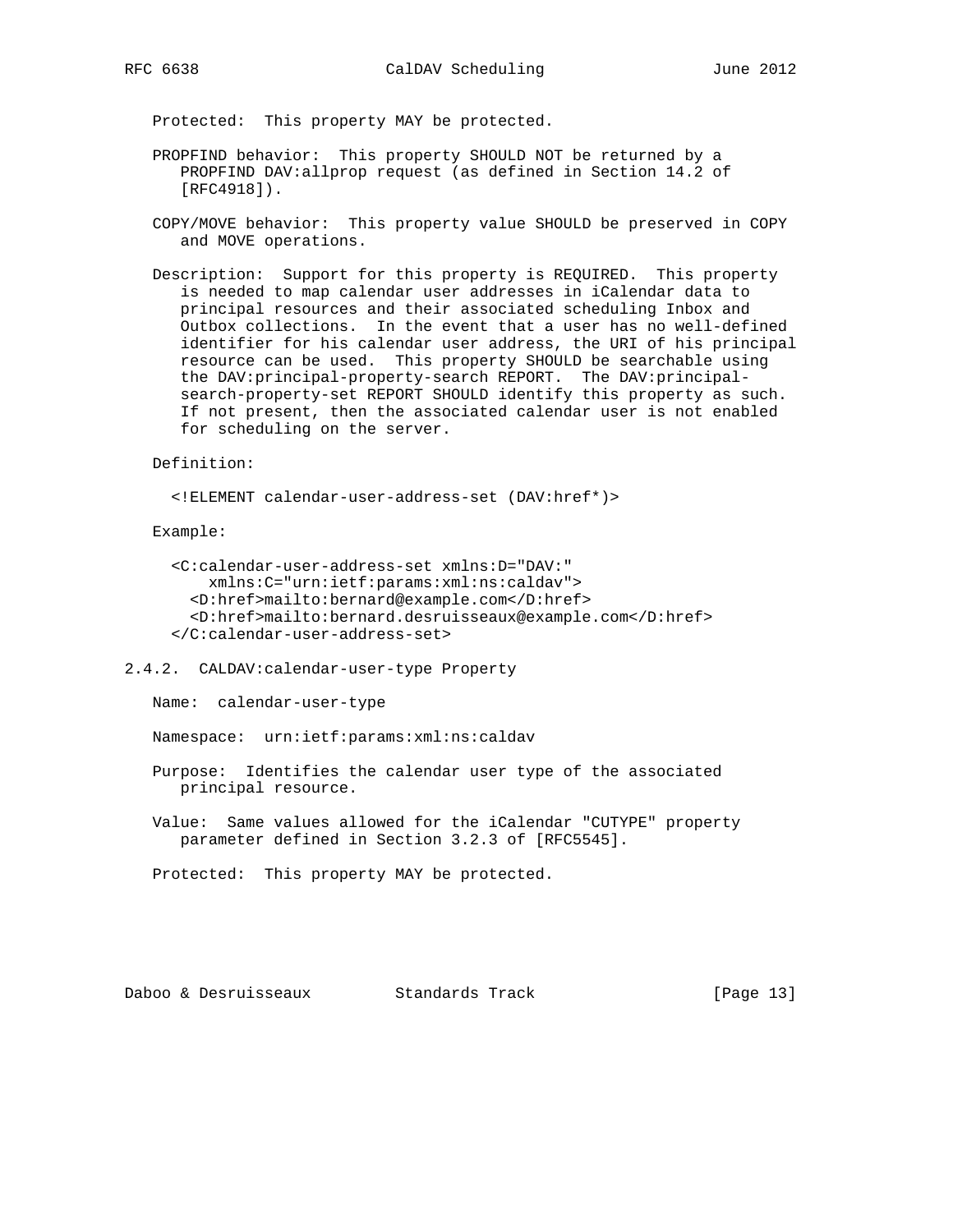- PROPFIND behavior: This property SHOULD NOT be returned by a PROPFIND DAV:allprop request (as defined in Section 14.2 of [RFC4918]).
- COPY/MOVE behavior: This property value SHOULD be preserved in COPY and MOVE operations.
- Description: Clients can query principal resources in order to look up "Attendees" available on the server. When doing this, it is useful to know, or restrict the query to, certain types of calendar users (e.g., only search for "people", or only search for "rooms"). This property MAY be defined on principal resources to indicate the type of calendar user associated with the principal resource. Its value is the same as the iCalendar "CUTYPE" property parameter that can be used on "ATTENDEE" properties. This property SHOULD be searchable using the DAV: principal property-search REPORT. The DAV:principal-search-property-set REPORT SHOULD identify this property as such.

Definition:

<!ELEMENT calendar-user-type (#PCDATA)>

Example:

```
 <C:calendar-user-type
    xmlns:C="urn:ietf:params:xml:ns:caldav">INDIVIDUAL<
/C:calendar-user-type>
```
3. Scheduling Operations

 When a calendar object resource is created, modified, or removed from a calendar collection, the server examines the calendar data and checks to see whether the data represents a scheduling object resource. If it does, the server will automatically attempt to deliver a scheduling message to the appropriate calendar users. Several types of scheduling operations can occur in this case, equivalent to iTIP "REQUEST", "REPLY", "CANCEL", and "ADD" operations.

3.1. Identifying Scheduling Object Resources

 Calendar object resources on which the server performs scheduling operations are referred to as scheduling object resources. There are two types of scheduling object resources: organizer scheduling object resources, and attendee scheduling object resources.

Daboo & Desruisseaux Standards Track [Page 14]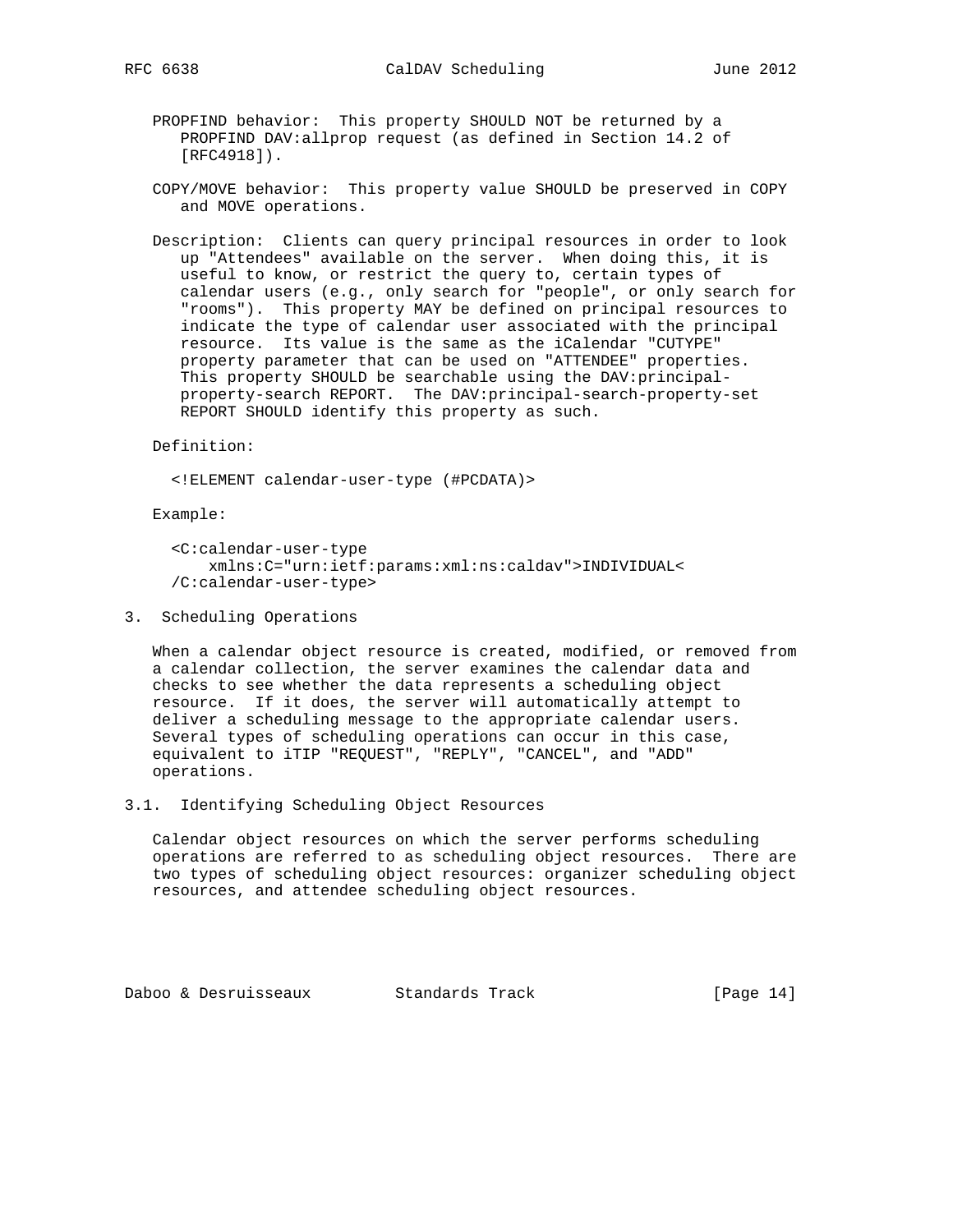A calendar object resource is considered to be a valid organizer scheduling object resource if the "ORGANIZER" iCalendar property is present and set in all the calendar components to a value that matches one of the calendar user addresses of the owner of the calendar collection.

 A calendar object resource is considered to be a valid attendee scheduling object resource if the "ORGANIZER" iCalendar property is present and set in all the calendar components to the same value and doesn't match one of the calendar user addresses of the owner of the calendar collection, and if at least one of the "ATTENDEE" iCalendar property values matches one of the calendar user addresses of the owner of the calendar collection.

 The creation of attendee scheduling object resources is typically done by the server, with the resource being created in an appropriate calendar collection (see Section 4.3).

#### 3.2. Handling Scheduling Object Resources

 The server's behavior when processing a scheduling object resource depends on whether it is owned by the "Organizer" or an "Attendee" specified in the calendar data.

3.2.1. Organizer Scheduling Object Resources

 An "Organizer" can create, modify, or remove a scheduling object resource, subject to access privileges, preconditions, and the restrictions defined in Section 4.1 of [RFC4791]. These operations are each described next, and how they are invoked via HTTP requests is described in Section 3.2.3.

 The "Organizer" of a calendar component can also be an "Attendee" of that calendar component. In such cases, the server MUST NOT send a scheduling message to the "Attendee" that matches the "Organizer".

 The server SHOULD reject any attempt to set the "PARTSTAT" iCalendar property parameter value of the "ATTENDEE" iCalendar property of other users in the calendar object resource to a value other than "NEEDS-ACTION" if the "SCHEDULE-AGENT" property parameter value is not present or set to the value "SERVER".

 The server MAY reject attempts to create a scheduling object resource that specifies a "UID" property value already specified in a scheduling object resource contained in another calendar collection of the "Organizer".

Daboo & Desruisseaux Standards Track [Page 15]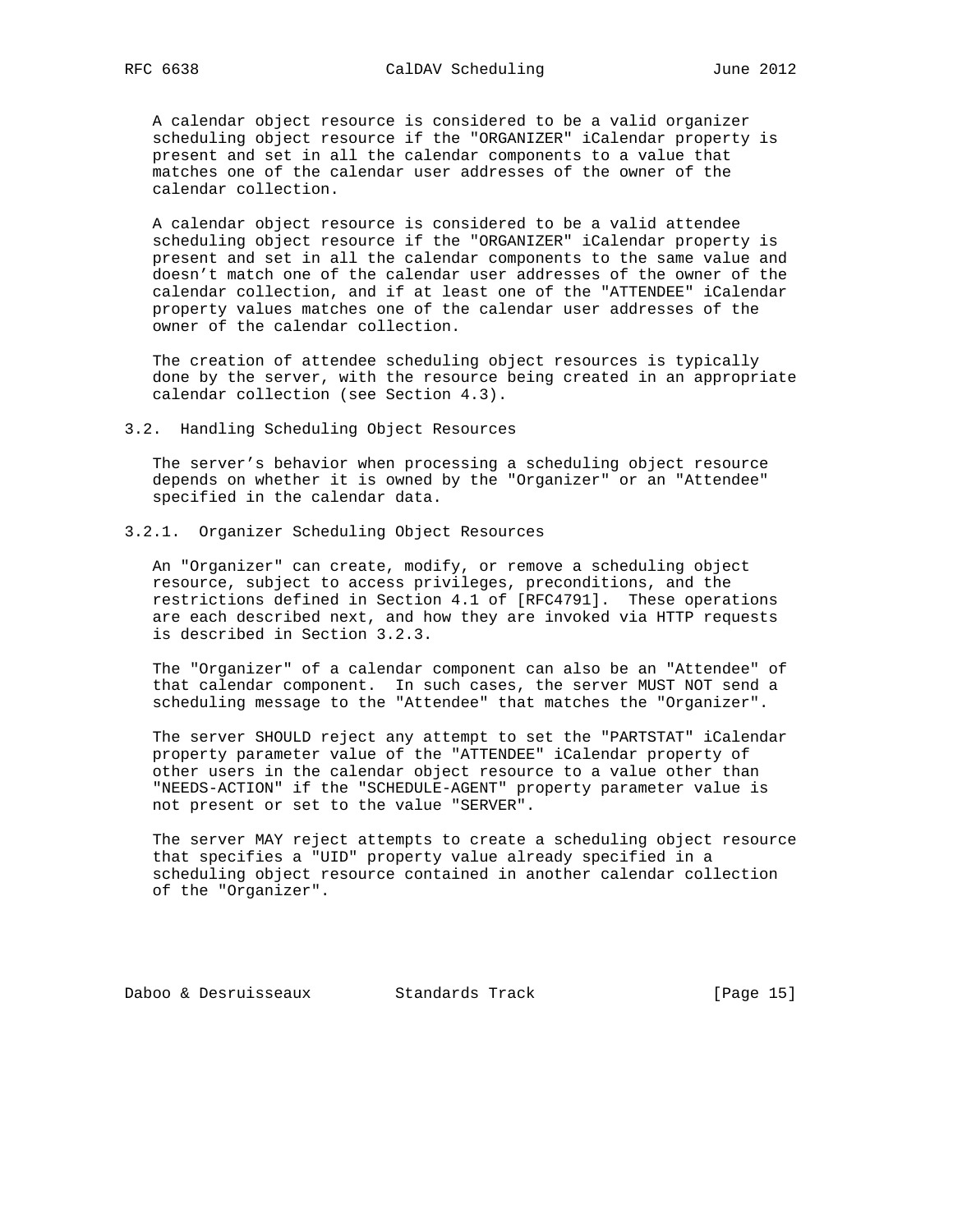## 3.2.1.1. Create

 When an "Organizer" creates a scheduling object resource, the server MUST inspect each "ATTENDEE" property to determine whether to send a scheduling message. The table below indicates the appropriate iTIP method used by the server, taking into account any "SCHEDULE-AGENT" property parameter (see Section 7.1) specified on each "ATTENDEE" property.

| SCHEDULE-AGENT   | iTIP METHOD |
|------------------|-------------|
| SERVER (default) | REQUEST     |
| CLIENT           |             |
| NONE             |             |

 "SCHEDULE-STATUS" iCalendar property parameters are added or changed on "ATTENDEE" iCalendar properties in the scheduling object resource being created as described in Section 7.3, with the value set as described in Section 3.2.9. This will result in the created calendar object resource differing from the calendar data sent in the HTTP request. As a result, clients MAY reload the calendar data from the server in order to update to the new server-generated state information.

 The server MUST add a "SCHEDULE-STATUS" iCalendar property parameter (see Section 7.3) to the "ATTENDEE" iCalendar property in the scheduling object resource being created, and set its value as described in Section 3.2.9. This will result in the created calendar object resource differing from the calendar data sent in the HTTP request. As a result, clients MAY reload the calendar data from the server in order to update to the new server-generated state information. Servers MUST NOT set the "SCHEDULE-STATUS" property parameter on the "ATTENDEE" property of "Attendees" for which it did not attempt to deliver a scheduling message.

 The server MUST return an error with the CALDAV:allowed-organizer scheduling-object-change precondition code (Section 3.2.4.3) when the "Organizer" attempts to change the iCalendar data in a manner that is forbidden.

Daboo & Desruisseaux Standards Track [Page 16]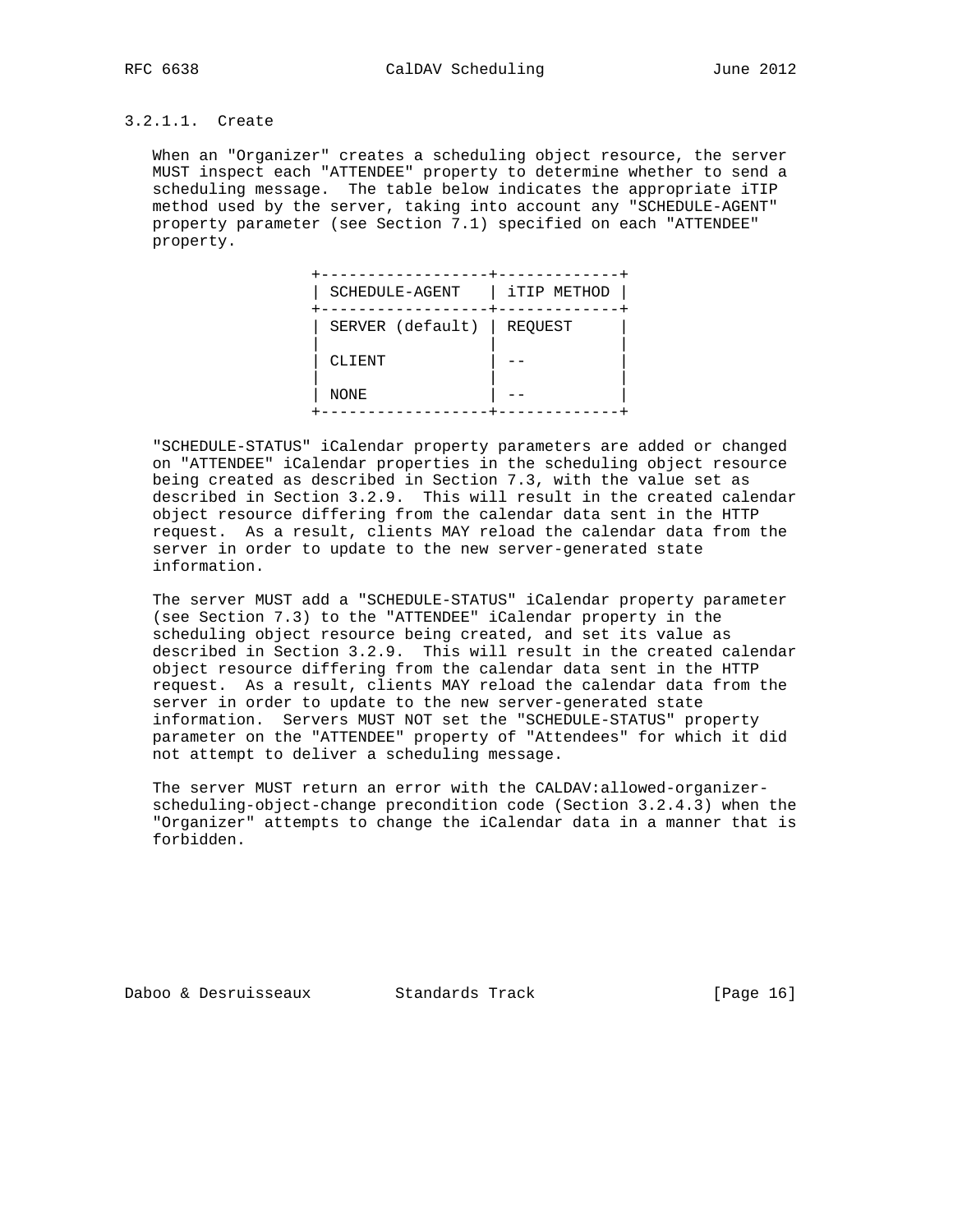## 3.2.1.2. Modify

 When an "Organizer" modifies a scheduling object resource, the server MUST inspect each "ATTENDEE" property in both the original and modified iCalendar data on a per-instance basis to determine whether to send a scheduling message. The table below indicates the appropriate iTIP method used by the server, taking into account any "SCHEDULE-AGENT" property parameter (see Section 7.1) specified on each "ATTENDEE" property. The values "SERVER", "CLIENT", and "NONE" in the top and left titles of the table refer to the "SCHEDULE-AGENT" parameter value of the "ATTENDEE" property, and the values "<Absent>" and "<Removed>" are used to cover the cases where the "ATTENDEE" property is not present (Original) or is being removed (Modified).

|                     |                     | Modified                     |        |             |
|---------------------|---------------------|------------------------------|--------|-------------|
|                     | <removed></removed> | SERVER<br>(default)          | CLIENT | <b>NONE</b> |
| <absent></absent>   |                     | REQUEST /<br>ADD             |        |             |
| SERVER<br>(default) | CANCEL              | REQUEST                      | CANCEL | CANCEL      |
| CLIENT              |                     | REQUEST /<br>ADD             |        |             |
| <b>NONE</b>         |                     | REQUEST<br>$\sqrt{2}$<br>ADD |        |             |

 "SCHEDULE-STATUS" iCalendar property parameters are added or changed on "ATTENDEE" iCalendar properties in the scheduling object resource being modified as described in Section 7.3, with the value set as described in Section 3.2.9. This will result in the created calendar object resource differing from the calendar data sent in the HTTP request. As a result, clients MAY reload the calendar data from the server in order to update to the new server-generated state information.

 The server MUST return an error with the CALDAV:allowed-organizer scheduling-object-change precondition code (Section 3.2.4.3) when the "Organizer" attempts to change the iCalendar data in a manner that is forbidden.

Daboo & Desruisseaux Standards Track [Page 17]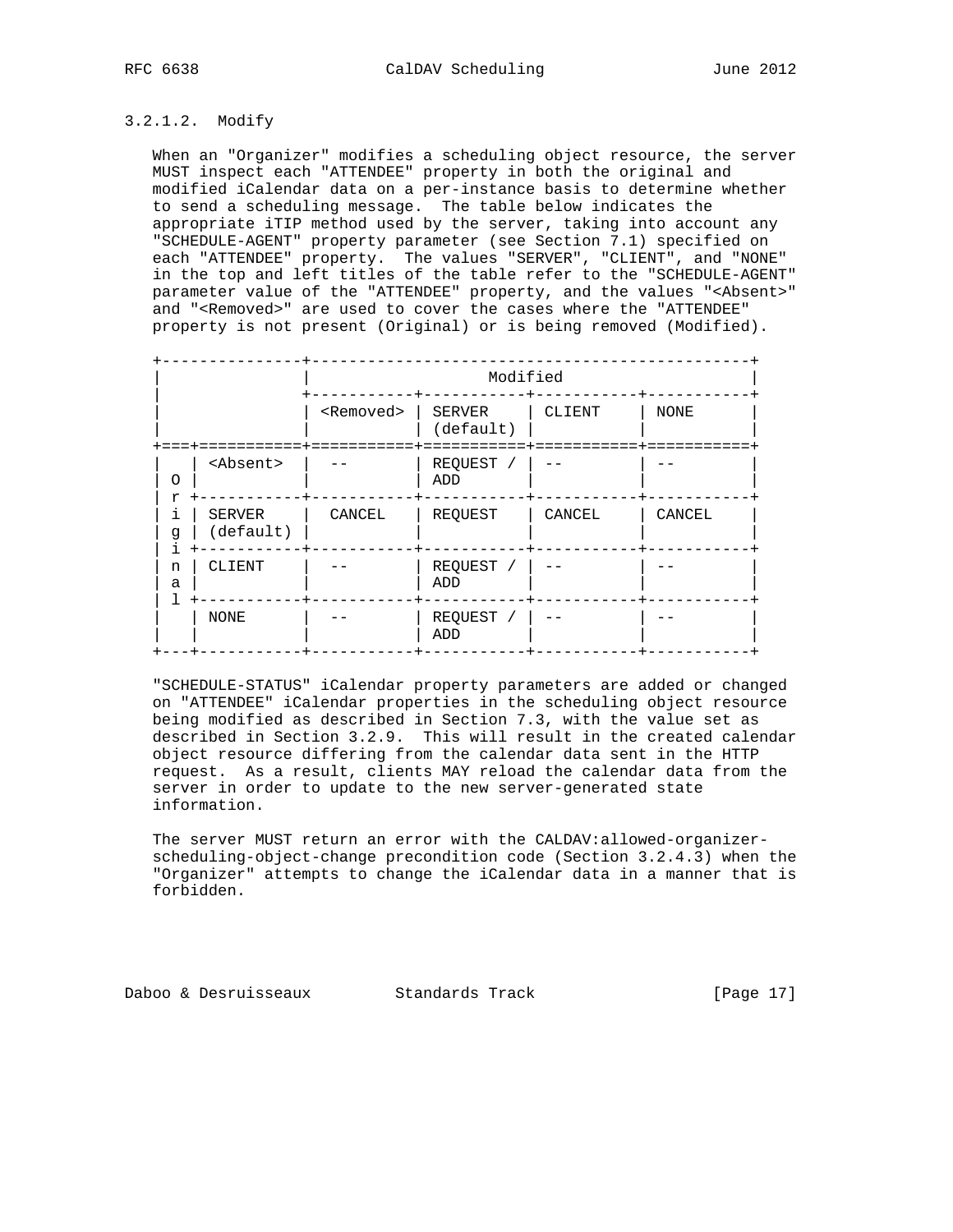## 3.2.1.3. Remove

 When an "Organizer" removes a scheduling object resource, the server MUST inspect each "ATTENDEE" property to determine whether to send a scheduling message. The table below indicates the appropriate iTIP method used by the server, taking into account any "SCHEDULE-AGENT" property parameter (see Section 7.1) specified on each "ATTENDEE" property.

| SCHEDULE-AGENT   | iTIP METHOD |
|------------------|-------------|
| SERVER (default) | CANCEL      |
| CLIENT           |             |
| NONE             |             |

3.2.2. Attendee Scheduling Object Resources

 An "Attendee" can create, modify, or remove a scheduling object resource. These operations are each described next, and how they are invoked via HTTP requests is described in Section 3.2.3.

3.2.2.1. Allowed "Attendee" Changes

 "Attendees" are allowed to make some changes to a scheduling object resource, though key properties such as start time, end time, location, and summary are typically under the control of the "Organizer".

 Servers MUST allow "Attendees" to make the following iCalendar data changes, subject to other restrictions, such as access privileges and preconditions:

- 1. change their own "PARTSTAT" iCalendar property parameter value.
- 2. add, modify, or remove any "TRANSP" iCalendar properties.
- 3. add, modify, or remove any "PERCENT-COMPLETE" iCalendar properties.
- 4. add, modify, or remove any "COMPLETED" iCalendar properties.
- 5. add, modify, or remove any "VALARM" iCalendar components.

Daboo & Desruisseaux Standards Track [Page 18]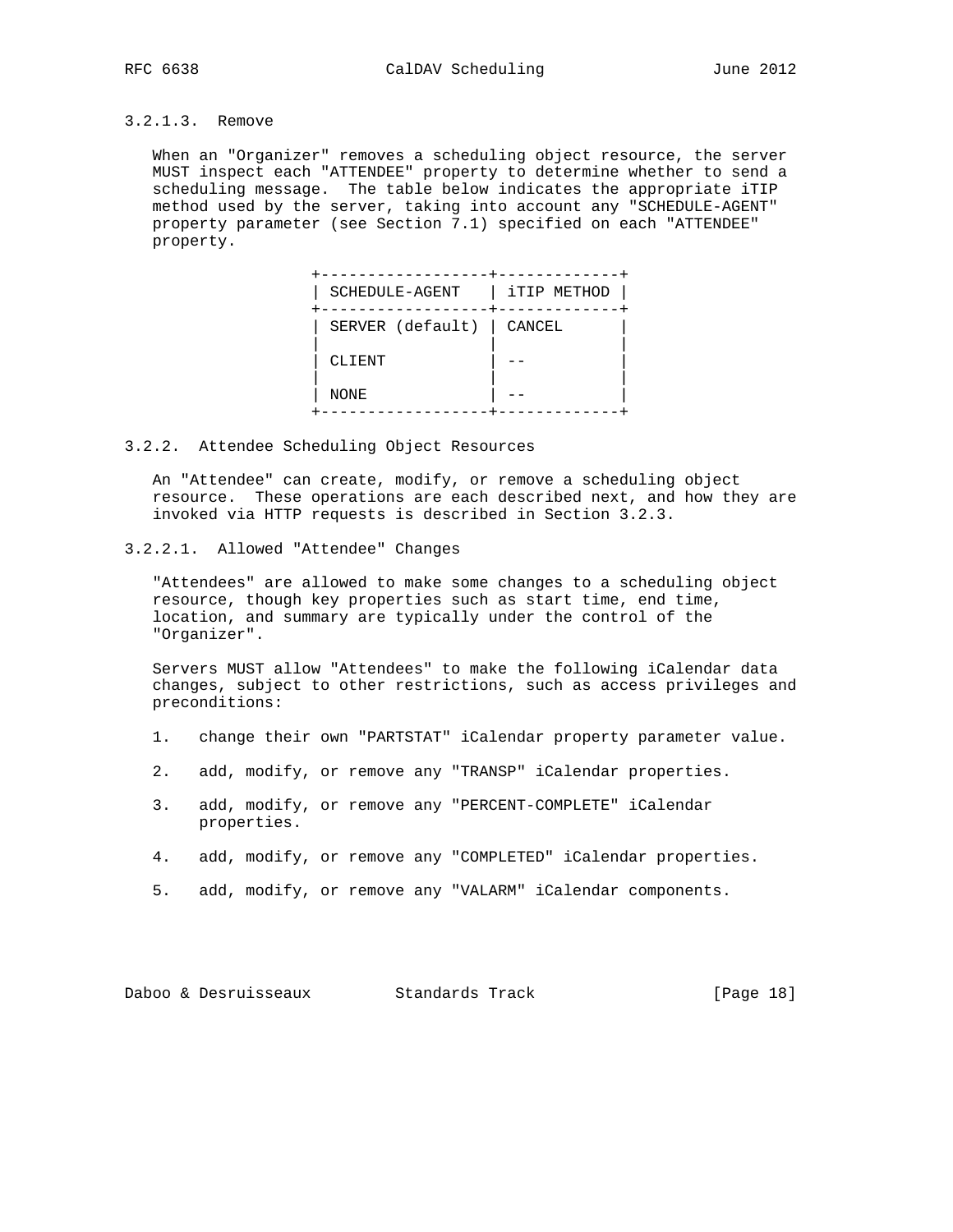- 6. add, modify, or remove the "CALSCALE" iCalendar property within the top-level "VCALENDAR" component.
- 7. modify the "PRODID" iCalendar property within the top-level "VCALENDAR" component.
- 8. add "EXDATE" iCalendar properties and possibly remove components for overridden recurrence instances.
- 9. add, modify, or remove any "CREATED", "DTSTAMP", and "LAST-MODIFIED" iCalendar properties.
- 10. add, modify, or remove "SCHEDULE-STATUS" iCalendar property parameters on "ATTENDEE" properties that have a "SCHEDULE-AGENT" parameter set to "CLIENT".
- 11. add new components to represent overridden recurrence instances, provided the only changes to the recurrence instance follow the rules above.

 The server MUST return an error with the CALDAV:allowed-attendee scheduling-object-change precondition code (Section 3.2.4.4) when the "Attendee" attempts to change the iCalendar data in a manner forbidden by the server.

## 3.2.2.2. Create

 Typically, an "Attendee" does not create scheduling object resources, as scheduling messages delivered to him on the server are automatically processed by the server and placed on one of his calendars (see Section 4). However, in some cases, a scheduling message can get delivered directly to the client (e.g., via email [RFC6047]), and the "Attendee" might wish to store that on the server. In that case, the client creates a scheduling object resource in a calendar belonging to the "Attendee". It can then set the "SCHEDULE-AGENT" iCalendar property parameter on all "ORGANIZER" iCalendar properties in the resource to determine how the server treats the resource. The value of the "SCHEDULE-AGENT" iCalendar property parameter on all "ORGANIZER" iCalendar properties MUST be the same.

Daboo & Desruisseaux Standards Track [Page 19]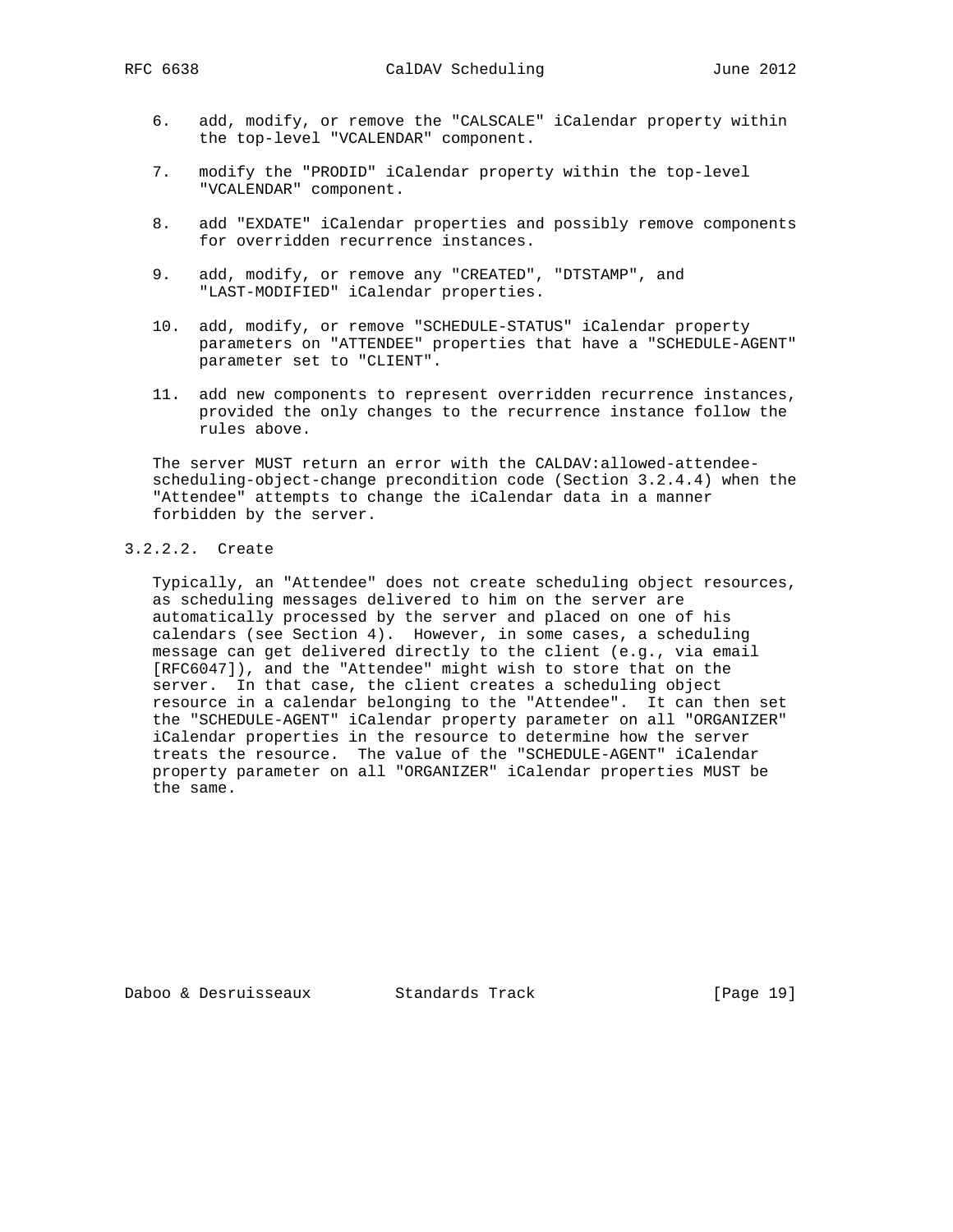+----------------+--------------------------------------------------+ | SCHEDULE-AGENT | Action | +----------------+--------------------------------------------------+ | SERVER | The server will attempt to process changes to | | (default) | the resource using the normal rules for attendee | | scheduling object resources. | | | | CLIENT | The server does no special processing of the | |  $\blacksquare$  | resource. The client is assumed to be handling | | "Attendee" replies, etc. | | | NONE | The server does no special processing of the | resource. +----------------+--------------------------------------------------+

 "SCHEDULE-STATUS" iCalendar property parameters are added or changed on "ORGANIZER" iCalendar properties in the scheduling object resource being created as described in Section 7.3, with the value set as described in Section 3.2.9.

#### 3.2.2.3. Modify

 When a scheduling object resource is modified by an "Attendee", the server's behavior depends on the value of the "SCHEDULE-AGENT" iCalendar property parameter on the "ORGANIZER" iCalendar properties:

| SCHEDULE-AGENT      | Action                                                                                                                         |
|---------------------|--------------------------------------------------------------------------------------------------------------------------------|
| SERVER<br>(default) | The server will attempt to process the update<br>using the behavior listed below.                                              |
| CLIENT              | The server does no special processing of the<br>resource. The client is assumed to be handling<br>any "Attendee" replies, etc. |
| NONE.               | The server does no special processing of the<br>resource.                                                                      |

 The server will inspect the changes by comparing the new scheduling object resource with the existing scheduling object resource.

 If the "Attendee" changes one or more "PARTSTAT" iCalendar property values on any component, or adds an overridden component with a changed "PARTSTAT" property, then the server MUST deliver an iTIP "REPLY" scheduling message to the "Organizer" to indicate the new participation status of the "Attendee".

Daboo & Desruisseaux Standards Track [Page 20]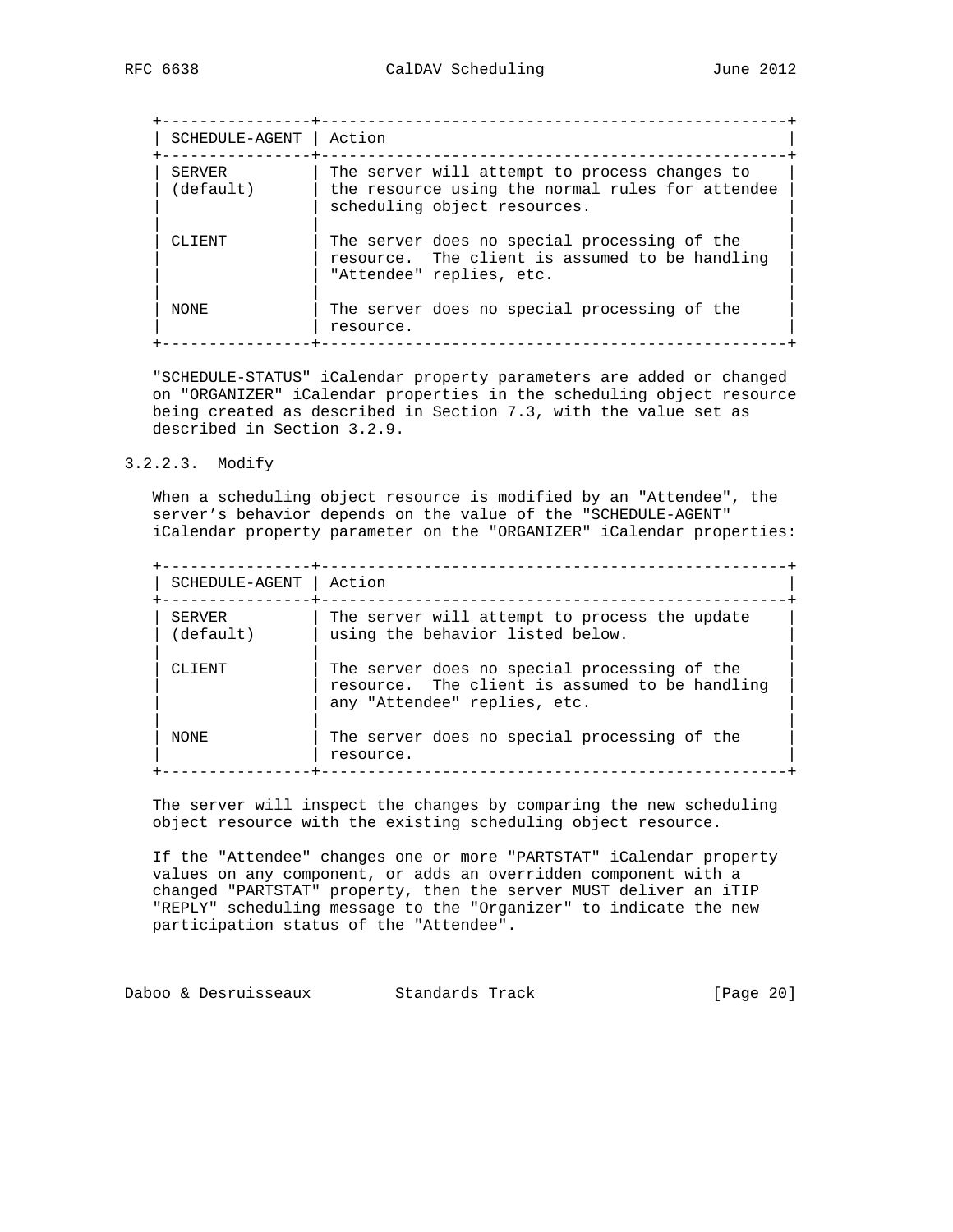If the "Attendee" adds an "EXDATE" property value to effectively remove a recurrence instance, the server MUST deliver an iTIP "REPLY" scheduling message to the "Organizer" to indicate that the "Attendee" has declined the instance.

 "SCHEDULE-STATUS" iCalendar property parameters are added or changed on "ORGANIZER" iCalendar properties in the scheduling object resource being modified as described in Section 7.3, with the value set as described in Section 3.2.9. This will result in the updated calendar object resource differing from the calendar data sent in the HTTP request. As a result, clients MAY reload the calendar data from the server in order to update to the new server-generated state information.

### 3.2.2.4. Remove

 When a scheduling object resource is removed by an "Attendee", the server's behavior depends on the value of the "SCHEDULE-AGENT" iCalendar property parameter on the "ORGANIZER" iCalendar properties:

 +----------------+--------------------------------------------------+ | SCHEDULE-AGENT | Action | +----------------+--------------------------------------------------+ | SERVER | The server will attempt to process the removal, | | (default) | taking into account any "Schedule-Reply" request | | | header as per Section 8.1. | | | | | CLIENT | The server does no special processing of the | | resource. The client is assumed to be handling | any "Attendee" replies, etc. | | | | NONE | The server does no special processing of the | | resource. +----------------+--------------------------------------------------+

#### 3.2.3. HTTP Methods

 This section describes how the use of various HTTP [RFC2616] and WebDAV [RFC4918] methods on a scheduling object resource will cause a create, modify, or remove operation on that resource as described above. The use of these methods is subject to the restrictions in [RFC4791], in addition to what is described below.

Daboo & Desruisseaux Standards Track [Page 21]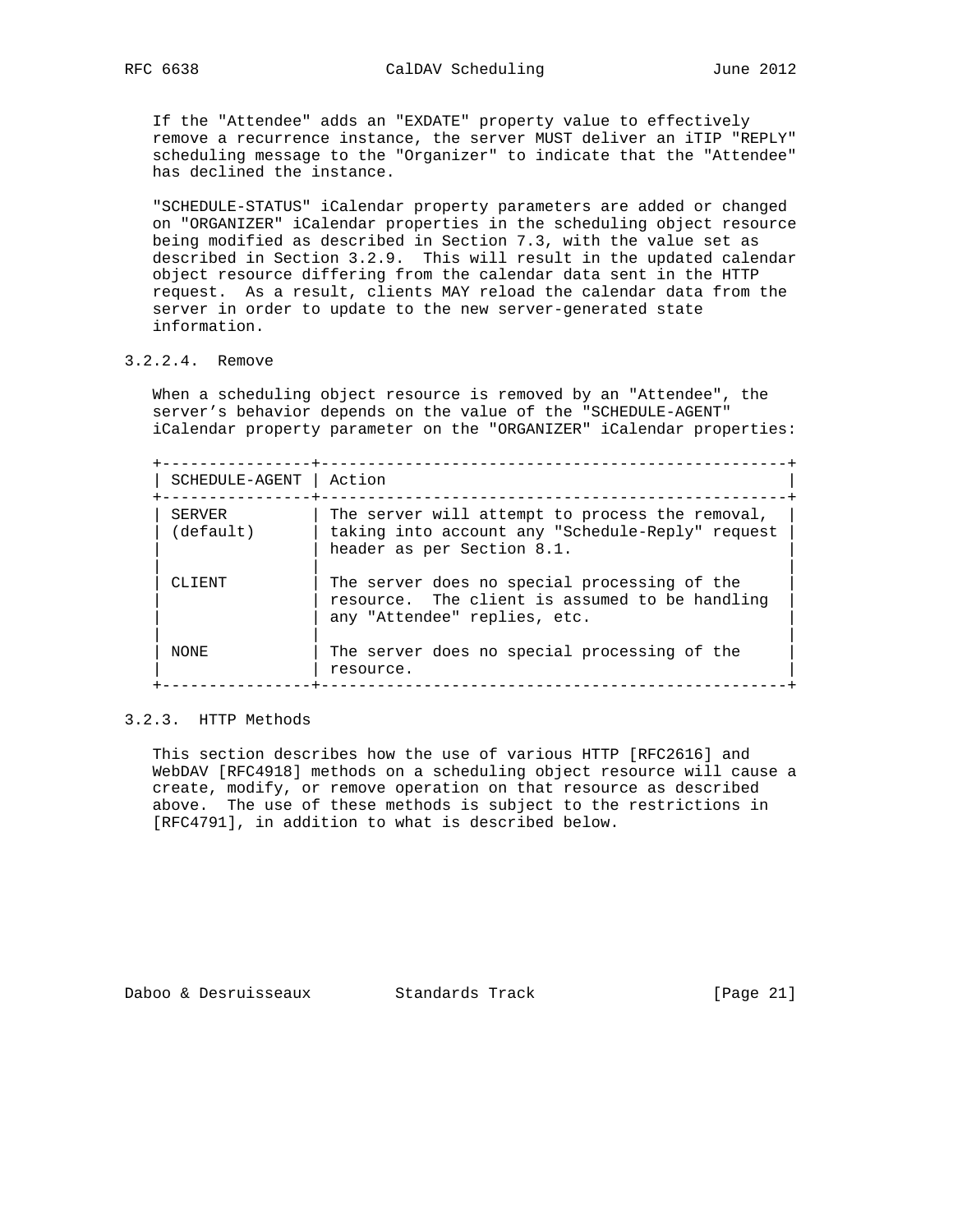## 3.2.3.1. PUT

 When the server receives a PUT method request, it MUST execute the following operations, provided all appropriate preconditions are met:

| Existing Destination<br>Resource | Resulting Destination<br>Resource | Server<br>Operation |
|----------------------------------|-----------------------------------|---------------------|
| None                             | Calendar object resource          | None                |
| None                             | Scheduling object<br>resource     | Create              |
| Calendar object<br>resource      | Calendar object resource          | None                |
| Calendar object<br>resource      | Scheduling object<br>resource     | Create              |
| Scheduling object<br>resource    | Calendar object resource          | Remove              |
| Scheduling object<br>resource    | Scheduling object<br>resource     | Modify              |

## 3.2.3.2. DELETE

 When the server receives a DELETE method request targeted at a scheduling object resource, it MUST execute the Remove operation.

 When the server receives a DELETE method request targeted at a calendar collection, it MUST execute the Remove operation on all scheduling object resources contained in the calendar collection.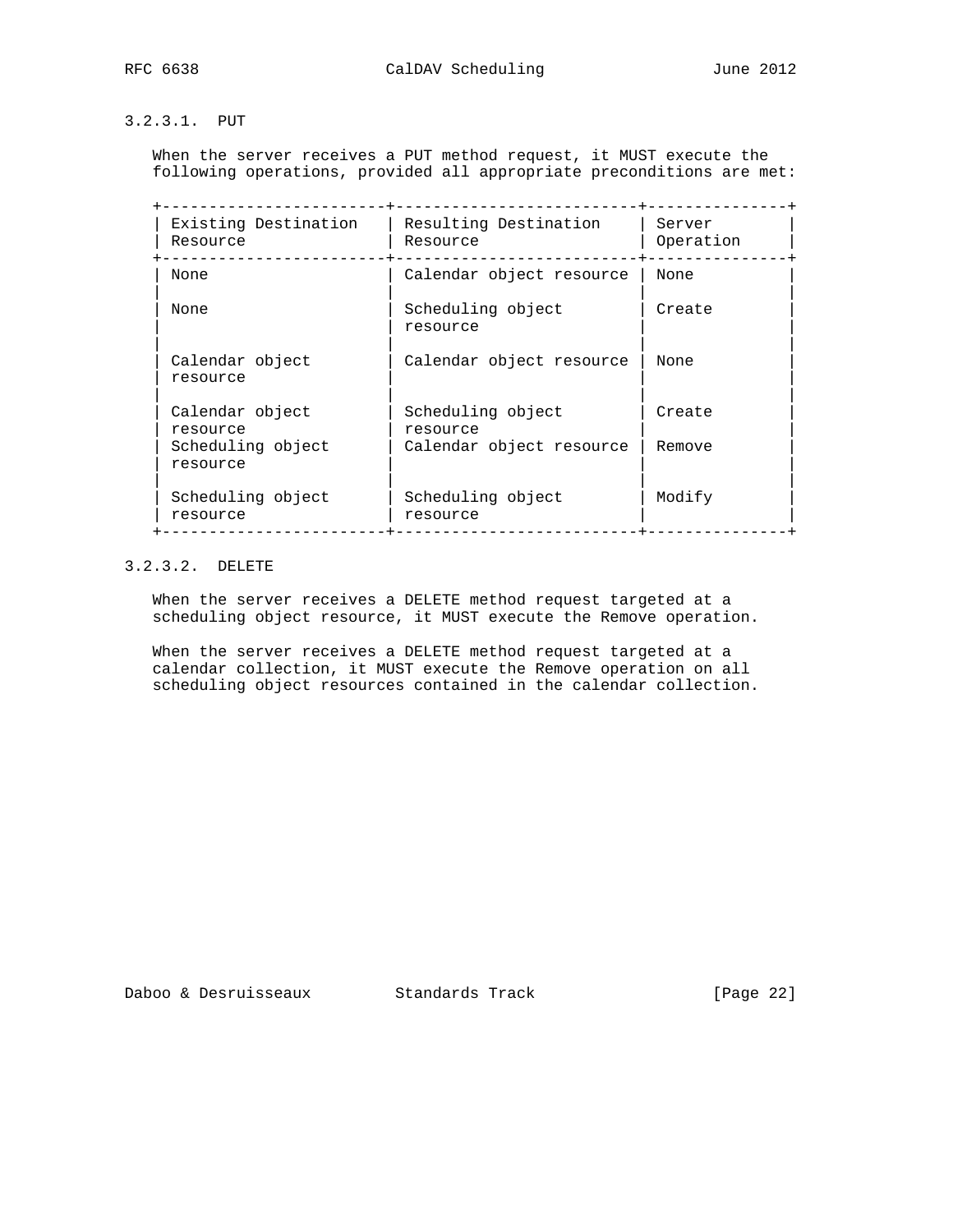## 3.2.3.3. COPY

 When the server receives a COPY method request, it MUST execute the following operations based on the source and destination collections in the request:

| Source Collection          | Destination Collection     | Server Operation |
|----------------------------|----------------------------|------------------|
| Non-calendar<br>collection | Non-calendar<br>collection | None             |
| Non-calendar<br>collection | Calendar collection        | (1)              |
| Calendar collection        | Non-calendar<br>collection | None             |
| Calendar collection        | Calendar collection        | 2)               |

 Note (1): The rules in Section 3.2.3.1 are applied for the destination of the COPY request.

 Note (2): The server MAY reject this as per Section 3.2.4.1; otherwise, None.

 The behavior of a COPY method request on a calendar collection is undefined.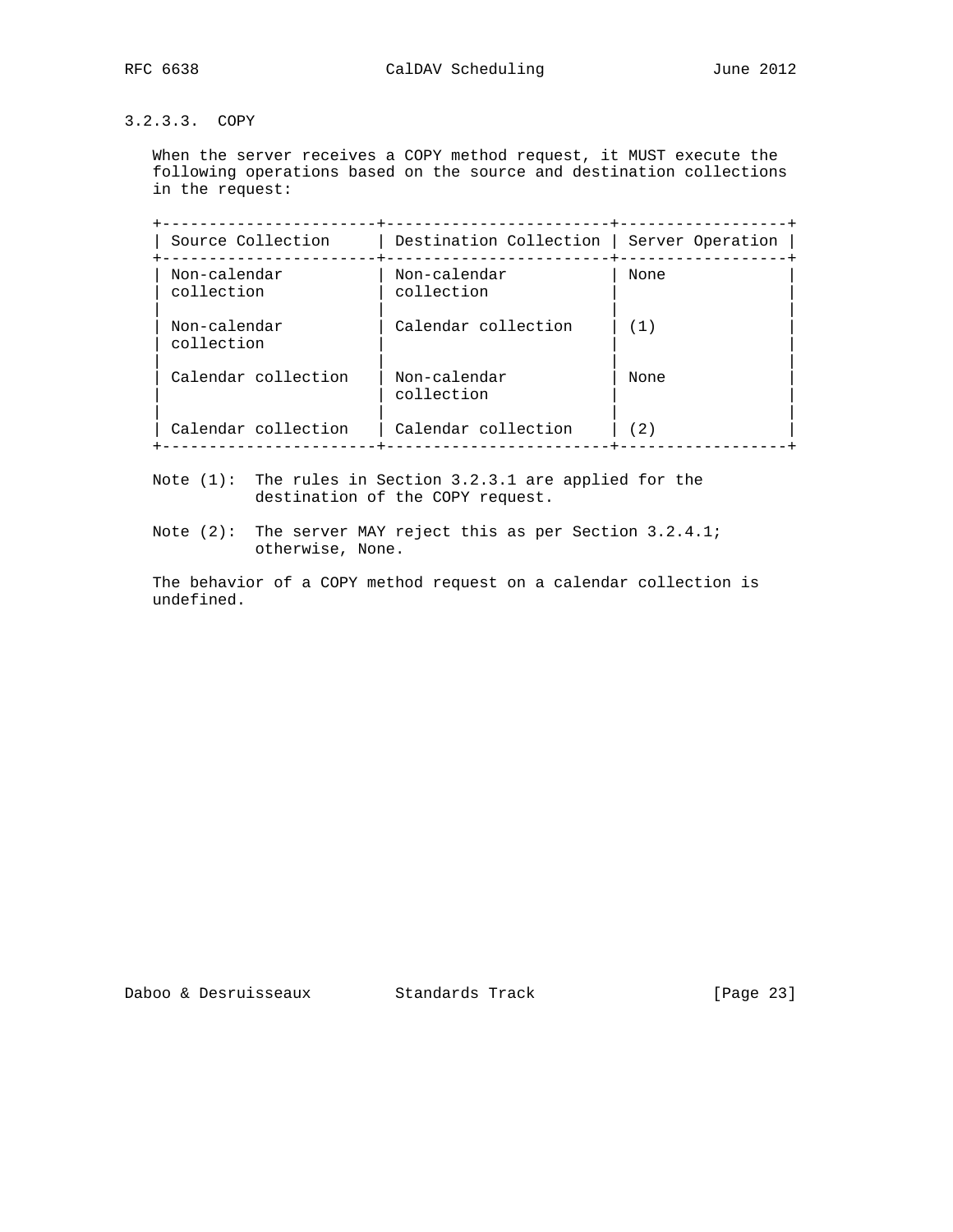## 3.2.3.4. MOVE

 When the server receives a MOVE method request, it MUST execute the following operations based on the source and destination collections in the request:

| Source Collection          | Destination Collection     | Server Operation |
|----------------------------|----------------------------|------------------|
| Non-calendar<br>collection | Non-calendar<br>collection | None             |
| Non-calendar<br>collection | Calendar collection        | (1)              |
| Calendar collection        | Non-calendar<br>collection | (2)              |
| Calendar collection        | Calendar collection        | None             |

 Note (1): The rules in Section 3.2.3.1 are applied for the destination of the MOVE request.

 Note (2): The rules in Section 3.2.3.2 are applied for the source of the MOVE request.

 The behavior of a MOVE method request on a calendar collection is undefined.

## 3.2.4. Additional Method Preconditions

 This specification defines method preconditions (see Section 16 of WebDAV [RFC4918]), in addition to those in [RFC4791], to provide machine-parseable information in error responses.

3.2.4.1. CALDAV:unique-scheduling-object-resource Precondition

Name: unique-scheduling-object-resource

Namespace: urn:ietf:params:xml:ns:caldav

Apply to: PUT, COPY, and MOVE

Use with: 403 Forbidden

Daboo & Desruisseaux Standards Track [Page 24]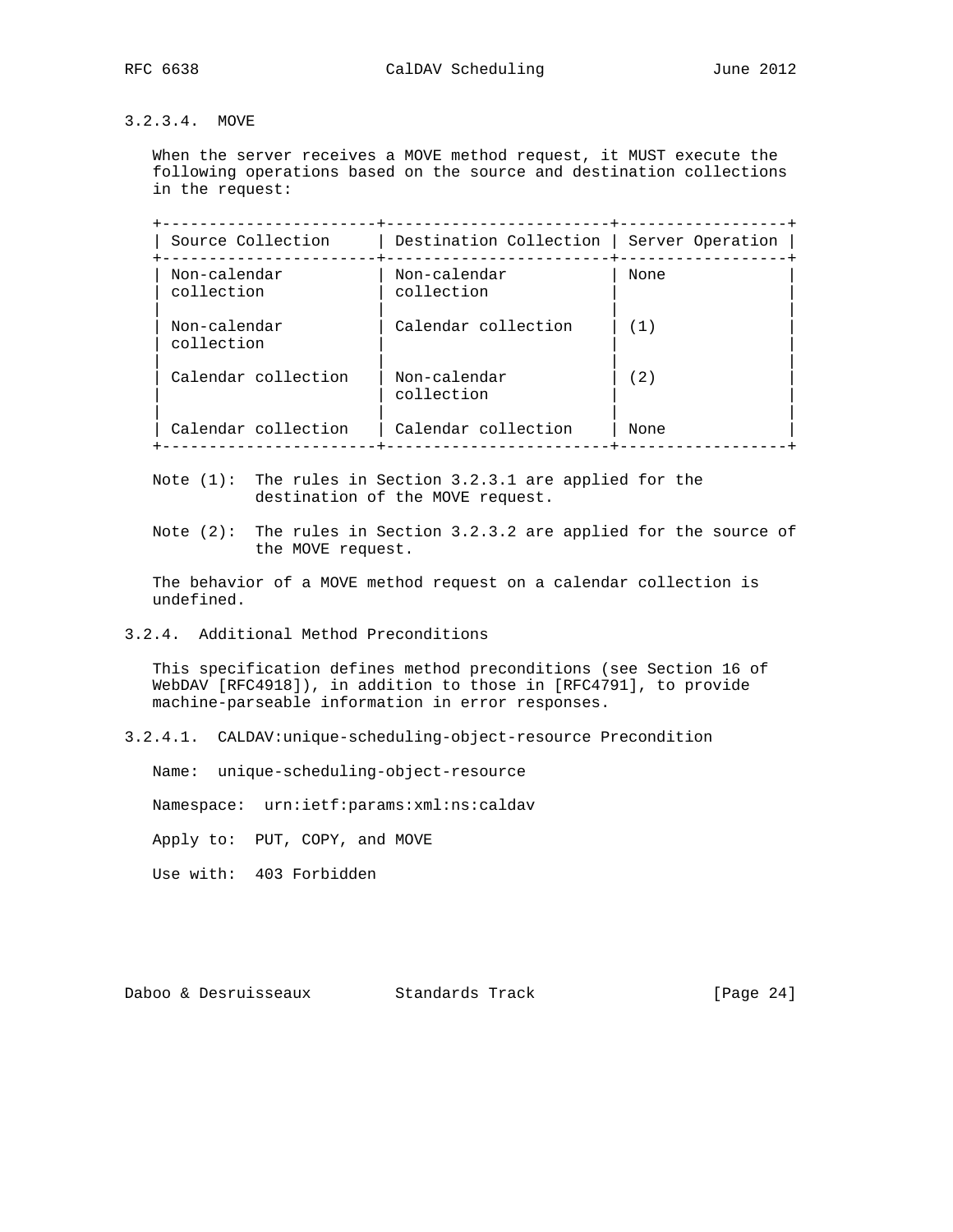Purpose: (precondition) -- Servers MAY reject requests to create a scheduling object resource with an iCalendar "UID" property value already in use by another scheduling object resource owned by the same user in other calendar collections. Servers SHOULD report the URL of the scheduling object resource that is already making use of the same "UID" property value in the DAV:href element.

Definition:

```
 <!ELEMENT unique-scheduling-object-resource (DAV:href?)>
```
Example:

```
 <C:unique-scheduling-object-resource xmlns:D="DAV:"
   xmlns:C="urn:ietf:params:xml:ns:caldav">
  <D:href>/home/bernard/calendars/personal/abc123.ics</D:href>
</C:unique-scheduling-object-resource>
```
3.2.4.2. CALDAV:same-organizer-in-all-components Precondition

Name: same-organizer-in-all-components

Namespace: urn:ietf:params:xml:ns:caldav

Apply to: PUT, COPY, and MOVE

Use with: 403 Forbidden

 Purpose: (precondition) -- All the calendar components in a scheduling object resource MUST contain the same "ORGANIZER" property value when present.

Definition:

<!ELEMENT same-organizer-in-all-components EMPTY>

3.2.4.3. CALDAV:allowed-organizer-scheduling-object-change Precondition

Name: allowed-organizer-scheduling-object-change

Namespace: urn:ietf:params:xml:ns:caldav

Apply to: PUT, COPY, and MOVE

Use with: 403 Forbidden

Daboo & Desruisseaux Standards Track [Page 25]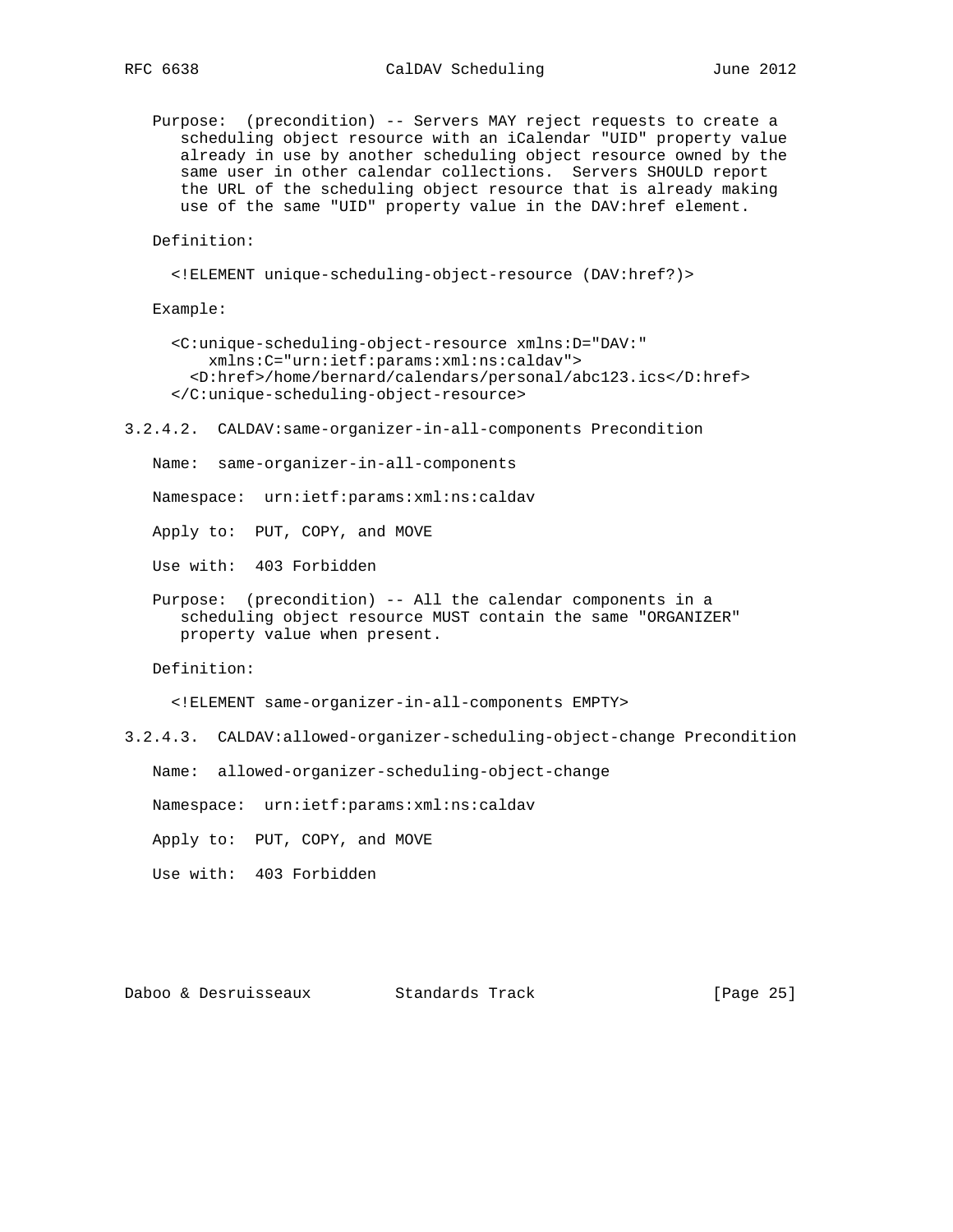Purpose: (precondition) -- Servers MAY impose restrictions on modifications allowed by an "Organizer". For instance, servers MAY prevent the "Organizer" from setting the "PARTSTAT" property parameter to a value other than "NEEDS-ACTION" if the corresponding "ATTENDEE" property has the "SCHEDULE-AGENT" property parameter set to "SERVER", or does not have the "SCHEDULE-AGENT" property parameter. See Section 3.2.1.

Definition:

<!ELEMENT allowed-organizer-scheduling-object-change EMPTY>

3.2.4.4. CALDAV:allowed-attendee-scheduling-object-change Precondition

Name: allowed-attendee-scheduling-object-change

Namespace: urn:ietf:params:xml:ns:caldav

Apply to: PUT, COPY, and MOVE

- Use with: 403 Forbidden
- Purpose: (precondition) -- Servers MAY impose restrictions on modifications allowed by an "Attendee", subject to the allowed changes specified in Section 3.2.2.1.

Definition:

<!ELEMENT allowed-attendee-scheduling-object-change EMPTY>

3.2.5. DTSTAMP and SEQUENCE Properties

 The server MUST ensure that a "DTSTAMP" iCalendar property is present and set the value to the UTC time that the scheduling message was generated (as required by iCalendar).

 The server MUST ensure that for each type of scheduling operation, the "SEQUENCE" iCalendar property value is updated as per iTIP [RFC5546].

Daboo & Desruisseaux Standards Track [Page 26]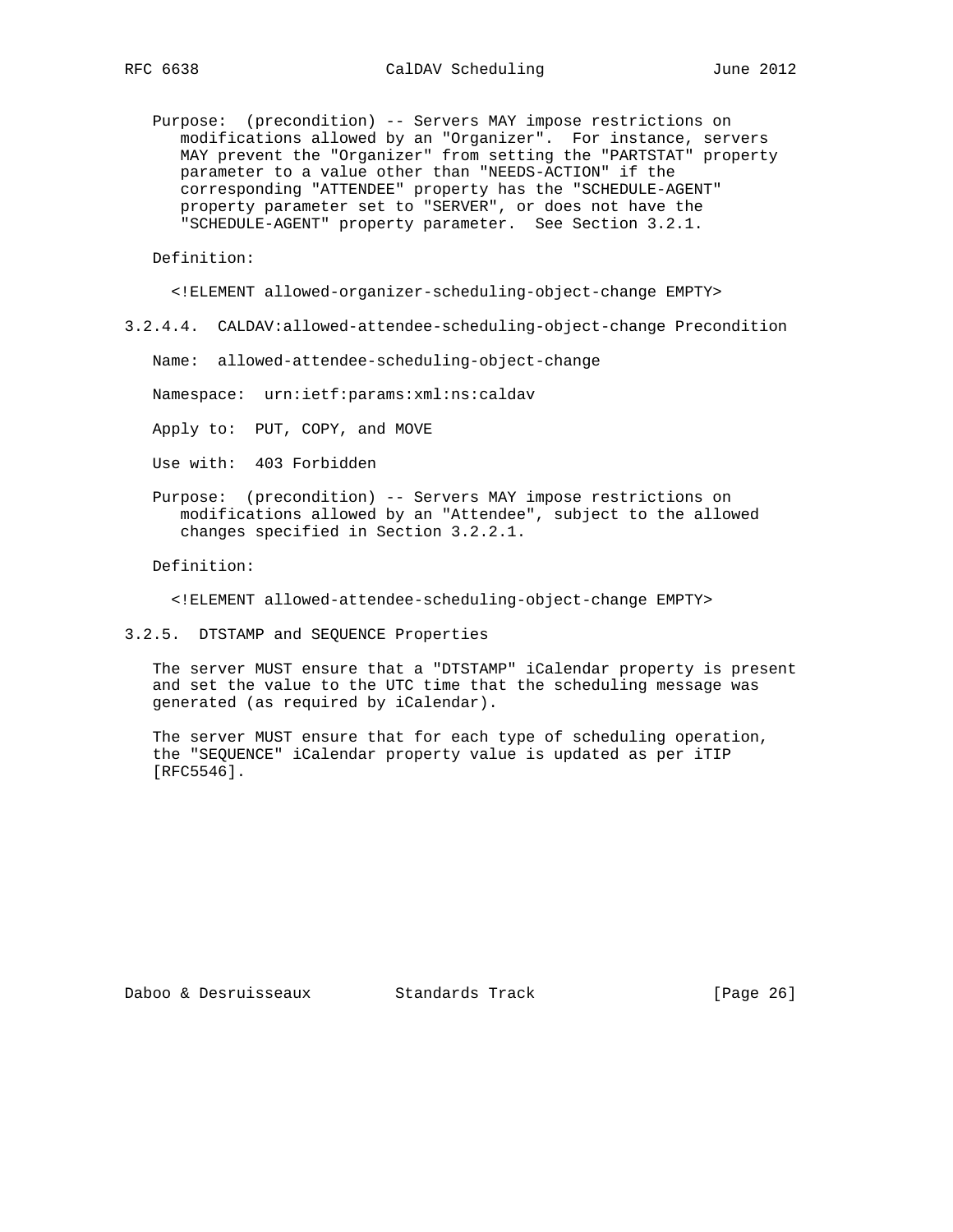#### 3.2.6. Restrict Recurrence Instances Sent to "Attendees"

 Servers MUST ensure that "Attendees" only get information about recurrence instances that explicitly include them as an "Attendee", when delivering scheduling messages for recurring calendar components.

 For example, if an "Attendee" is invited to only a single instance of a recurring event, the organizer scheduling object resource will contain an overridden instance in the form of a separate calendar component. That separate calendar component will include the "ATTENDEE" property referencing the "one-off" "Attendee". That "Attendee" will not be listed in any other calendar components in the scheduling object resource. Any scheduling messages delivered to the "Attendee" will only contain information about this overridden instance.

 As another example, an "Attendee" could be excluded from one instance of a recurring event. In that case, the organizer scheduling object resource will include an overridden instance with an "ATTENDEE" list that does not include the "Attendee" being excluded. Any scheduling messages delivered to the "Attendee" will not specify the overridden instance but rather will include an "EXDATE" property in the "master" component that defines the recurrence set.

3.2.7. Forcing the Server to Send a Scheduling Message

 The iCalendar property parameter "SCHEDULE-FORCE-SEND", defined in Section 7.2, can be used by a calendar user to force the server to send a scheduling message to an "Attendee" or the "Organizer" in a situation where the server would not normally send a scheduling message. For instance, an "Organizer" could use this property parameter to request an "Attendee" that previously declined an invitation to reconsider his participation status without being forced to modify the event.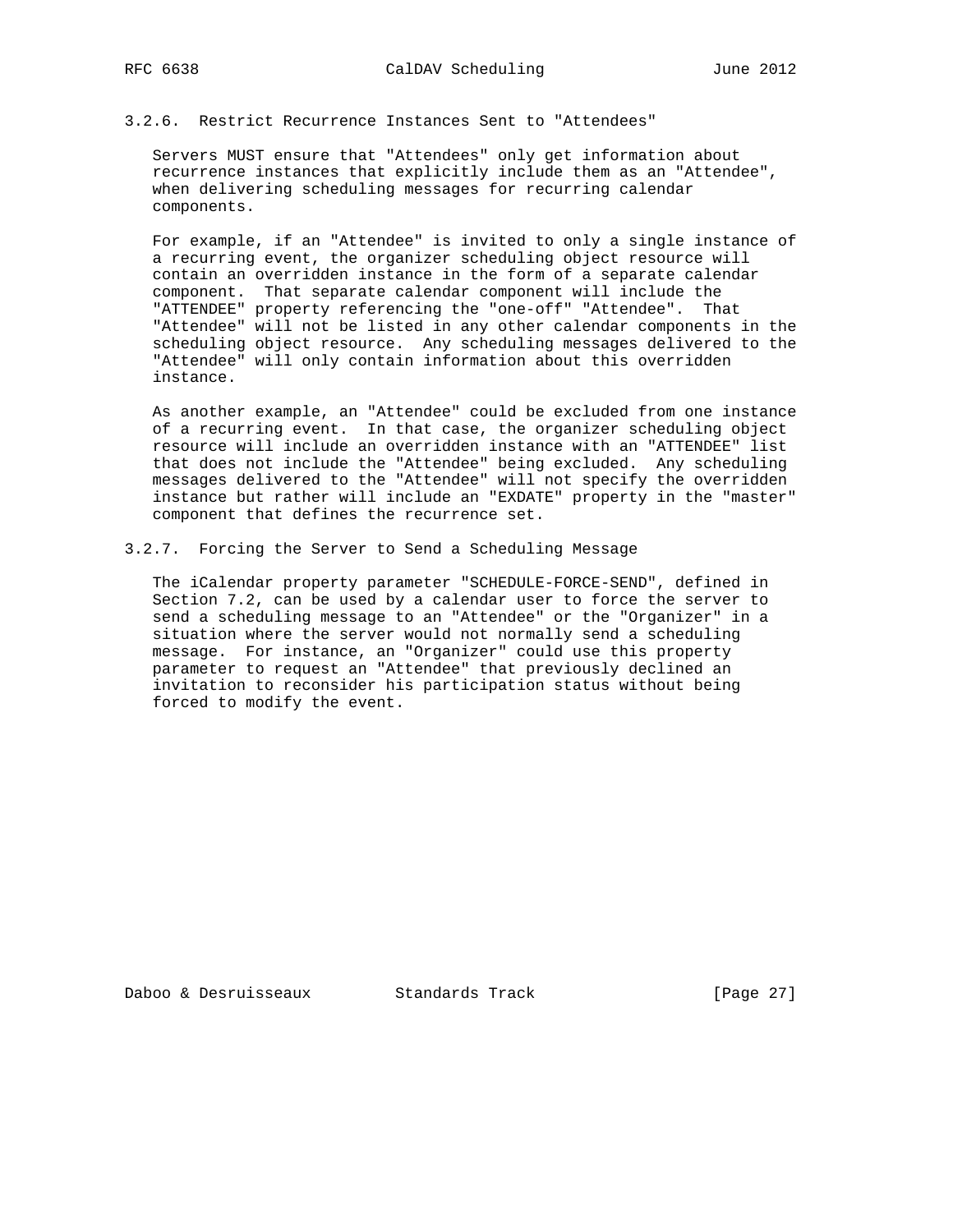## 3.2.8. "Attendee" Participation Status

 This section specifies additional requirements on the handling of the "PARTSTAT" property parameter when the "SCHEDULE-AGENT" property parameter on the corresponding "ATTENDEE" property is set to the value "SERVER" or is not present.

 A reschedule occurs when any "DTSTART", "DTEND", "DURATION", "DUE", "RRULE", "RDATE", or "EXDATE" property changes in a calendar component such that existing recurrence instances are impacted by the changes, as shown in the table below. Servers MUST reset the "PARTSTAT" property parameter value of all "ATTENDEE" properties, except the one that corresponds to the "Organizer", to "NEEDS-ACTION" for each calendar component change that causes any instance to be rescheduled.

| Property                                      | Server Action                                                                                                                                                                                                                                     |
|-----------------------------------------------|---------------------------------------------------------------------------------------------------------------------------------------------------------------------------------------------------------------------------------------------------|
| DTSTART,<br>DTEND,<br>DURATION,<br><b>DUE</b> | Any change to these properties results in "PARTSTAT"<br>being set to "NEEDS-ACTION".                                                                                                                                                              |
| RRULE                                         | A change to or addition of this property that results<br>in the addition of new recurring instances or a<br>change in time for existing recurring instances<br>results in "PARTSTAT" being reset to "NEEDS-ACTION"<br>on each affected component. |
| RDATE.                                        | A change to or addition of this property that results<br>in the addition of new recurring instances or a<br>change in time for existing recurring instances<br>results in "PARTSTAT" being reset to "NEEDS-ACTION"<br>on each affected component. |
| <b>FXDATE</b>                                 | A change to or removal of this property that results<br>in the reinstatement of recurring instances results<br>in "PARTSTAT" being set to "NEEDS-ACTION" on each<br>affected component.                                                           |

 The server MAY allow the "Organizer's" client to change an "Attendee's" "PARTSTAT" property parameter value to "NEEDS-ACTION" at any other time (e.g., when the "LOCATION" property value changes, an "Organizer" might wish to re-invite "Attendees" who might be impacted by the change).

Daboo & Desruisseaux Standards Track [Page 28]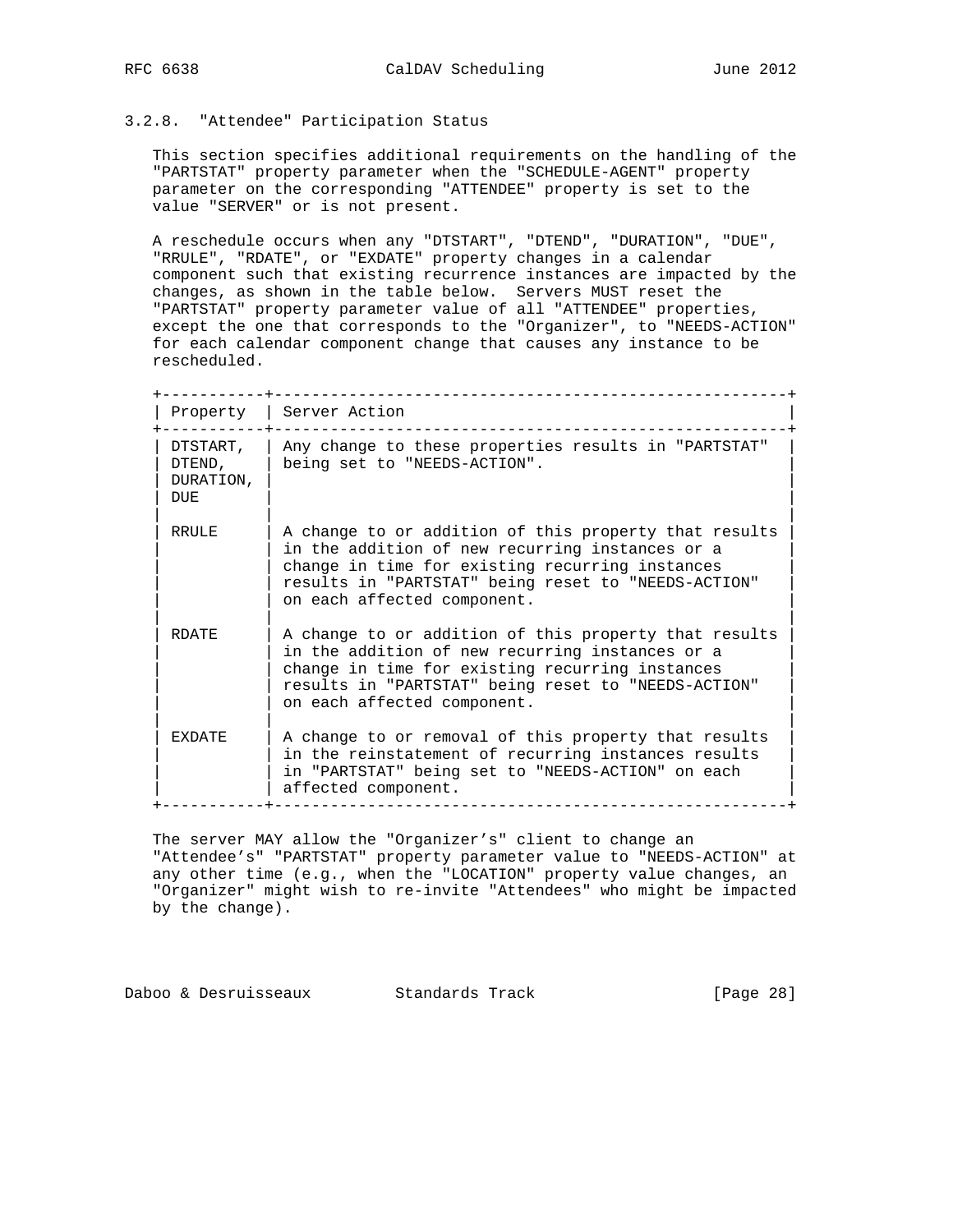## 3.2.9. Schedule Status Values

 When scheduling with an "Attendee", there are two types of status information that can be returned during the operation. The first type of status information is a "delivery" status that indicates whether the scheduling message from the "Organizer" to the "Attendee" was delivered or not, or what the current status of delivery is. The second type of status information is a "reply" status corresponding to the "Attendee's" own "REQUEST-STATUS" information from the scheduling message reply that is sent back to the "Organizer".

 Similarly, when an "Attendee" sends a reply back to the "Organizer", there will be "delivery" status information for the scheduling message sent to the "Organizer". However, there is no "REQUEST-STATUS" sent back by the "Organizer", so there is no equivalent of the "reply" status as per scheduling messages to "Attendees".

 The "delivery" status information on an "ORGANIZER" or "ATTENDEE" iCalendar property is conveyed in the "SCHEDULE-STATUS" property parameter value (Section 7.3). The status code value for "delivery" status can be one of the following:

| Delivery<br>Status<br>Code | Description                                                                                                                                                                                                                                                                                                                    |
|----------------------------|--------------------------------------------------------------------------------------------------------------------------------------------------------------------------------------------------------------------------------------------------------------------------------------------------------------------------------|
| 1.0                        | The scheduling message is pending. That is, the<br>server is still in the process of sending the message.<br>The status code value can be expected to change once<br>the server has completed its sending and delivery<br>attempts.                                                                                            |
| 1.1                        | The scheduling message has been successfully sent.<br>However, the server does not have explicit information<br>about whether the scheduling message was successfully<br>delivered to the recipient. This state can occur with<br>"store and forward" style scheduling protocols such as<br>iMIP [RFC6047] (iTIP using email). |
| 1.2                        | The scheduling message has been successfully<br>delivered.                                                                                                                                                                                                                                                                     |

## Daboo & Desruisseaux Standards Track [Page 29]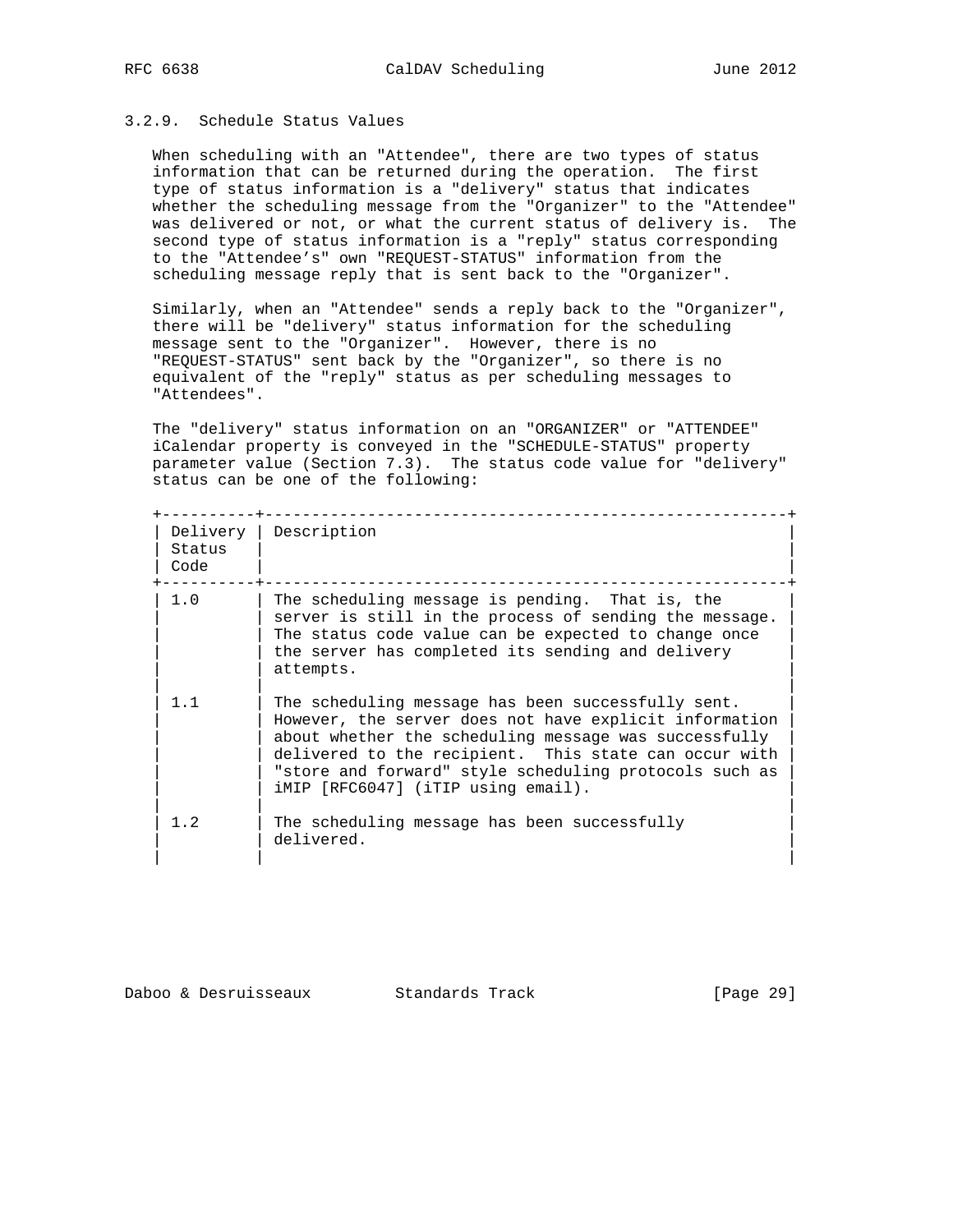| 3.7 | The scheduling message was not delivered because the | server did not recognize the calendar user address as a valid calendar user. Note that this code applies to both "Organizer" and "Attendee" calendar user addresses. | | | | 3.8 | The scheduling message was not delivered due to | insufficient privileges. Note that this code applies to privileges granted by both the "Organizer" and "Attendee" calendar users. | | | 5.1 | The scheduling message was not delivered because the server could not complete delivery of the message. This is likely due to a temporary failure, and the originator can try to send the message again at a later time. | | | 5.2 | The scheduling message was not delivered because the server was not able to find a way to deliver the message. This is likely a permanent failure, and the originator ought not try to send the message again, at least without verifying/correcting the calendar user address of the recipient. | | | 5.3 | The scheduling message was not delivered and was rejected because scheduling with that recipient is not | allowed. This is likely a permanent failure, and the | originator ought not try to send the message again. +----------+--------------------------------------------------------+

 The status code for "reply" status can be any of the valid iTIP [RFC5546] "REQUEST-STATUS" values.

 The 1.xx "REQUEST-STATUS" codes are new. This specification modifies item (2) of Section 3.6 of [RFC5546] by adding the following restriction:

For a 1.xx code, all components MUST have exactly the same code.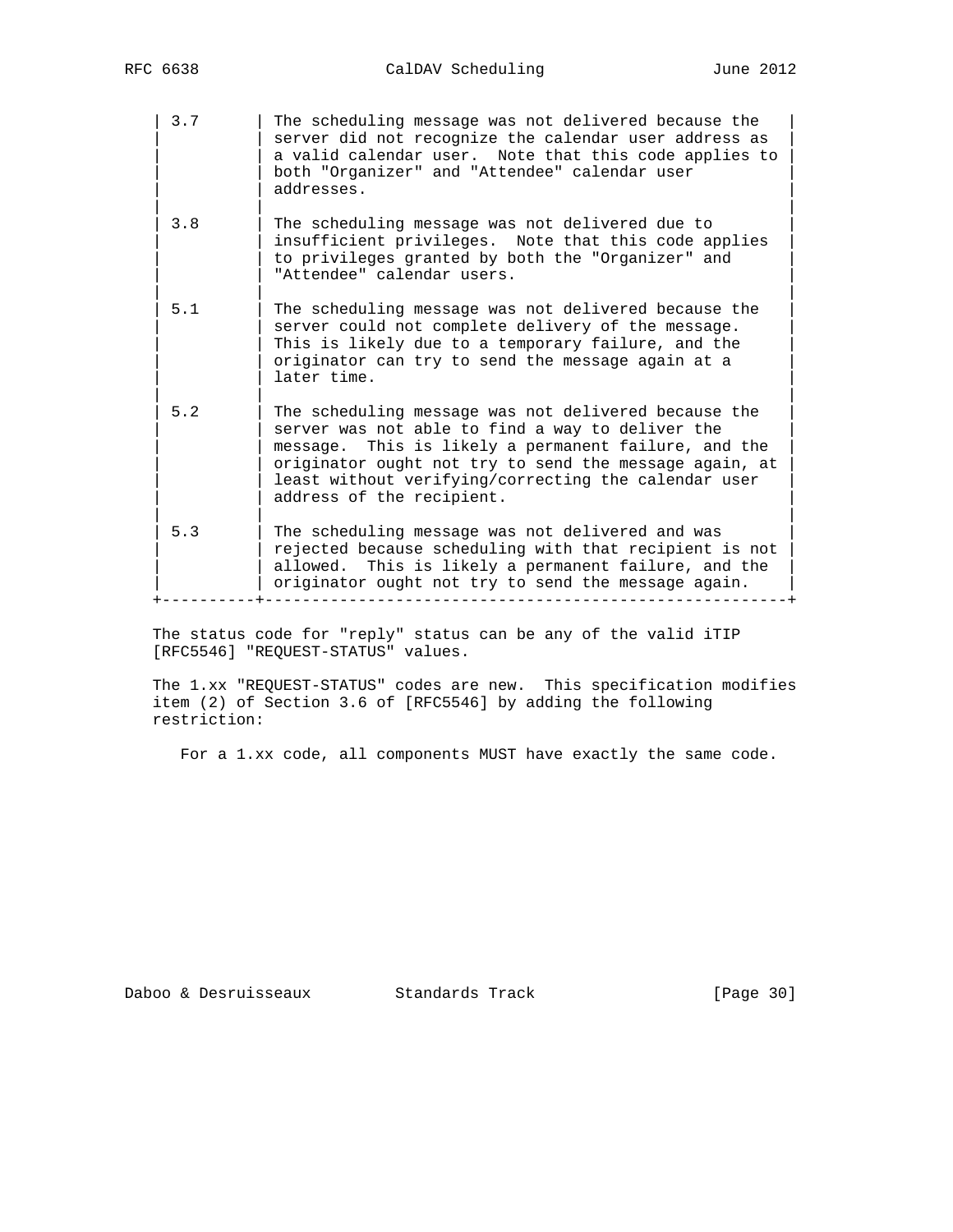Definition of the new 1.xx codes is as follows:

3.2.9.1. Status Code 1.0

Status Code: 1.0

Status Description: Pending.

Status Exception Data: None.

Description: Delivery of the iTIP message is pending.

3.2.9.2. Status Code 1.1

Status Code: 1.1

Status Description: Sent.

Status Exception Data: None.

 Description: The iTIP message has been sent, though no information about successful delivery is known.

3.2.9.3. Status Code 1.2

Status Code: 1.2

Status Description: Delivered.

Status Exception Data: None.

Description: The iTIP message has been sent and delivered.

3.2.10. Avoiding Conflicts when Updating Scheduling Object Resources

 Scheduling object resources on the server might change frequently as "Attendees" change their participation status, triggering updates to the "Organizer", and refreshes of other "Attendees'" copies of the scheduling object resource. This can lead to an "inconsequential" change to a calendar user's data -- one that does not directly impact the user's own participation status. When this occurs, clients have to reload calendar data and reconcile with changes being made by calendar users. To avoid the need for this, the server can instead merge calendar data changes from a client with changes made as a result of a scheduling operation carried out by some other calendar user.

Daboo & Desruisseaux Standards Track [Page 31]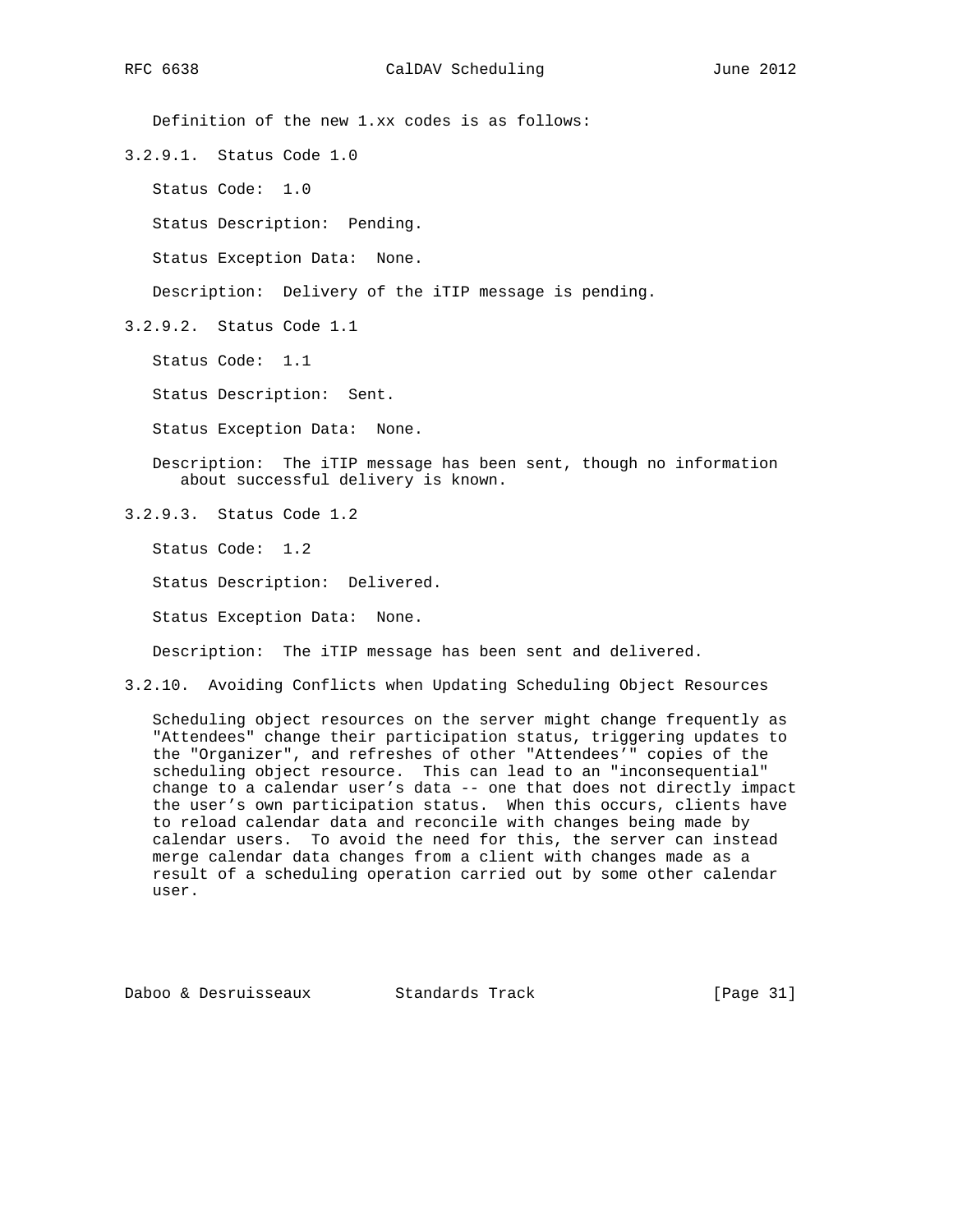This specification introduces a new WebDAV resource property CALDAV: schedule-tag with a corresponding response header "Schedule-Tag", and a new "If-Schedule-Tag-Match" request header to allow client changes to be appropriately merged with server changes in the case where the changes on the server were the result of an "inconsequential" scheduling message update (one that simply updates the status information of "Attendees" due to a reply from another "Attendee").

 Servers MUST automatically resolve conflicts with "inconsequential" changes done to scheduling object resources when the "If-Schedule- Tag-Match" request header is specified. The If-Schedule-Tag-Match request header applies only to the Request-URI, and not to the destination of a COPY or MOVE.

 A response to any successful GET or PUT request targeting a scheduling object resource MUST include a Schedule-Tag response header with the value set to the same value as the CALDAV:schedule tag WebDAV property of the resource.

 A response to any successful COPY or MOVE request that specifies a Destination request header targeting a scheduling object resource MUST include a Schedule-Tag response header with the value set to the same value as the CALDAV:schedule-tag WebDAV property of the destination resource.

 Clients SHOULD use the If-Schedule-Tag-Match header on requests that update scheduling object resources, instead of HTTP ETag-based precondition tests (e.g., If-Match). Normal ETag-based precondition tests are used in all other cases, e.g., for synchronization.

 The value of the CALDAV:schedule-tag property changes according to these rules:

- o For an "Organizer's" copy of a scheduling object resource:
	- 1. The server MUST NOT change the CALDAV:schedule-tag property value when the scheduling object resource is updated as the result of automatically processing a scheduling message reply from an "Attendee". For instance, when an "Attendee" replies to the "Organizer", the CALDAV:schedule-tag property is unchanged after the "Organizer's" scheduling object resource has been automatically updated by the server with the "Attendee's" new participation status.
	- 2. The server MUST change the CALDAV:schedule-tag property value when the scheduling object resource is changed directly via an HTTP request (e.g., PUT, COPY, or MOVE).

Daboo & Desruisseaux Standards Track [Page 32]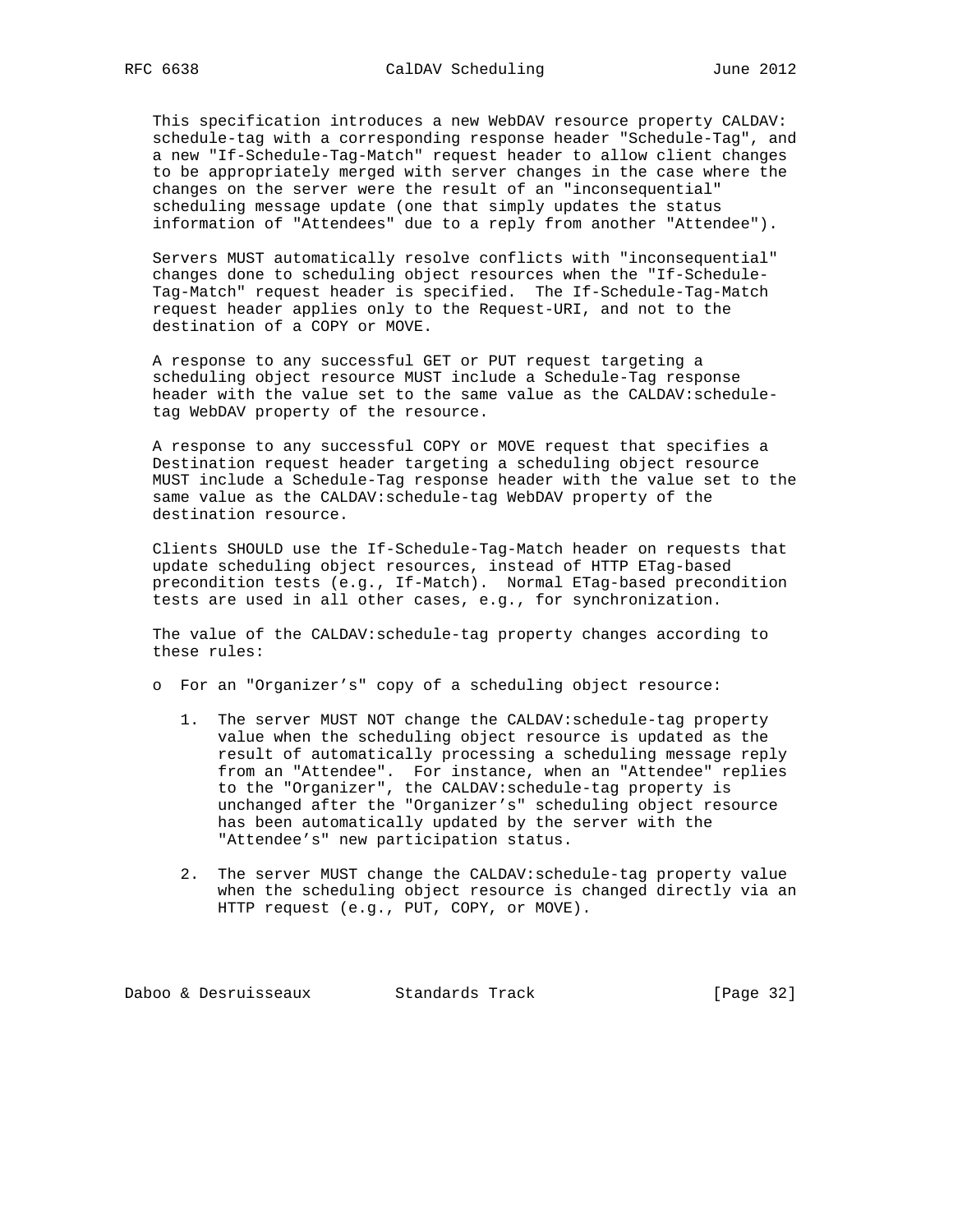- o For an "Attendee's" copy of a scheduling object resource:
	- 1. The server MUST change the CALDAV:schedule-tag property value when the scheduling object resource is changed as the result of processing a scheduling message update from an "Organizer" that contains changes other than just the participation status of "Attendees".
	- 2. The server MUST NOT change the CALDAV:schedule-tag property value when the scheduling object resource is changed as the result of processing a scheduling message update from an "Organizer" that only specifies changes in the participation status of "Attendees". For instance, when "Attendee" "A" replies to "Organizer" "O", and "Attendee" "B" receives a scheduling message update from "Organizer" "O" with the new participation status of "Attendee" "A", the CALDAV:schedule tag property of "Attendee" "B"'s scheduling object resource would remain the same.
	- 3. The server MUST change the CALDAV:schedule-tag property value when the scheduling object resource is changed directly via an HTTP request (e.g., PUT, COPY, or MOVE).

#### 3.2.10.1. PUT

 Clients MAY use the If-Schedule-Tag-Match request header to do a PUT request that ensures that "inconsequential" changes on the server do not result in a precondition error. The value of the request header is set to the last Schedule-Tag value received for the resource being modified. If the value of the If-Schedule-Tag-Match header matches the current value of the CALDAV:schedule-tag property, the server MUST take any "ATTENDEE" property changes for all "Attendees" other than the owner of the scheduling object resource and apply those to the new resource being stored. Otherwise, the server MUST fail the request with a 412 Precondition Failed status code.

3.2.10.2. DELETE, COPY, or MOVE

 Clients MAY use the If-Schedule-Tag-Match request header to do a DELETE, COPY, or MOVE request that ensures that "inconsequential" changes on the server do not result in a precondition error. The value of the request header is set to the last Schedule-Tag value received for the resource being deleted. If the value of the If-Schedule-Tag-Match header matches the current value of the CALDAV: schedule-tag property, the server performs the normal DELETE, COPY, or MOVE request processing for the resource. Otherwise, the server MUST fail the request with a 412 Precondition Failed status code.

Daboo & Desruisseaux Standards Track [Page 33]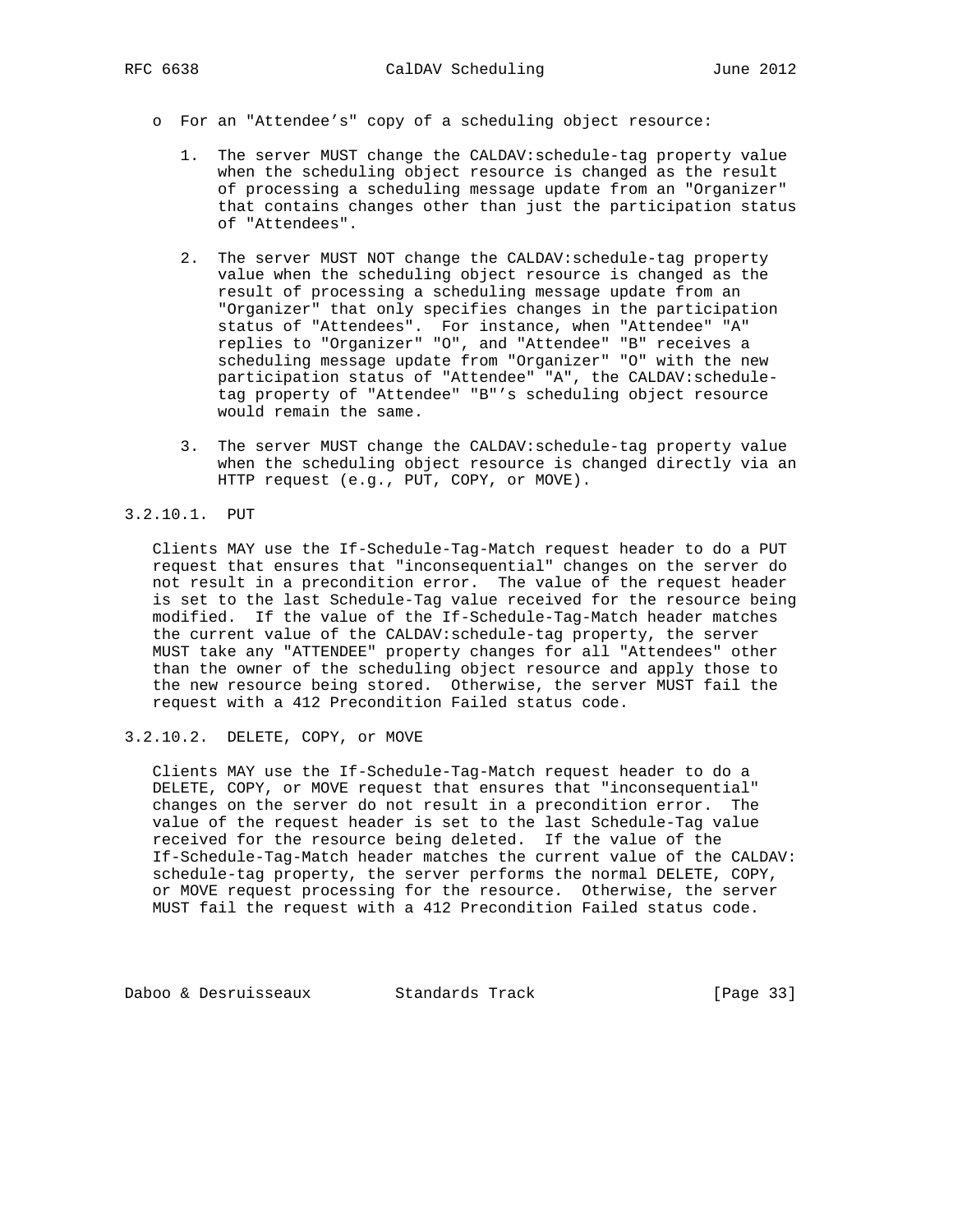#### 4. Processing Incoming Scheduling Messages

 Scheduling operations can cause the delivery of a scheduling message into an "Organizer's" or "Attendee's" scheduling Inbox collection. Servers MUST automatically process incoming scheduling messages using the rules defined by [RFC5546], by creating or updating the corresponding scheduling object resources on calendars owned by the owner of the scheduling Inbox collection. In addition, the scheduling message is stored in the scheduling Inbox collection as an indicator to the client that a scheduling operation has taken place. Scheduling messages are typically removed from the scheduling Inbox collection by the client once the calendar user has acknowledged the change.

 The server MUST take into account privileges on the scheduling Inbox collection when processing incoming scheduling messages, to determine whether delivery of the scheduling message is allowed. Privileges on calendars containing any matching scheduling object resource are not considered in this case (i.e., a schedule message from another user can cause modifications to resources in calendar collections that the other user would not normally have read or write access to). Additionally, servers MUST take into account any scheduling Inbox collection preconditions (see Section 2.2) when delivering the scheduling message, and MUST take into account the similar preconditions on any calendar collection that contains, or would contain, the corresponding scheduling object resource.

4.1. Processing "Organizer" Requests, Additions, and Cancellations

 For a scheduling message sent by an "Organizer", the server first tries to locate a corresponding scheduling object resource belonging to the "Attendee". If no matching scheduling object resource exists, the server treats the scheduling message as a new message; otherwise, it is treated as an update.

 In the case of a new message, the server processes the scheduling message and creates a new scheduling object resource as per Section 4.3.

 In the case of an update, the server processes the scheduling message and updates the matching scheduling object resource belonging to the "Attendee" to reflect the changes sent by the "Organizer".

 In each case, the scheduling message MUST only appear in the "Attendee's" scheduling Inbox collection once all automatic processing has been done.

Daboo & Desruisseaux Standards Track [Page 34]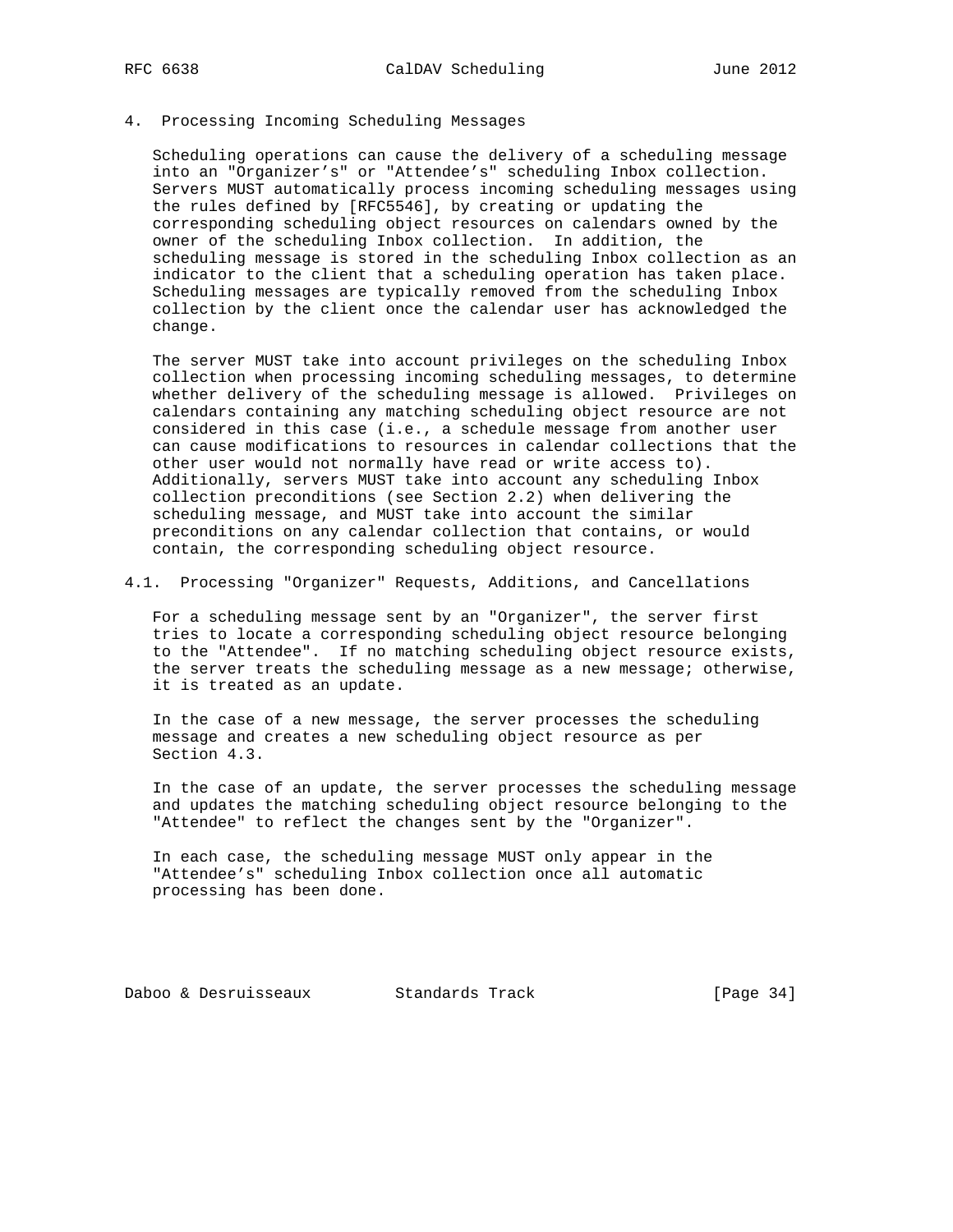### 4.2. Processing "Attendee" Replies

 For a scheduling message reply sent by an "Attendee", the server first locates the corresponding scheduling object resource belonging to the "Organizer". If the corresponding scheduling object resource cannot be found, the server SHOULD ignore the scheduling message.

 The server MUST then update the "PARTSTAT" iCalendar property parameter value of each "ATTENDEE" iCalendar property in the scheduling object resource to match the changes indicated in the reply (taking into account the fact that an "Attendee" could have created a new overridden iCalendar component to indicate different participation status on one or more instances of a recurring event).

 The server MUST also update or add the "SCHEDULE-STATUS" property parameter on each matching "ATTENDEE" iCalendar property and set its value to that of the "REQUEST-STATUS" property in the reply, or to "2.0" if "REQUEST-STATUS" is not present (also taking into account recurrence instances). If there are multiple "REQUEST-STATUS" properties in the reply, the "SCHEDULE-STATUS" property parameter value is set to a comma-separated list of status codes, one from each "REQUEST-STATUS" property.

 The server SHOULD send scheduling messages to all the other "Attendees" indicating the change in participation status of the "Attendee" replying, subject to the recurrence requirements of Section 3.2.6.

 The scheduling message MUST only appear in the "Organizer's" scheduling Inbox collection once all automatic processing has been done.

#### 4.3. Default Calendar Collection

 The server processes scheduling messages received for an "Attendee" by creating a new scheduling object resource in a calendar collection belonging to the "Attendee", when one does not already exist. A calendar user that is an "Attendee" in a scheduling operation MUST have at least one valid calendar collection available. If there is no valid calendar collection, then the server MUST reject the attempt to deliver the scheduling message to the "Attendee".

 Servers MAY provide support for a default calendar collection -- that is, the calendar collection in which new scheduling object resources will be created. The CALDAV:schedule-default-calendar-URL WebDAV property, which can be present on the scheduling Inbox collection of a calendar user, specifies whether this calendar user has a default calendar collection. See Section 9.2.

Daboo & Desruisseaux Standards Track [Page 35]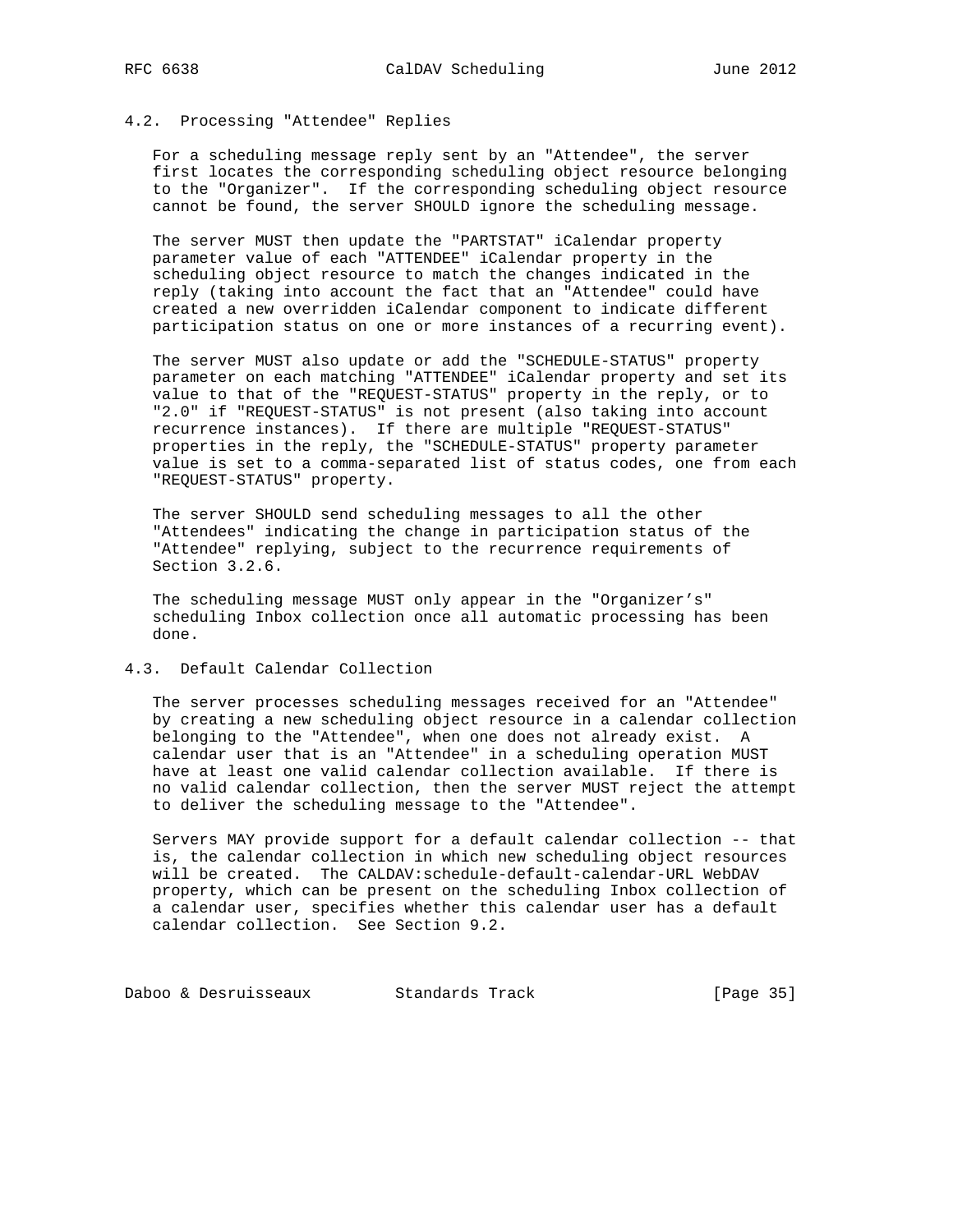Servers SHOULD create new scheduling object resources in the default calendar collection, if the CALDAV:schedule-default-calendar-URL WebDAV property is set.

 Servers MAY allow clients to change the default calendar collection by changing the value of the CALDAV:schedule-default-calendar-URL WebDAV property on the scheduling Inbox collection. However, the server MUST ensure that any new value for that property refers to a valid calendar collection belonging to the owner of the scheduling Inbox collection.

 Servers MUST reject any attempt to delete the default calendar collection.

4.3.1. Additional Method Preconditions

 This specification defines additional method preconditions (see Section 16 of WebDAV [RFC4918]) to provide machine-parseable information in error responses.

4.3.1.1. CALDAV:default-calendar-needed Precondition

Name: default-calendar-needed

Namespace: urn:ietf:params:xml:ns:caldav

Apply to: DELETE

Use with: 403 Forbidden

 Purpose: (precondition) -- The client attempted to delete the calendar collection currently referenced by the CALDAV:schedule default-calendar-URL property, or attempted to remove the CALDAV: schedule-default-calendar-URL property on the scheduling Inbox collection on a server that doesn't allow such operations.

Definition:

<!ELEMENT default-calendar-needed EMPTY>

4.3.1.2. CALDAV:valid-schedule-default-calendar-URL Precondition

Name: valid-schedule-default-calendar-URL

Namespace: urn:ietf:params:xml:ns:caldav

Apply to: PROPPATCH

Daboo & Desruisseaux Standards Track [Page 36]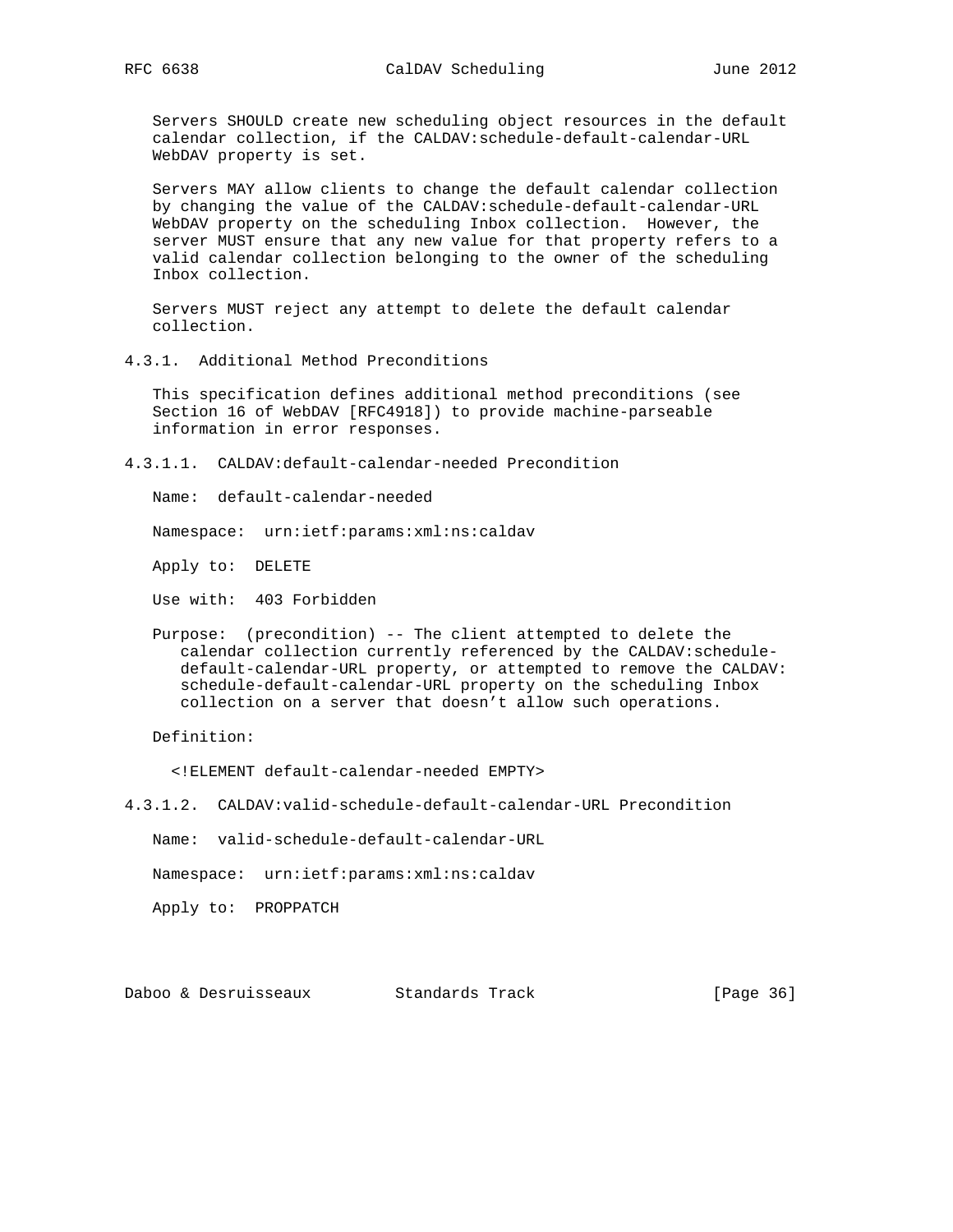Use with: 403 Forbidden

 Purpose: (precondition) -- The client attempted to set the CALDAV: schedule-default-calendar-URL property to a DAV:href element that doesn't reference a valid calendar collection. Note: Servers that do not allow clients to change the CALDAV:schedule-default calendar-URL property would simply return the DAV:cannot-modify protected-property precondition defined in Section 16 of WebDAV [RFC4918].

Definition:

<!ELEMENT valid-schedule-default-calendar-URL EMPTY>

5. Request for Busy Time Information

 Busy time information of one or more calendar users can be determined by submitting a POST request targeted at the scheduling Outbox collection of the calendar user requesting the information (the "Organizer"). To accomplish this, the request body MUST contain a "VFREEBUSY" calendar component with the "METHOD" iCalendar property set to the value "REQUEST" as specified in Section 3.3.2 of iTIP [RFC5546]. The resource identified by the Request-URI MUST be a resource collection of type CALDAV:schedule-outbox (Section 2.1). The "ORGANIZER" property value in the "VFREEBUSY" component MUST match one of the calendar user addresses of the owner of the Outbox collection.

 A response to a busy time request that indicates status for one or more calendar users MUST be an XML document with a CALDAV:schedule response XML element as its root element. This element MUST contain one CALDAV:response element for each calendar user, with each such element in turn containing elements that indicate which calendar user they correspond to, the scheduling status for that calendar user, any error codes, and an optional description. For a successful busy time request, a CALDAV:calendar-data element is also present for each calendar user, containing the actual busy time information (i.e., an iCalendar "VFREEBUSY" component). See Section 10 for details on the child elements. See Appendix B.5 for an example busy time request and response.

Daboo & Desruisseaux Standards Track [Page 37]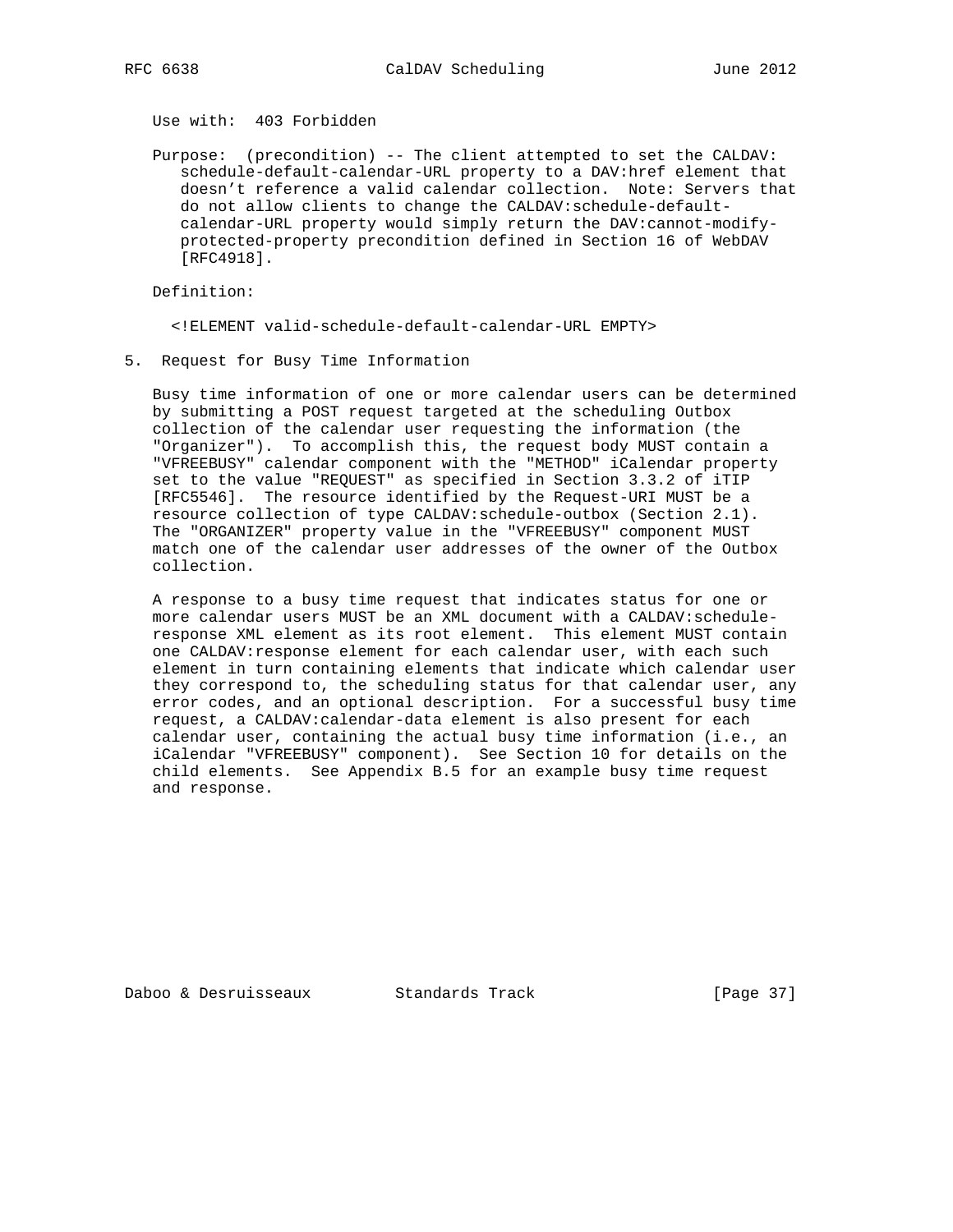## 5.1. Status Codes

 The list below summarizes the most common status codes used for this method. However, clients need to be prepared to handle other 2/3/4/5xx series status codes as well.

200 (OK) - The command succeeded.

204 (No Content) - The command succeeded.

 400 (Bad Request) - The client has provided an invalid scheduling message.

 403 (Forbidden) - The client cannot submit a scheduling message to the specified Request-URI.

404 (Not Found) - The URL in the Request-URI was not present.

 423 (Locked) - The specified resource is locked, and the client either is not a lock owner or the lock type requires a lock token to be submitted and the client did not submit it.

#### 5.2. Additional Method Preconditions

 The following are existing preconditions that are reused for the POST method on an Outbox collection.

- o DAV:need-privileges [RFC3744]
- o CALDAV:supported-calendar-data [RFC4791]
- o CALDAV:valid-calendar-data [RFC4791]
- o CALDAV:max-resource-size [RFC4791]

 The following are new method preconditions for the POST method on an Outbox collection.

5.2.1. CALDAV:valid-scheduling-message Precondition

Name: valid-scheduling-message

Namespace: urn:ietf:params:xml:ns:caldav

Apply to: POST

Use with: 400 Bad Request

Daboo & Desruisseaux Standards Track [Page 38]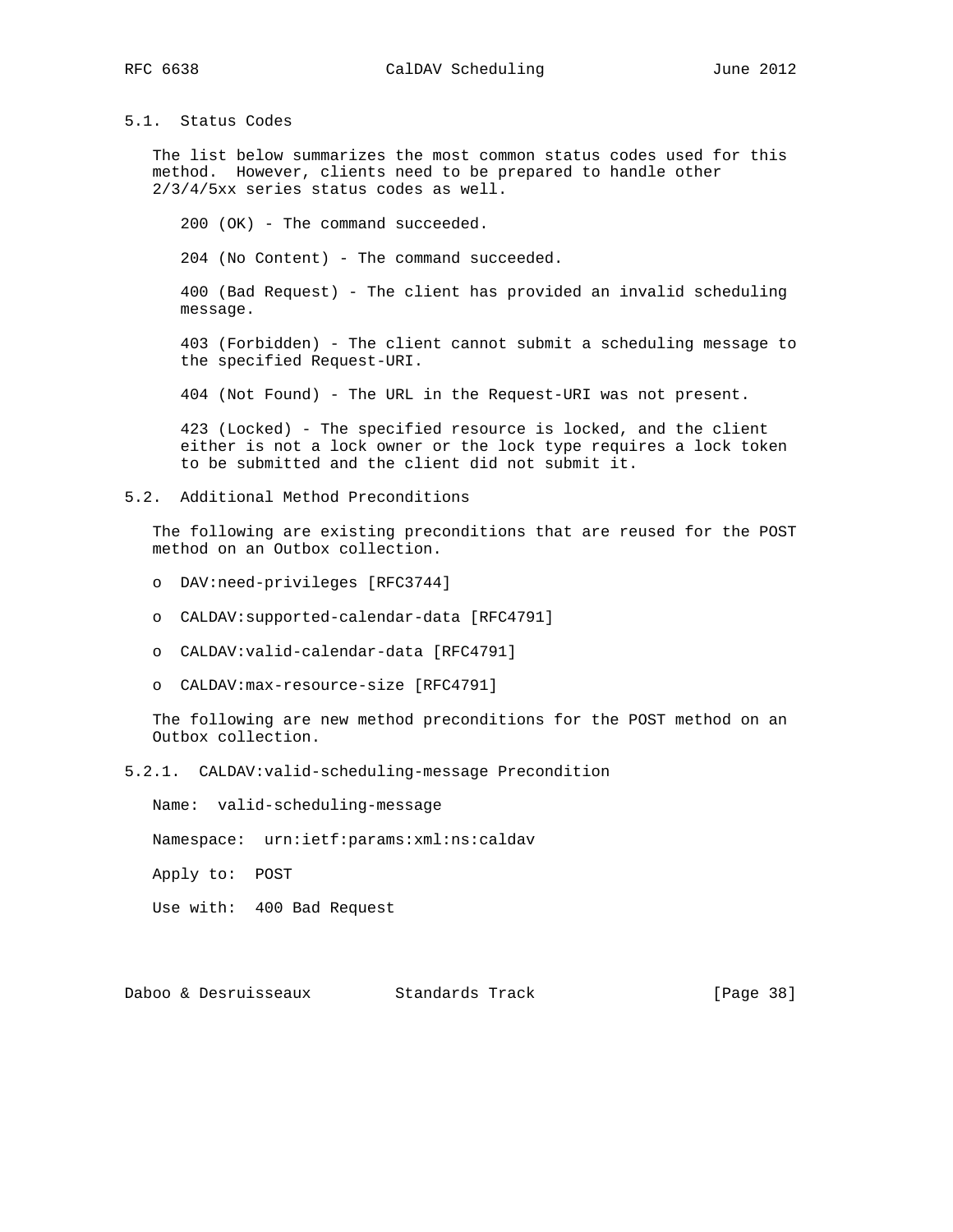Purpose: (precondition) -- The resource submitted in the POST request MUST obey all the restrictions specified in Section 3.3.2 of iTIP [RFC5546].

Definition:

<!ELEMENT valid-scheduling-message EMPTY>

5.2.2. CALDAV:valid-organizer Precondition

Name: valid-organizer

Namespace: urn:ietf:params:xml:ns:caldav

Apply to: POST

Use with: 403 Forbidden

 Purpose: (precondition) -- The "ORGANIZER" property value in the POST request's scheduling message MUST match one of the calendar user addresses of the owner of the scheduling Outbox collection being targeted by the request.

Definition:

<!ELEMENT valid-organizer EMPTY>

6. Scheduling Privileges

 New scheduling privileges are defined in this section. All the scheduling privileges MUST be non-abstract and MUST appear in the DAV:supported-privilege-set property of scheduling Outbox and Inbox collections on which they are defined.

 The tables specified in Appendix A clarify which scheduling methods (e.g., "REQUEST", "REPLY", etc.) are controlled by each scheduling privilege defined in this section.

6.1. Privileges on Scheduling Inbox Collections

 This section defines new WebDAV Access Control List (ACL) [RFC3744] privileges that are defined for use on scheduling Inbox collections. These privileges determine whether delivery of scheduling messages from a calendar user is allowed by the calendar user who "owns" the scheduling Inbox collection. This allows calendar users to choose which other calendar users can schedule with them.

Daboo & Desruisseaux Standards Track [Page 39]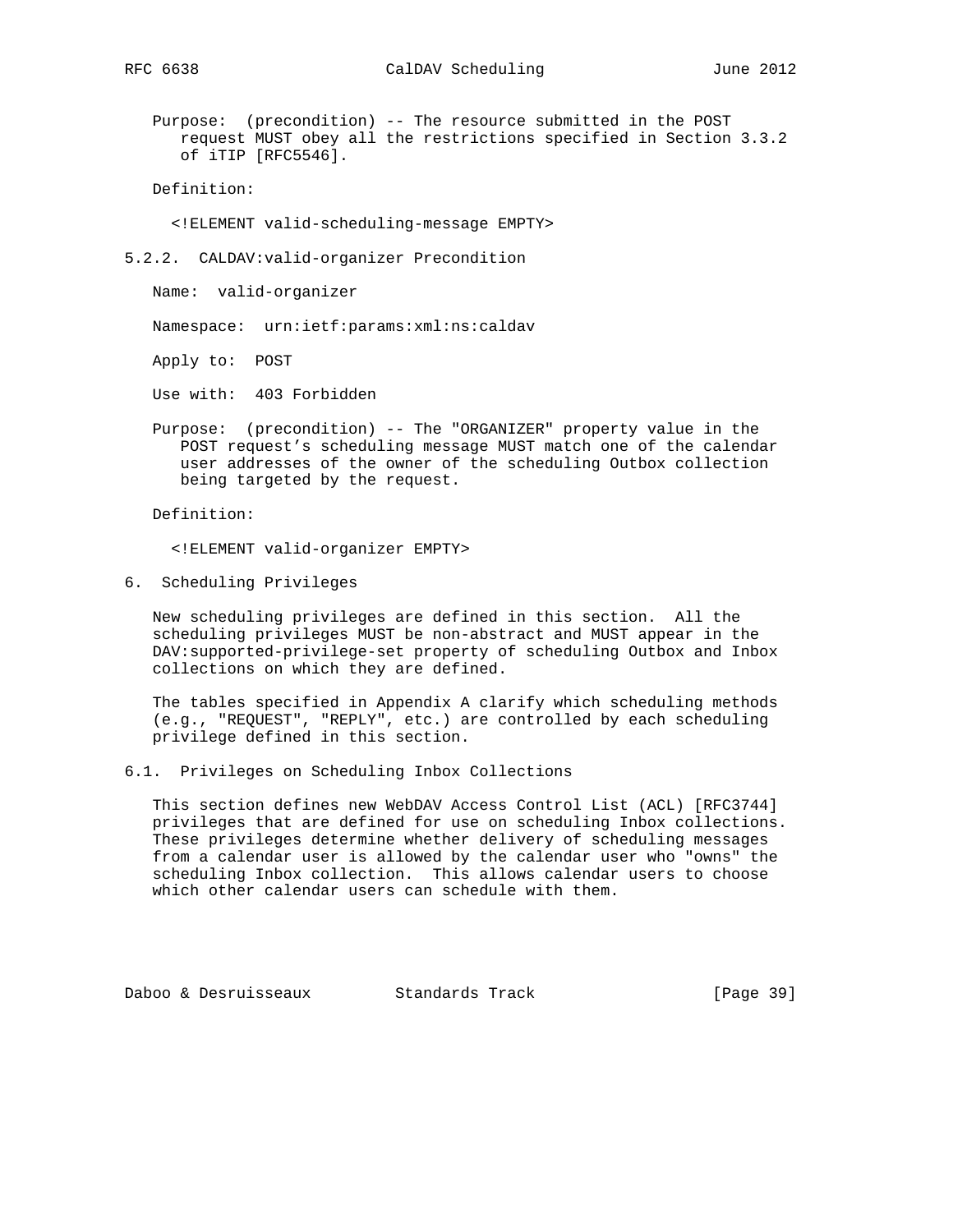Note that when a scheduling message is delivered to a calendar user, in addition to a scheduling object resource being created in the calendar user's scheduling Inbox collection, a new scheduling object resource might be created or an existing one updated in a calendar belonging to the calendar user. In that case, the ability to create or update the scheduling object resource in the calendar is controlled by the privileges assigned to the scheduling Inbox collection.

 The privileges defined in this section are ignored if applied to a resource other than a scheduling Inbox collection.

6.1.1. CALDAV:schedule-deliver Privilege

CALDAV:schedule-deliver is an aggregate privilege as per Section 6.3.

<!ELEMENT schedule-deliver EMPTY>

6.1.2. CALDAV:schedule-deliver-invite Privilege

 The CALDAV:schedule-deliver-invite privilege controls the processing and delivery of scheduling messages coming from an "Organizer".

<!ELEMENT schedule-deliver-invite EMPTY>

6.1.3. CALDAV:schedule-deliver-reply Privilege

 The CALDAV:schedule-deliver-reply privilege controls the processing and delivery of scheduling messages coming from an "Attendee".

<!ELEMENT schedule-deliver-reply EMPTY>

6.1.4. CALDAV:schedule-query-freebusy Privilege

 The CALDAV:schedule-query-freebusy privilege controls freebusy requests targeted at the owner of the scheduling Inbox collection.

<!ELEMENT schedule-query-freebusy EMPTY>

6.2. Privileges on Scheduling Outbox Collections

 This section defines new WebDAV ACL [RFC3744] privileges that are defined for use on scheduling Outbox collections. These privileges determine which calendar users are allowed to send scheduling messages on behalf of the calendar user who "owns" the scheduling Outbox collection. This allows calendar users to choose other calendar users who can act on their behalf (e.g., assistants working on behalf of their boss).

Daboo & Desruisseaux Standards Track [Page 40]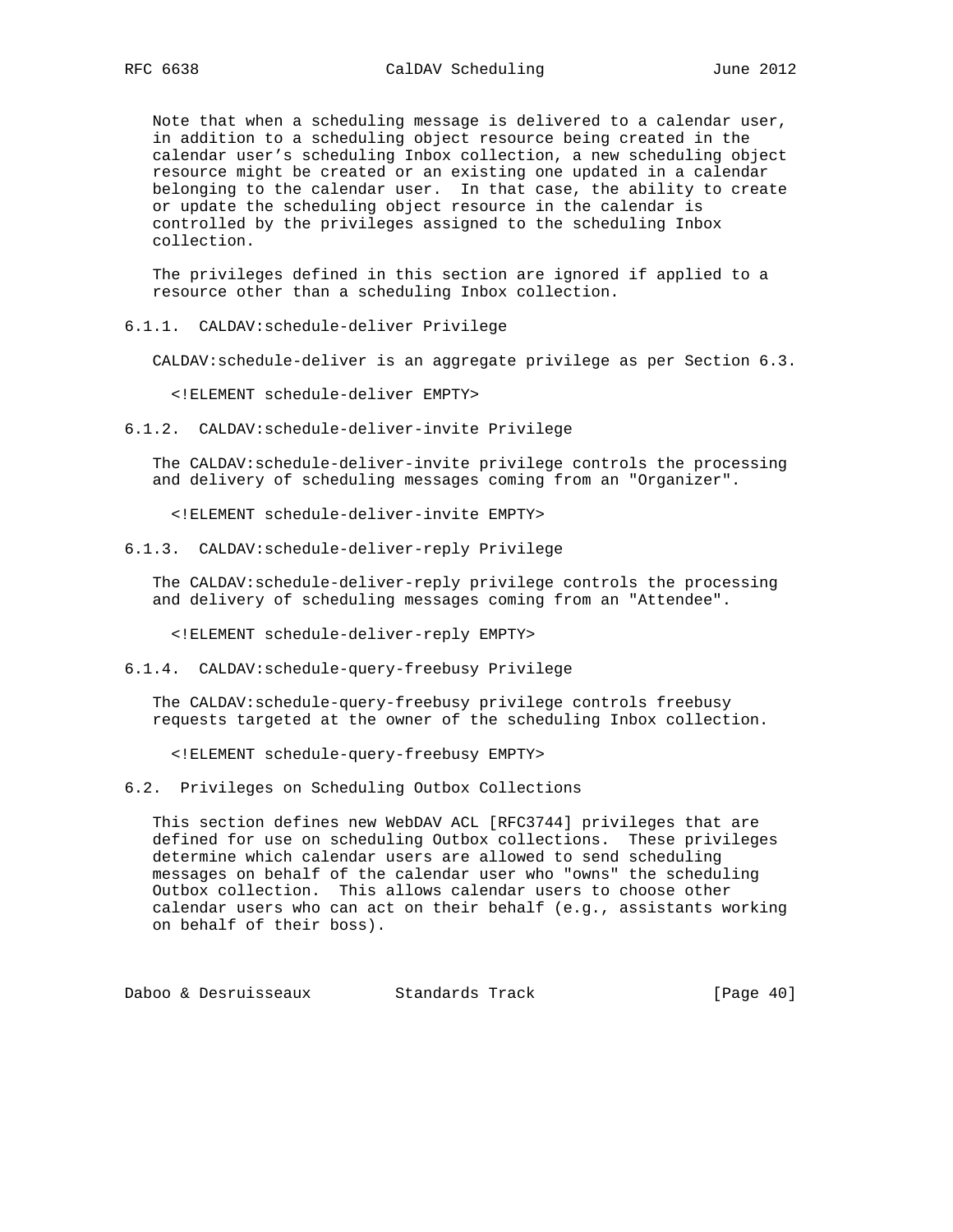The privileges defined in this section are ignored if applied to a resource other than a scheduling Outbox collection.

6.2.1. CALDAV:schedule-send Privilege

CALDAV:schedule-send is an aggregate privilege as per Section 6.3.

<!ELEMENT schedule-send EMPTY>

6.2.2. CALDAV:schedule-send-invite Privilege

 The CALDAV:schedule-send-invite privilege controls the sending of scheduling messages by "Organizers".

 Users granted the DAV:bind privilege on a calendar collection, or the DAV:write privilege on scheduling object resources, will also need the CALDAV:schedule-send-invite privilege granted on the scheduling Outbox collection of the owner of the calendar collection or scheduling object resource in order to be allowed to create, modify, or delete scheduling object resources in a way that will trigger the CalDAV server to deliver scheduling messages to "Attendees".

<!ELEMENT schedule-send-invite EMPTY>

6.2.3. CALDAV:schedule-send-reply Privilege

 The CALDAV:schedule-send-reply privilege controls the sending of scheduling messages by "Attendees".

 Users granted the DAV:bind privilege on a calendar collection, or the DAV:write privilege on scheduling object resources, will also need the CALDAV:schedule-send-reply privilege granted on the scheduling Outbox collection of the owner of the calendar collection or scheduling object resource in order to be allowed to create, modify, or delete scheduling object resources in a way that will trigger the CalDAV server to deliver scheduling message replies to the "Organizer".

<!ELEMENT schedule-send-reply EMPTY>

6.2.4. CALDAV:schedule-send-freebusy Privilege

 The CALDAV:schedule-send-freebusy privilege controls the use of the POST method to submit scheduling messages that specify the scheduling method "REQUEST" with a "VFREEBUSY" calendar component.

<!ELEMENT schedule-send-freebusy EMPTY>

Daboo & Desruisseaux Standards Track [Page 41]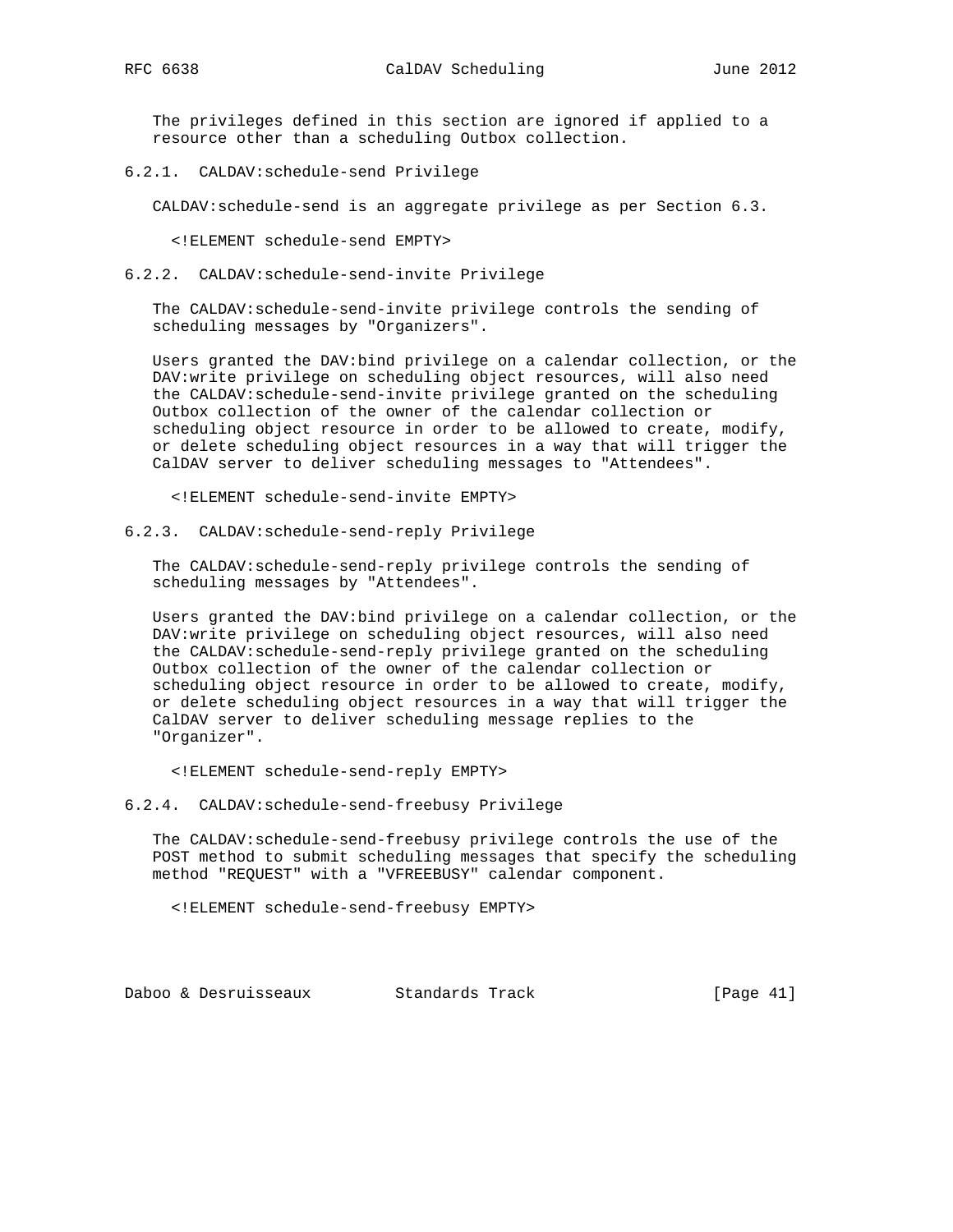### 6.3. Aggregation of Scheduling Privileges

 Server implementations MUST aggregate the scheduling privileges as follows:

DAV:all contains CALDAV:schedule-deliver and CALDAV:schedule-send;

 CALDAV:schedule-deliver contains CALDAV:schedule-deliver-invite, CALDAV:schedule-deliver-reply, and CALDAV:schedule-query-freebusy;

 CALDAV:schedule-send contains CALDAV:schedule-send-invite, CALDAV: schedule-send-reply, and CALDAV:schedule-send-freebusy.

 The following diagram illustrates how scheduling privileges are aggregated according to the above requirements.

```
 [DAV:all] (aggregate)
```
 | +-- [CALDAV:schedule-deliver] (aggregate) | | | +-- [CALDAV:schedule-deliver-invite] | +-- [CALDAV:schedule-deliver-reply] | +-- [CALDAV:schedule-query-freebusy] | +-- [CALDAV:schedule-send] (aggregate) | +-- [CALDAV:schedule-send-invite] +-- [CALDAV:schedule-send-reply] +-- [CALDAV:schedule-send-freebusy]

7. Additional iCalendar Property Parameters

 This specification defines additional iCalendar property parameters to support the CalDAV scheduling extensions.

7.1. Schedule Agent Parameter

Parameter Name: SCHEDULE-AGENT

 Purpose: To specify the agent expected to deliver scheduling messages to the corresponding "Organizer" or "Attendee".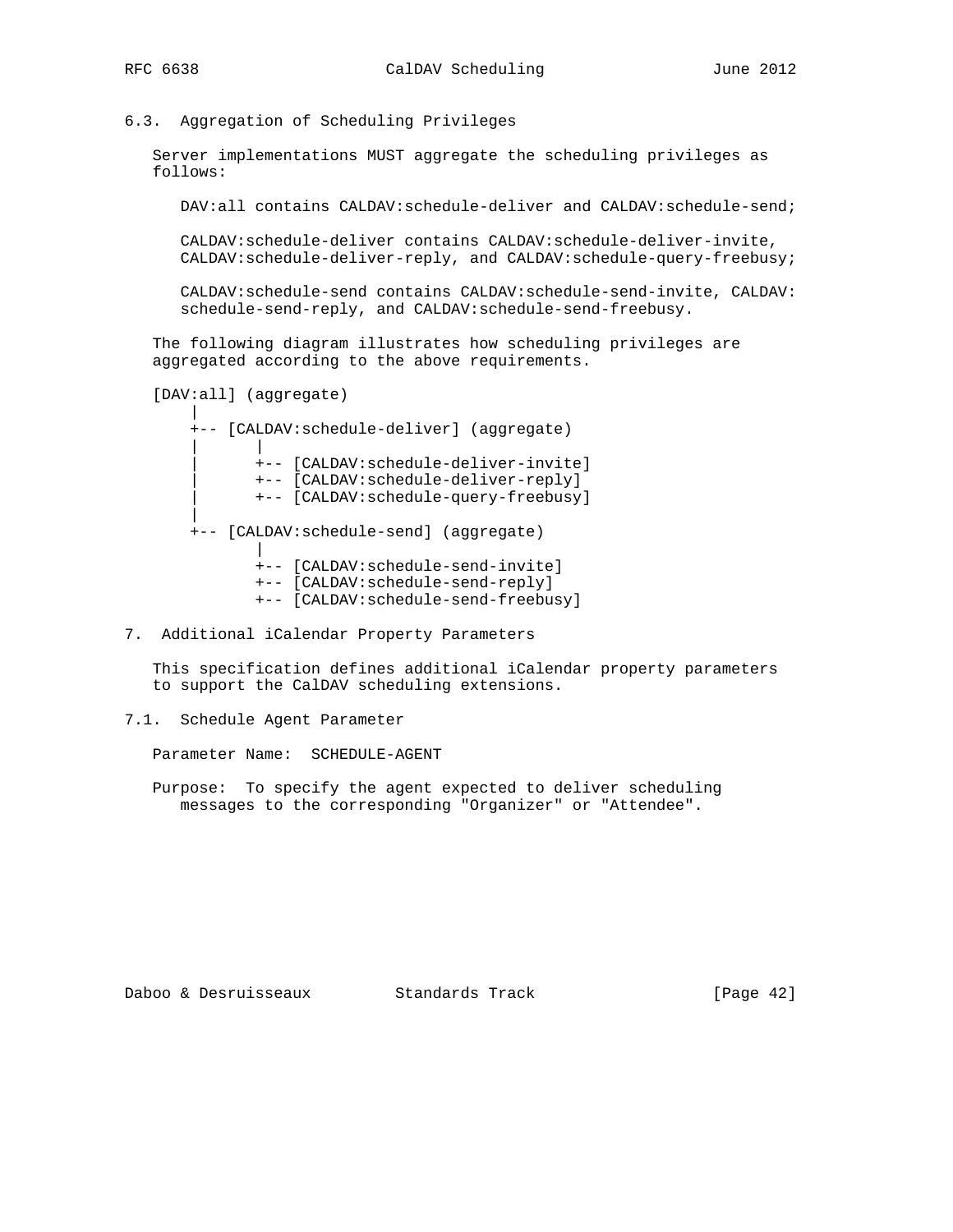Format Definition: This property parameter is defined by the following notation:

|  |  |  | scheduleagentparam = "SCHEDULE-AGENT" "="                        |  |                 |                     |                                 |  |
|--|--|--|------------------------------------------------------------------|--|-----------------|---------------------|---------------------------------|--|
|  |  |  | ( "SERVER"                                                       |  |                 |                     | ; The server handles scheduling |  |
|  |  |  | / "CLIENT"                                                       |  |                 |                     | ; The client handles scheduling |  |
|  |  |  | "NONE"                                                           |  | ; No scheduling |                     |                                 |  |
|  |  |  | x-name                                                           |  |                 | ; Experimental type |                                 |  |
|  |  |  | / iana-token) : Other IANA-registered type                       |  |                 |                     |                                 |  |
|  |  |  |                                                                  |  |                 |                     |                                 |  |
|  |  |  | ; If the parameter is not present, its value defaults to SERVER. |  |                 |                     |                                 |  |
|  |  |  | المام المالية المالم المتحدث المتحدث المتحدث المتحدث المستحدث    |  |                 |                     |                                 |  |

; "x-name" and "iana-token" are defined in Section 3.1 of

; [RFC5545].

 Description: This property parameter MAY be specified on "ORGANIZER" or "ATTENDEE" iCalendar properties. In the absence of this parameter, the value "SERVER" MUST be used for the default behavior. The value determines whether or not a scheduling operation on a server will cause a scheduling message to be sent to the corresponding calendar user identified by the "ORGANIZER" or "ATTENDEE" property value. When the value "SERVER" is specified, or the parameter is absent, then it is the server's responsibility to send a scheduling message as part of a scheduling operation. When the value "CLIENT" is specified, that indicates that the client is handling scheduling messages with the calendar user itself. When "NONE" is specified, no scheduling messages are being sent to the calendar user.

 Servers MUST NOT include this parameter in any scheduling messages sent as the result of a scheduling operation.

 Clients MUST NOT include this parameter in any scheduling messages that they themselves send.

 The parameter value MUST be the same on every "ORGANIZER" property in a scheduling object resource.

 The parameter value MUST be the same on each "ATTENDEE" property whose values match in a scheduling object resource.

 Servers and clients MUST treat x-name and iana-token values they do not recognize the same way as they would the "NONE" value.

#### Example:

 ORGANIZER;SCHEDULE-AGENT=SERVER:mailto:bernard@example.com ATTENDEE;SCHEDULE-AGENT=NONE:mailto:cyrus@example.com

Daboo & Desruisseaux Standards Track [Page 43]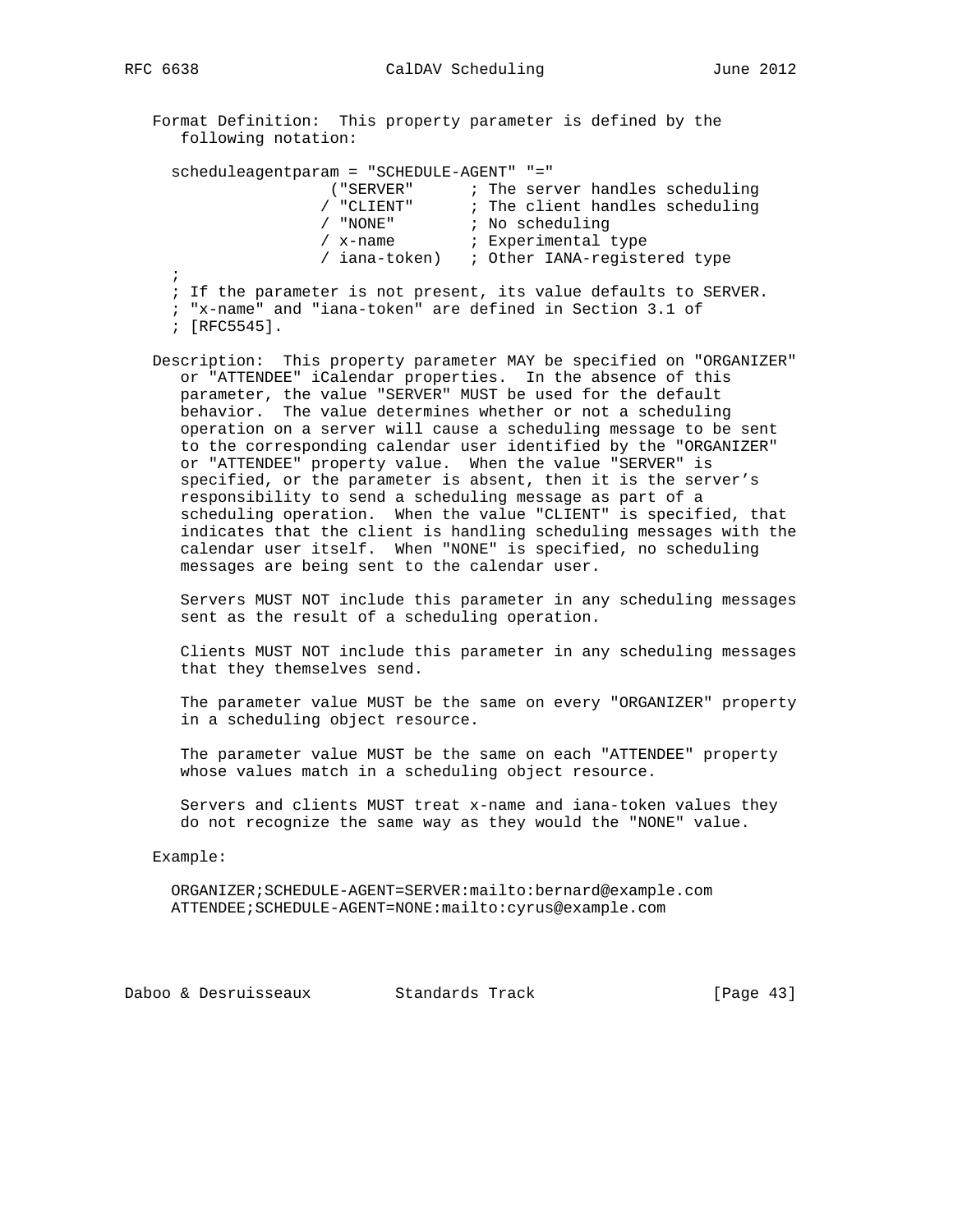7.2. Schedule Force Send Parameter

Parameter Name: SCHEDULE-FORCE-SEND

 Purpose: To force a scheduling message to be sent to the calendar user specified by the property.

 Format Definition: This property parameter is defined by the following notation:

 scheduleforcesendparam = "SCHEDULE-FORCE-SEND" "=" ("REQUEST" ; Force a "REQUEST" / "REPLY" ; Force a "REPLY" / iana-token)  $\mathbf{z}$ 

 ; "iana-token" is defined in Section 3.1 of [RFC5545]. Its value ; MUST be an IANA-registered iCalendar "METHOD" property value.

 Description: This property parameter MAY be specified on "ATTENDEE" and "ORGANIZER" properties on which the "SCHEDULE-AGENT" property parameter is set to the value "SERVER" or is not specified. This property parameter is used to force a server to send a scheduling message to a specific calendar user in situations where the server would not send a scheduling message otherwise (e.g., when no change that warrants the delivery of a new scheduling message was performed on the scheduling object resource). An "Organizer" MAY specify this parameter on an "ATTENDEE" property with the value "REQUEST" to force a "REQUEST" scheduling message to be sent to this "Attendee". An "Attendee" MAY specify this parameter on the "ORGANIZER" with the value "REPLY" to force a "REPLY" scheduling message to be sent to the "Organizer".

 Servers MUST NOT preserve this property parameter in scheduling object resources, nor include it in any scheduling messages sent as the result of a scheduling operation.

 Clients MUST NOT include this parameter in any scheduling messages that they themselves send.

 Servers MUST set the "SCHEDULE-STATUS" parameter of the "ATTENDEE" or "ORGANIZER" to 2.3 (i.e., "Success; invalid property parameter ignored"; see Section 3.6 of [RFC5546]) when the "SCHEDULE-FORCE- SEND" parameter is set to an iana-token value they do not recognize.

Daboo & Desruisseaux Standards Track [Page 44]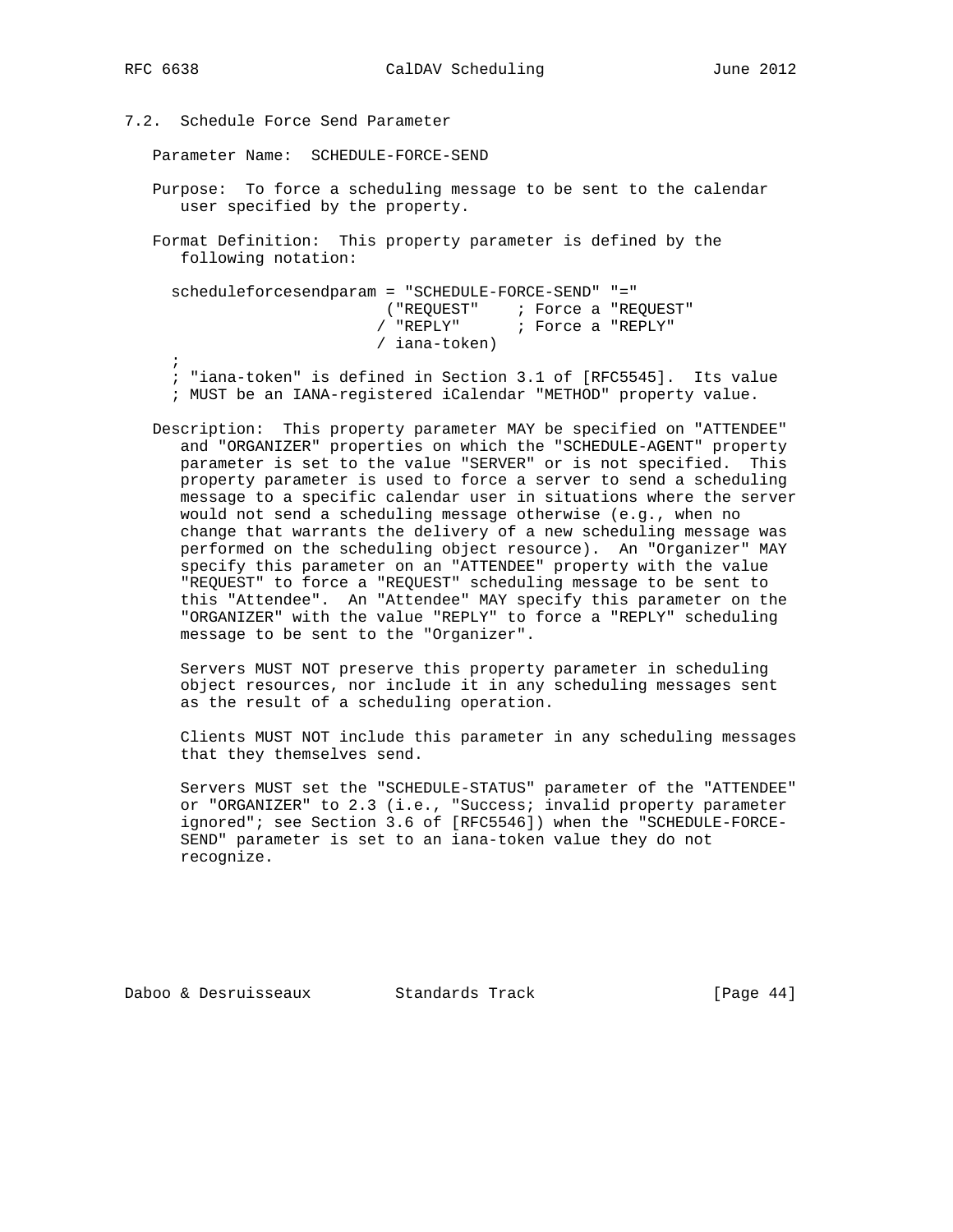Example:

 ORGANIZER;SCHEDULE-FORCE-SEND=REPLY:mailto:cyrus@example.com ATTENDEE;SCHEDULE-FORCE-SEND=REQUEST:mailto:bernard@example.com

7.3. Schedule Status Parameter

Parameter Name: SCHEDULE-STATUS

 Purpose: To specify the status codes returned from processing of the most recent scheduling message sent to the corresponding "Attendee", or received from the corresponding "Organizer".

 Format Definition: This property parameter is defined by the following notation:

 schedulestatusparam = "SCHEDULE-STATUS" "=" ( statcode / DQUOTE statcode \*("," statcode) DQUOTE) ;

 ; "statcode" is defined in Section 3.8.8.3 of [RFC5545]. The ; value is a single "statcode" or a comma-separated list of ; "statcode" values.

 Description: This property parameter MAY be specified on the "ATTENDEE" and "ORGANIZER" properties.

 Servers MUST only add or change this property parameter on any "ATTENDEE" properties corresponding to calendar users who were sent a scheduling message via a scheduling operation. Clients SHOULD NOT change or remove this parameter if it was provided by the server. In the case where the client is handling the scheduling, the client MAY add, change, or remove this parameter to indicate the last scheduling message status it received.

 Servers MUST add this parameter to any "ORGANIZER" properties corresponding to calendar users who were sent a scheduling message reply by an "Attendee" via a scheduling operation. Clients SHOULD NOT change or remove this parameter if it was provided by the server. In the case where the client is handling the scheduling, the client MAY add, change, or remove this parameter to indicate the last scheduling message status it received.

 Servers MUST NOT include this parameter in any scheduling messages sent as the result of a scheduling operation.

 Clients MUST NOT include this parameter in any scheduling messages that they themselves send.

Daboo & Desruisseaux Standards Track [Page 45]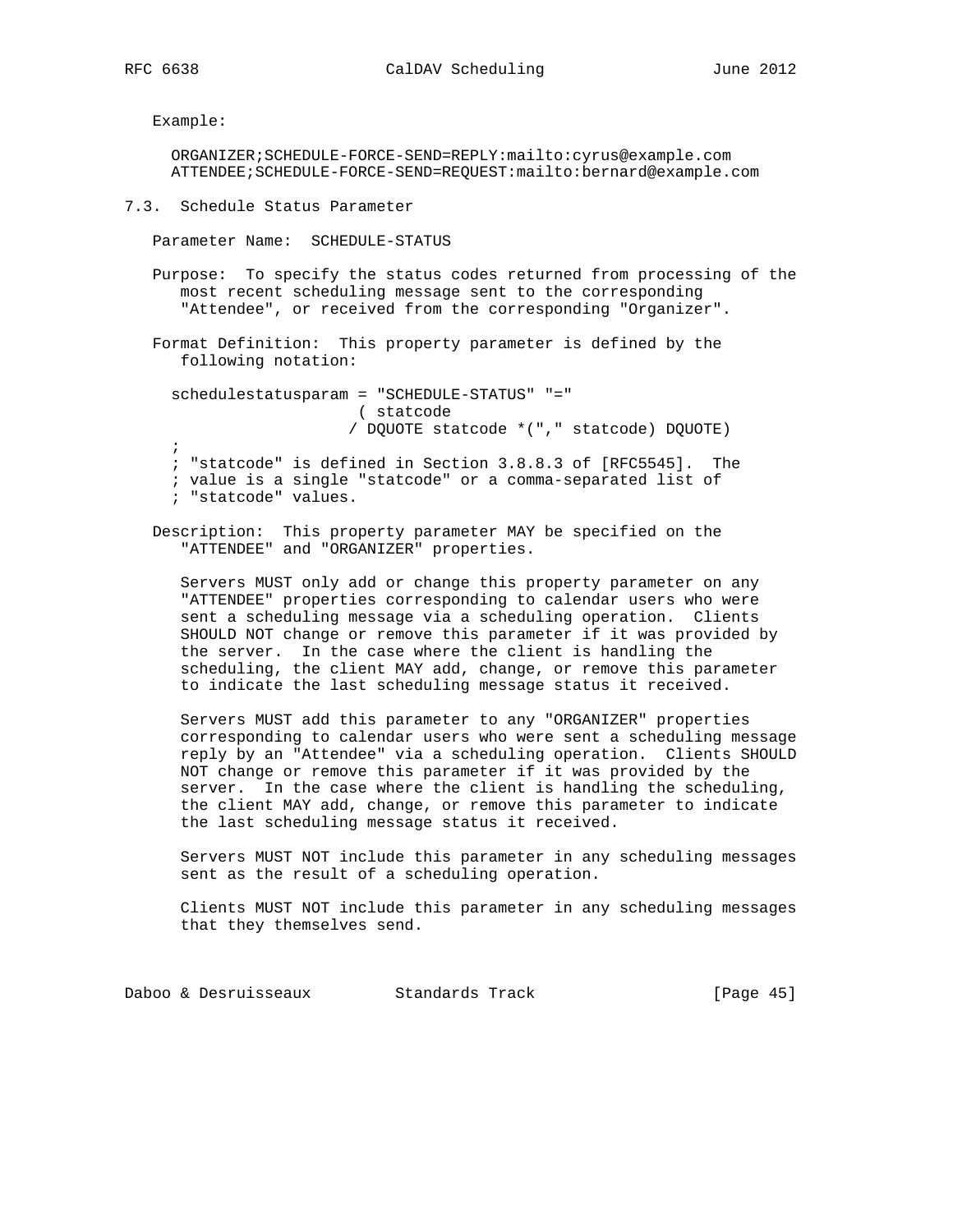Values for this property parameter are described in Section 3.2.9.

Example:

 ATTENDEE;SCHEDULE-STATUS="2.0":mailto:bernard@example.com ATTENDEE;SCHEDULE-STATUS="2.0,2.4":mailto:cyrus@example.com

8. Additional Message Header Fields

 This specification defines additional HTTP request and response headers for use with CalDAV.

8.1. Schedule-Reply Request Header

Schedule-Reply = "Schedule-Reply" ":" ("T" | "F")

Example:

Schedule-Reply: F

 When an "Attendee" removes a scheduling object resource as per Section 3.2.2.4, and the Schedule-Reply header is set to the value "T" (true) or is not present, the server MUST send an appropriate reply scheduling message with the "Attendee's" "PARTSTAT" iCalendar property parameter value set to "DECLINED" as part of its normal scheduling operation processing.

 When the Schedule-Reply header is set to the value "F" (false), the server MUST NOT send a scheduling message as part of its normal scheduling operation processing.

 The Schedule-Reply request header is used by a client to indicate to a server whether or not a scheduling operation ought to occur when an "Attendee" deletes a scheduling object resource. In particular, it controls whether a reply scheduling message is sent to the "Organizer" as a result of the removal. There are situations in which unsolicited scheduling messages need to be silently removed (or ignored) for security or privacy reasons. This request header allows the scheduling object resource to be removed if such a need arises.

8.2. Schedule-Tag Response Header

 The Schedule-Tag response header provides the current value of the CALDAV:schedule-tag property value. The behavior of this response header is described in Section 3.2.10.

All scheduling object resources MUST support the Schedule-Tag header.

Daboo & Desruisseaux Standards Track [Page 46]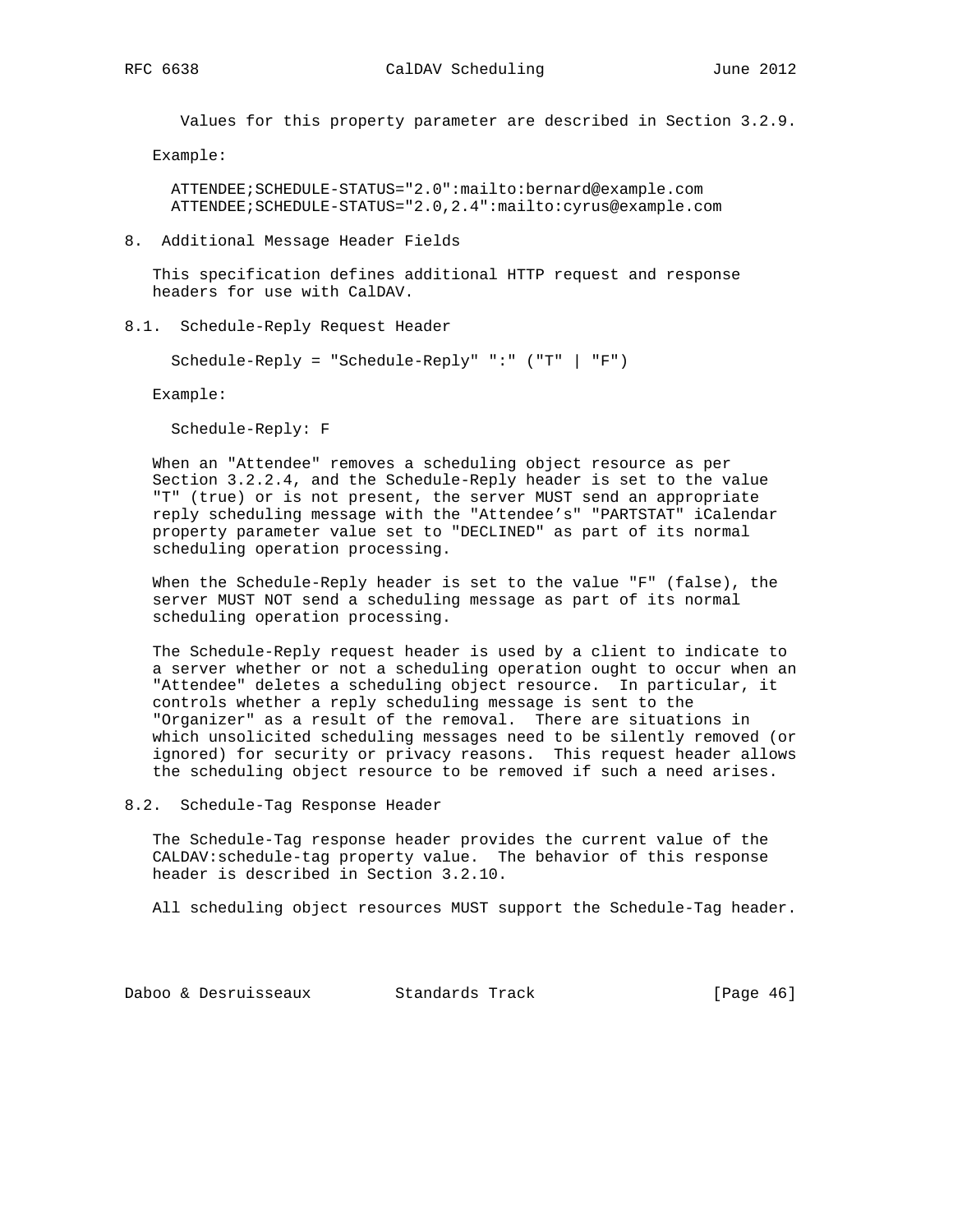Schedule-Tag = "Schedule-Tag" ":" opaque-tag ; "opaque-tag" is defined in Section 3.11 of [RFC2616].

Example:

Schedule-Tag: "12ab34-cd56ef"

8.3. If-Schedule-Tag-Match Request Header

 The If-Schedule-Tag-Match request header field is used with a method to make it conditional. Clients can set this header to the value returned in the Schedule-Tag response header, or the CALDAV:schedule tag property, of a scheduling object resource previously retrieved from the server to avoid overwriting "consequential" changes to the scheduling object resource.

 All scheduling object resources MUST support the If-Schedule-Tag- Match header.

 If-Schedule-Tag-Match = "If-Schedule-Tag-Match" ":" opaque-tag ; "opaque-tag" is defined in Section 3.11 of [RFC2616].

Example:

If-Schedule-Tag-Match: "12ab34-cd56ef"

9. Additional WebDAV Properties

 This specification defines the following new WebDAV properties for use with CalDAV.

9.1. CALDAV:schedule-calendar-transp Property

Name: schedule-calendar-transp

Namespace: urn:ietf:params:xml:ns:caldav

- Purpose: Determines whether the calendar object resources in a calendar collection will affect the owner's busy time information.
- Protected: This property MAY be protected and SHOULD NOT be returned by a PROPFIND DAV:allprop request (as defined in Section 14.2 of [RFC4918]).
- COPY/MOVE behavior: This property value SHOULD be kept during a MOVE operation, and SHOULD be copied and preserved in a COPY.

Daboo & Desruisseaux Standards Track [Page 47]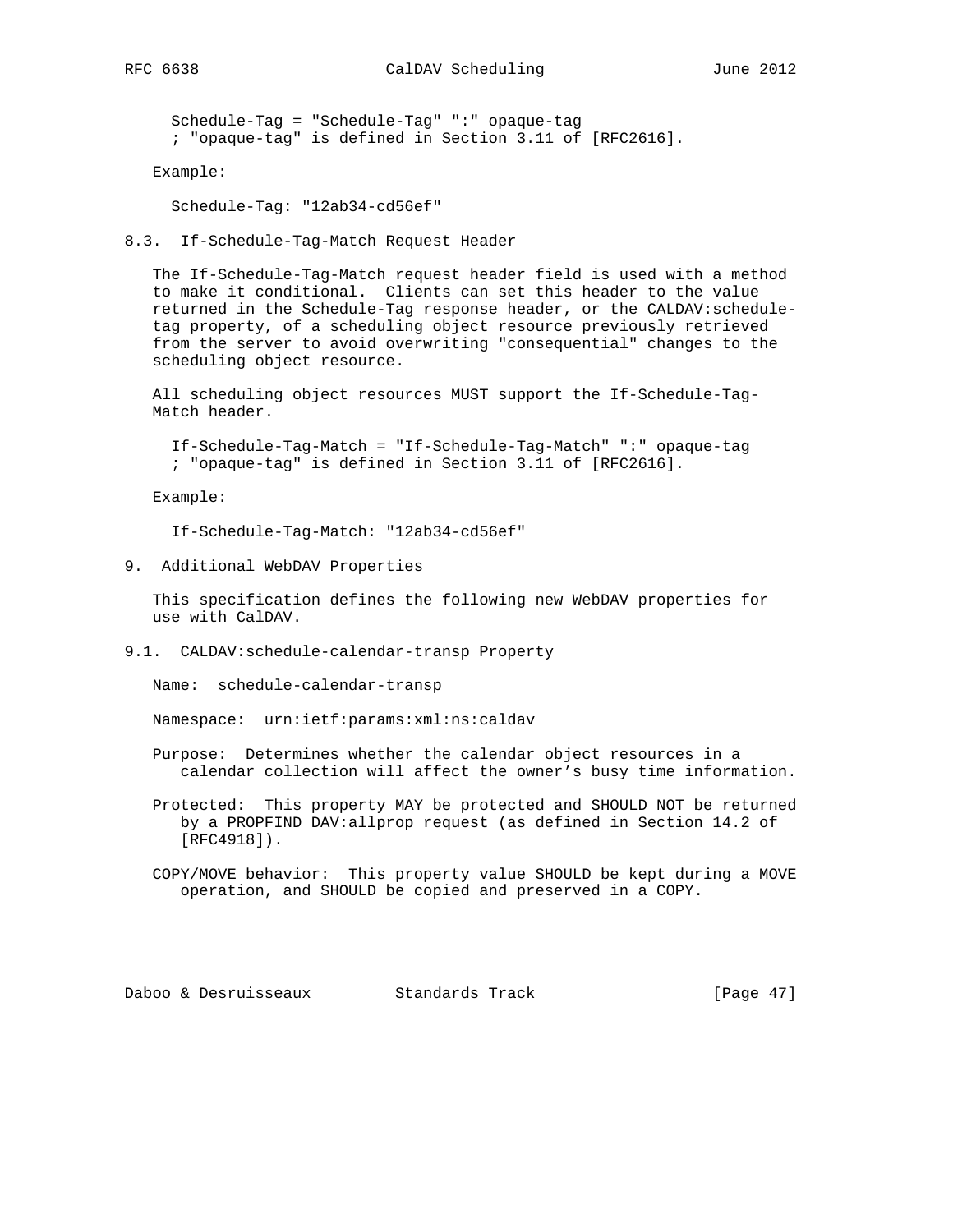Description: This property SHOULD be defined on all calendar collections. If present, it contains one of two XML elements that indicate whether the calendar object resources in the calendar collection ought to contribute to the owner's busy time. When the CALDAV:opaque element is used, all calendar object resources in the corresponding calendar collection MUST contribute to busy time, assuming that access privileges and other iCalendar properties allow it to. When the CALDAV:transparent XML element is used, the calendar object resources in the corresponding calendar collection MUST NOT contribute to busy time.

 If this property is not present on a calendar collection, then the default value CALDAV:opaque MUST be assumed.

Definition:

<!ELEMENT schedule-calendar-transp (opaque | transparent)>

 <!ELEMENT opaque EMPTY> <!-- Affects busy time searches -->

 <!ELEMENT transparent EMPTY> <!-- Invisible to busy time searches -->

Example:

```
 <C:schedule-calendar-transp
      xmlns:C="urn:ietf:params:xml:ns:caldav">
  <C:opaque/>
 </C:schedule-calendar-transp>
```
#### 9.2. CALDAV:schedule-default-calendar-URL Property

Name: schedule-default-calendar-URL

Namespace: urn:ietf:params:xml:ns:caldav

 Purpose: Specifies a default calendar for an "Attendee" where new scheduling object resources are created.

 Protected: This property MAY be protected in the case where a server does not support changing the default calendar, or does not support a default calendar.

 COPY/MOVE behavior: This property is only defined on a scheduling Inbox collection that cannot be moved or copied.

Daboo & Desruisseaux Standards Track [Page 48]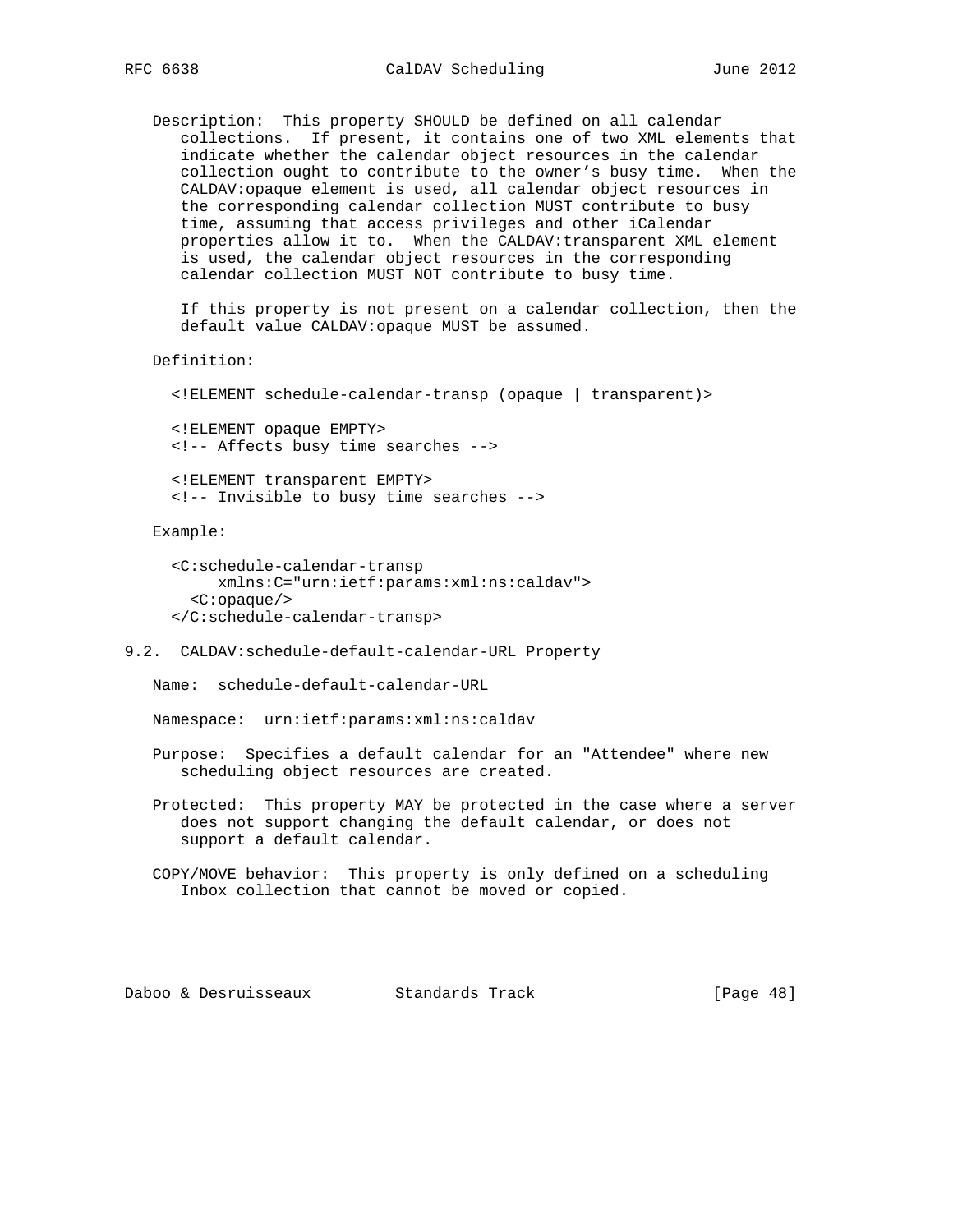Description: This property MAY be defined on a scheduling Inbox collection. If present, it contains zero or one DAV:href XML elements. When a DAV:href element is present, its value indicates a URL to a calendar collection that is used as the default calendar. When no DAV:href element is present, it indicates that there is no default calendar. In the absence of this property, there is no default calendar. When there is no default calendar, the server is free to choose the calendar in which a new scheduling object resource is created. See Section 4.3.

Definition:

<!ELEMENT schedule-default-calendar-URL (DAV:href?)>

Example:

```
 <C:schedule-default-calendar-URL xmlns:D="DAV:"
     xmlns:C="urn:ietf:params:xml:ns:caldav">
   <D:href>/home/cyrus/calendars/work/</D:href>
 </C:schedule-default-calendar-URL>
```
9.3. CALDAV:schedule-tag Property

Name: schedule-tag

Namespace: urn:ietf:params:xml:ns:caldav

- Purpose: Indicates whether a scheduling object resource has had a "consequential" change made to it.
- Value: opaque-tag (defined in Section 3.11 of [RFC2616])
- Protected: This property MUST be protected, as only the server can update the value.
- COPY/MOVE behavior: This property value is determined by the server and MAY be different from the value on the source resource.
- Description: The CALDAV:schedule-tag property MUST be defined on all scheduling object resources. This property is described in Section 3.2.10.

Definition:

<!ELEMENT schedule-tag (#PCDATA)>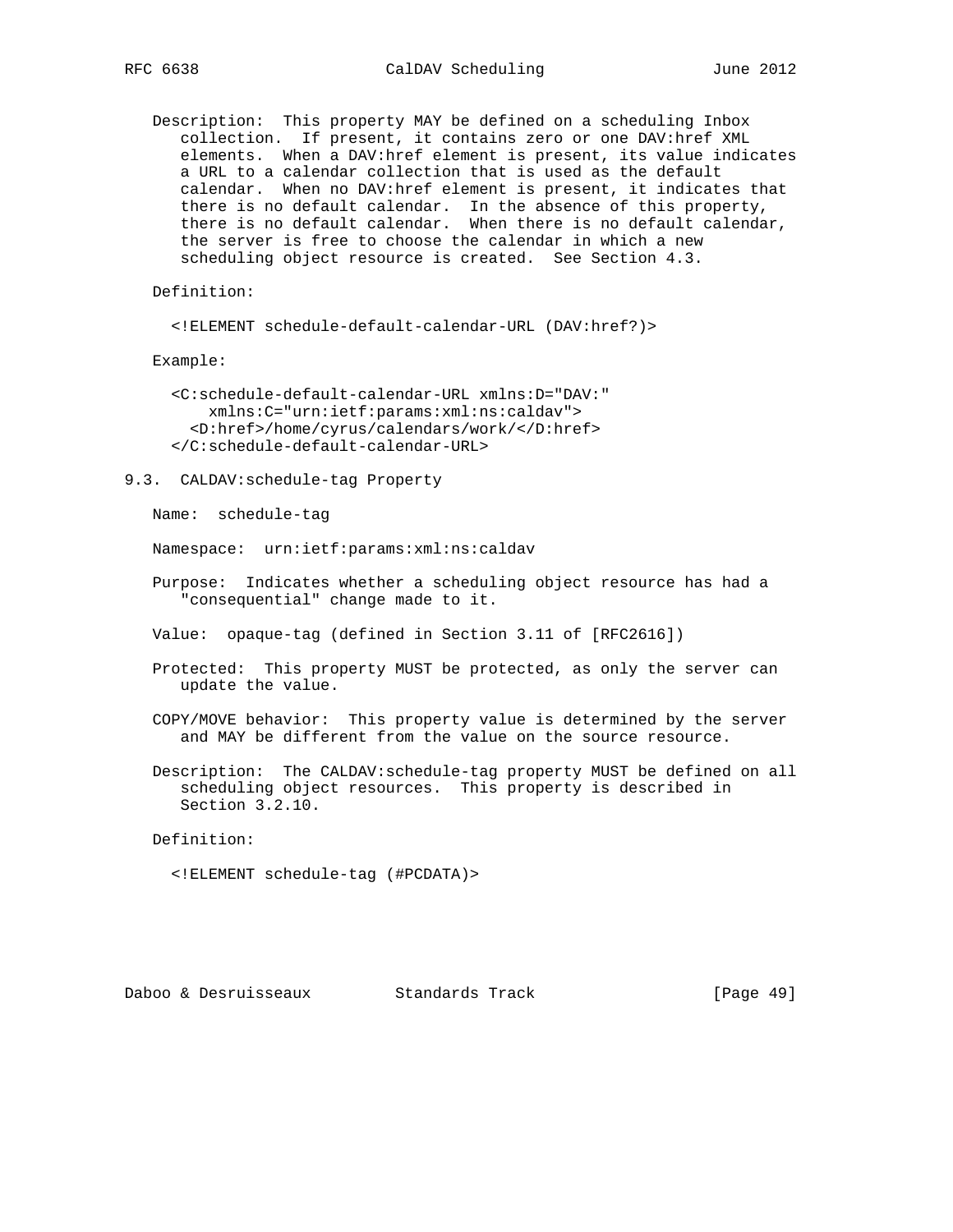Example:

```
 <C:schedule-tag xmlns:C="urn:ietf:params:xml:ns:caldav"
 >"12345-67890"</C:schedule-tag>
```
10. XML Element Definitions

10.1. CALDAV:schedule-response XML Element

Name: schedule-response

Namespace: urn:ietf:params:xml:ns:caldav

Purpose: Contains the set of responses for a POST method request.

Description: See Section 5.

Definition:

<!ELEMENT schedule-response (response\*)>

```
10.2. CALDAV:response XML Element
```
Name: response

Namespace: urn:ietf:params:xml:ns:caldav

Purpose: Contains a single response for a POST method request.

Description: See Section 5.

Definition:

 <!ELEMENT response (recipient, request-status, calendar-data?, DAV:error?, DAV:responsedescription?)>

 <!-- CALDAV:calendar-data is defined in Section 9.6 of RFC 4791 and when used here uses the definition with content (#PCDATA) only. -->

10.3. CALDAV:recipient XML Element

Name: recipient

Namespace: urn:ietf:params:xml:ns:caldav

Daboo & Desruisseaux Standards Track [Page 50]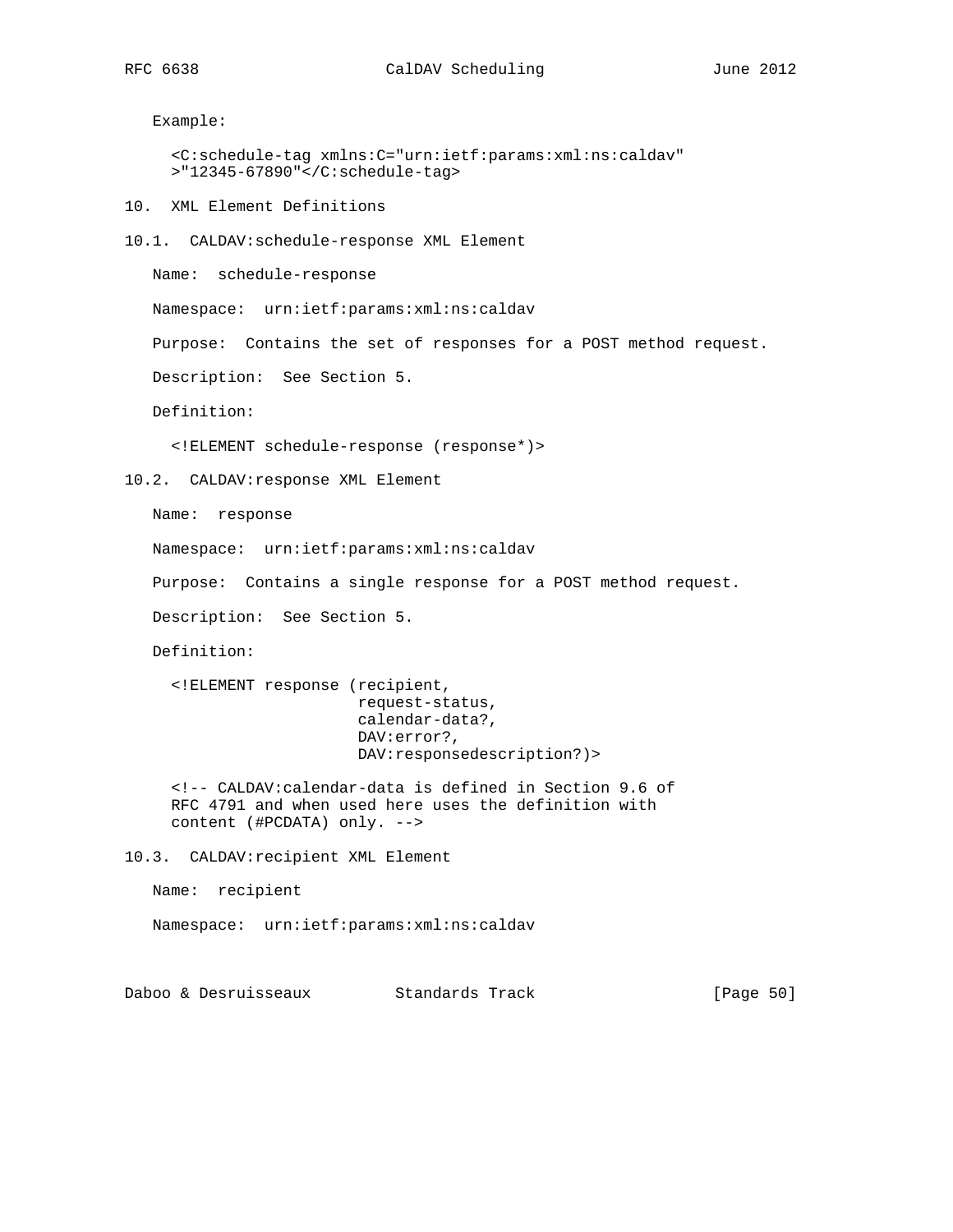Purpose: The calendar user address that the enclosing response for a POST method request is for.

Description: See Section 5.

Definition:

<!ELEMENT recipient (DAV:href)>

10.4. CALDAV:request-status XML Element

Name: request-status

Namespace: urn:ietf:params:xml:ns:caldav

Purpose: The iTIP "REQUEST-STATUS" property value for this response.

Description: See Section 5.

Definition:

<!ELEMENT request-status (#PCDATA)>

11. Security Considerations

 The process of scheduling involves the sending and receiving of scheduling messages. As a result, the security problems related to messaging in general are relevant here. In particular, the authenticity of the scheduling messages needs to be verified. Servers and clients MUST use an HTTP connection protected with Transport Layer Security (TLS) as defined in [RFC2818] for all scheduling operations. Clients MUST use the procedures detailed in Section 6 of [RFC6125] to verify the authenticity of the server. Servers MUST make use of HTTP authentication [RFC2617] to verify the authenticity of the calendar user for whom the client is sending requests.

11.1. Preventing Denial-of-Service Attacks

 Servers MUST ensure that clients cannot consume excessive server resources by carrying out "large" scheduling operations. In particular, servers SHOULD enforce CALDAV:max-resource-size, CALDAV: max-instances, and CALDAV:max-attendees-per-instance preconditions as applicable for scheduling Inbox and Outbox collections.

Daboo & Desruisseaux Standards Track [Page 51]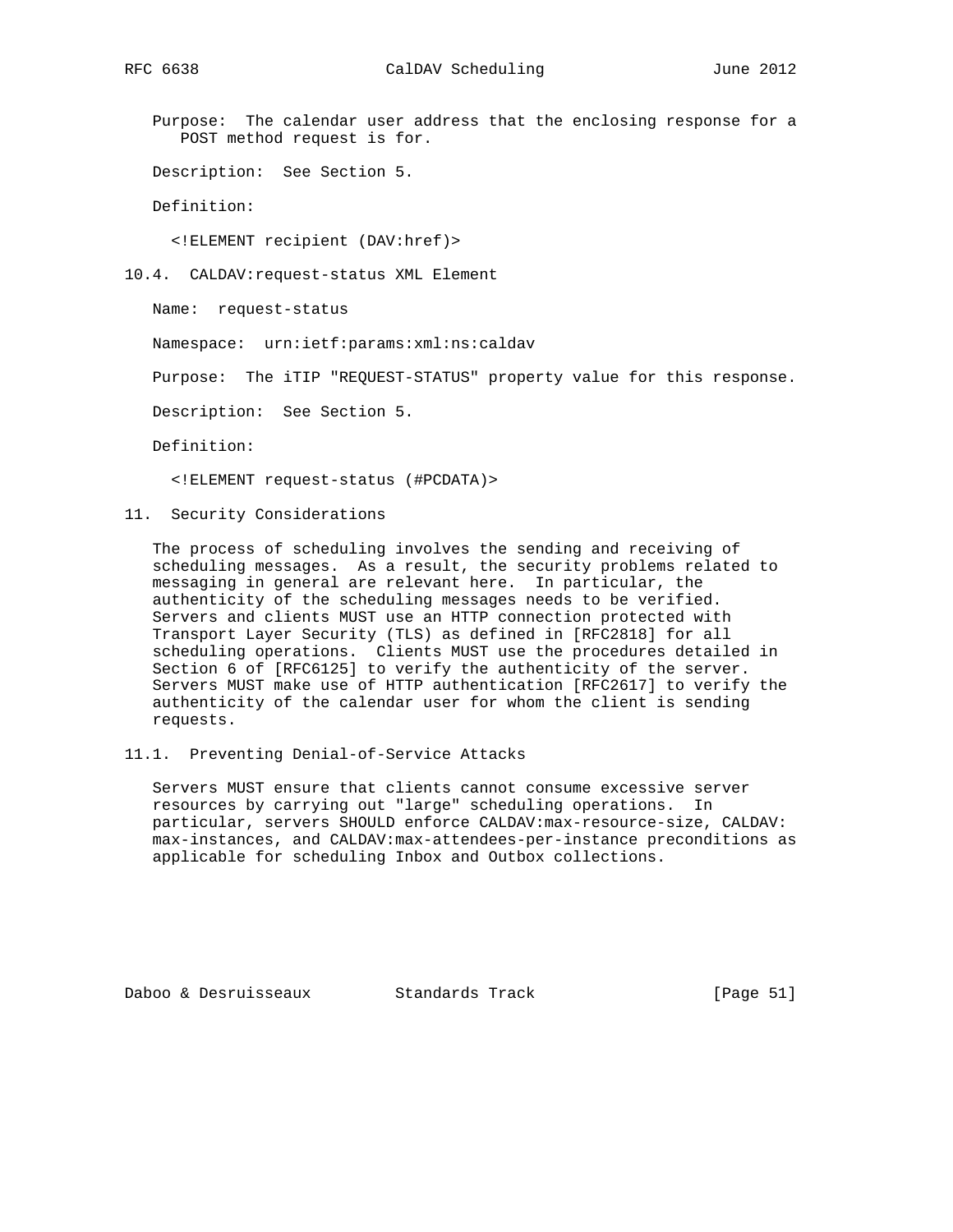## 11.2. Verifying Scheduling Operations

When handling a scheduling operation:

- 1. Servers MUST verify that the principal associated with the DAV: owner of the calendar collection in which a scheduling object resource is being manipulated contains a CALDAV:schedule-outbox- URL property value.
- 2. Servers MUST verify that the currently authenticated user has the CALDAV:schedule-send privilege, or a sub-privilege aggregated under this privilege, on the scheduling Outbox collection of the DAV:owner of the calendar collection in which a scheduling object resource is being manipulated.
- 3. Servers MUST only deliver scheduling messages to recipients when the CALDAV:schedule-deliver privilege, or a sub-privilege aggregated under this privilege, is granted on the recipient's scheduling Inbox collection for the principal associated with the DAV:owner of the calendar collection in which a scheduling object resource is being manipulated.
- 4. To prevent impersonation of calendar users, the server MUST verify that the "ORGANIZER" property in an organizer scheduling object resource matches one of the calendar user addresses of the DAV:owner of the calendar collection in which the resource is stored.
- 5. To prevent spoofing of an existing scheduling object resource, servers MUST verify that the "UID" iCalendar property value in a new scheduling object resource does not match that of an existing scheduling object resource with a different "ORGANIZER" property value.
- 11.3. Verifying Busy Time Information Requests

When handling a POST request on a scheduling Outbox collection:

- 1. Servers MUST verify that the principal associated with the calendar user address specified in the "ORGANIZER" property of the scheduling message data in the request contains a CALDAV: schedule-outbox-URL property value that matches the scheduling Outbox collection targeted by the request.
- 2. Servers MUST verify that the currently authenticated user has the CALDAV:schedule-send privilege, or a sub-privilege aggregated under this privilege, on the scheduling Outbox collection targeted by the request.

Daboo & Desruisseaux Standards Track [Page 52]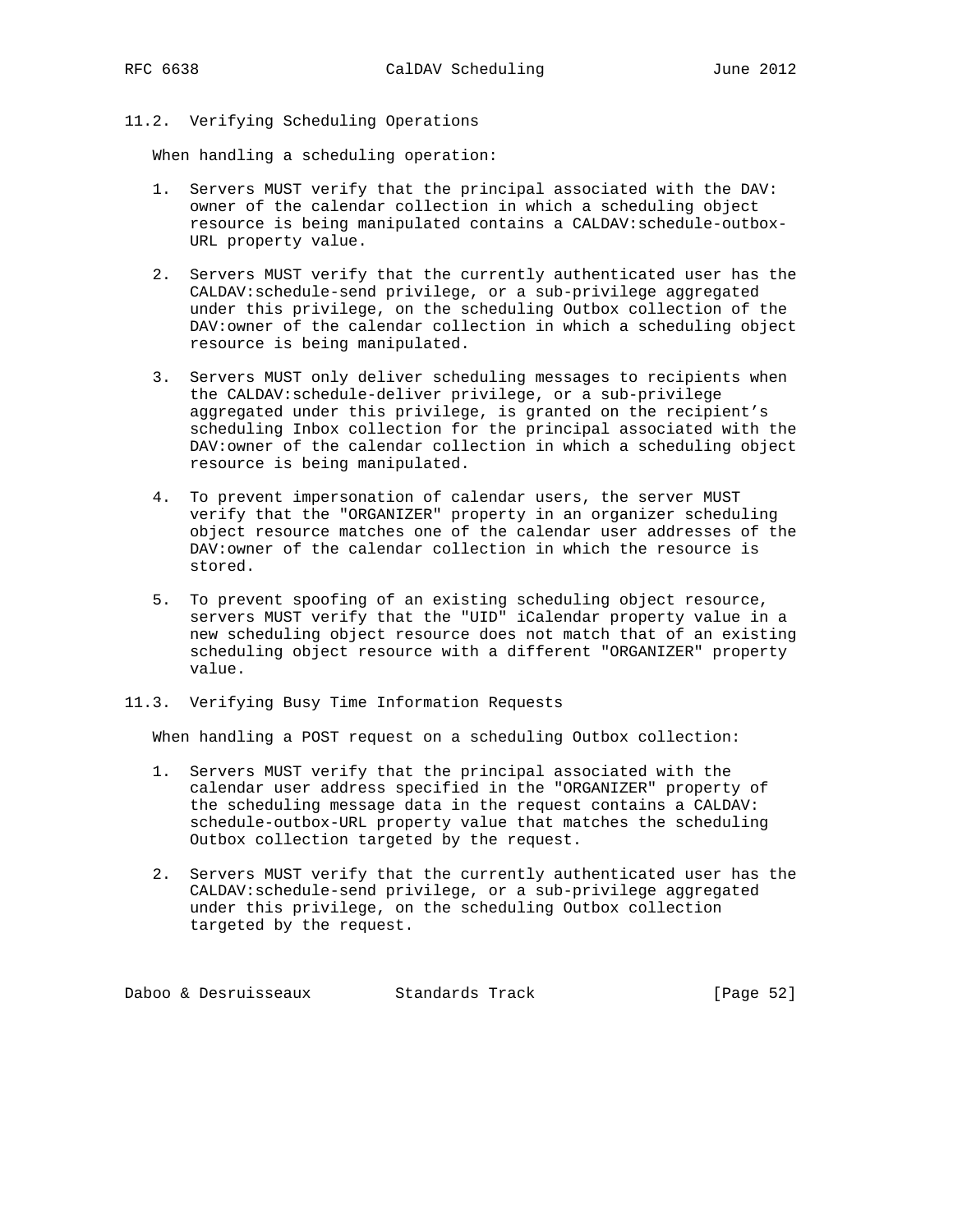3. Servers MUST only return valid freebusy information for recipients when the CALDAV:schedule-deliver privilege, or a sub-privilege aggregated under this privilege, is granted on the recipient's scheduling Inbox collection for the principal associated with the DAV:owner of the scheduling Outbox collection targeted by the request.

### 11.4. Privacy Issues

 This specification only defines how calendar users on the same server are able to schedule with each other -- unauthenticated users have no way to carry out scheduling operations. Access control privileges (as per Section 6) can control which of those users can schedule with others. Calendar users not wishing to expose their calendar information to other users can do so by denying privileges to specific users, or all users, for all scheduling operations, or perhaps only freebusy.

 "Attendees" can also use the Schedule-Reply request header (Section 8.1) with the value set to "F" to prevent notification to an "Organizer" that a scheduling object resource was deleted. This allows "Attendees" to remove unwanted scheduling messages without any response to the "Organizer".

 Servers MUST NOT expose any private iCalendar data, or WebDAV resource state information (URLs, WebDAV properties, etc.) for one calendar user to another via scheduling messages or error responses to scheduling operations. In particular, as per Section 8.1 of [RFC4918], authorization errors MUST take preference over other errors.

11.5. Mitigation of iTIP Threats

 Section 6.1 of iTIP [RFC5546] defines a set of potential threats in a scheduling system, and Section 6.2 of [RFC5546] defines recommendations on how those can be addressed in protocols using iTIP. This specification addresses the iTIP threats in the following manner:

Spoofing the "Organizer": Addressed by item 4 in Section 11.2.

 Spoofing the "Attendee": Addressed by Section 3.2.2.1 and item 2 in Section 11.2.

 Unauthorized Replacement of the "Organizer": Addressed by item 5 in Section 11.2.

Eavesdropping and Data Integrity: Addressed by requiring TLS.

Daboo & Desruisseaux Standards Track [Page 53]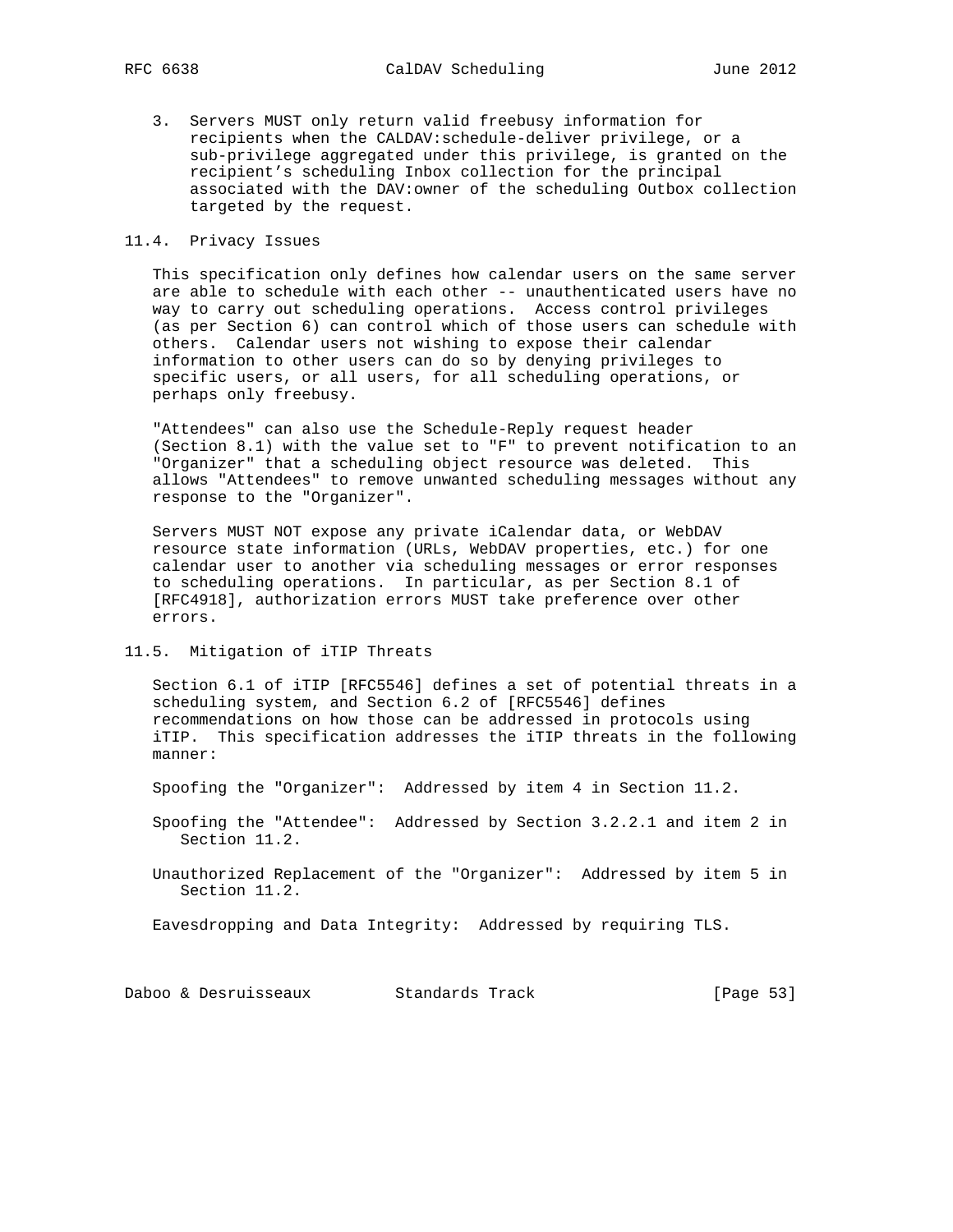Flooding a Calendar: Addressed by requirements in Section 11.1.

 Unauthorized REFRESH Requests: This specification does not support the REFRESH method.

- 12. IANA Considerations
- 12.1. Message Header Field Registrations

 The message header fields below have been added to the Permanent Message Header Field Registry (see [RFC3864]).

12.1.1. Schedule-Reply

Header field name: Schedule-Reply

Applicable protocol: http

Status: standard

Author/Change controller: IETF

Specification document(s): this specification (Section 8.1)

Related information: none

12.1.2. Schedule-Tag

Header field name: Schedule-Tag

Applicable protocol: http

Status: standard

Author/Change controller: IETF

Specification document(s): this specification (Section 8.2)

Related information: none

12.1.3. If-Schedule-Tag-Match

Header field name: If-Schedule-Tag-Match

Applicable protocol: http

Status: standard

Daboo & Desruisseaux Standards Track [Page 54]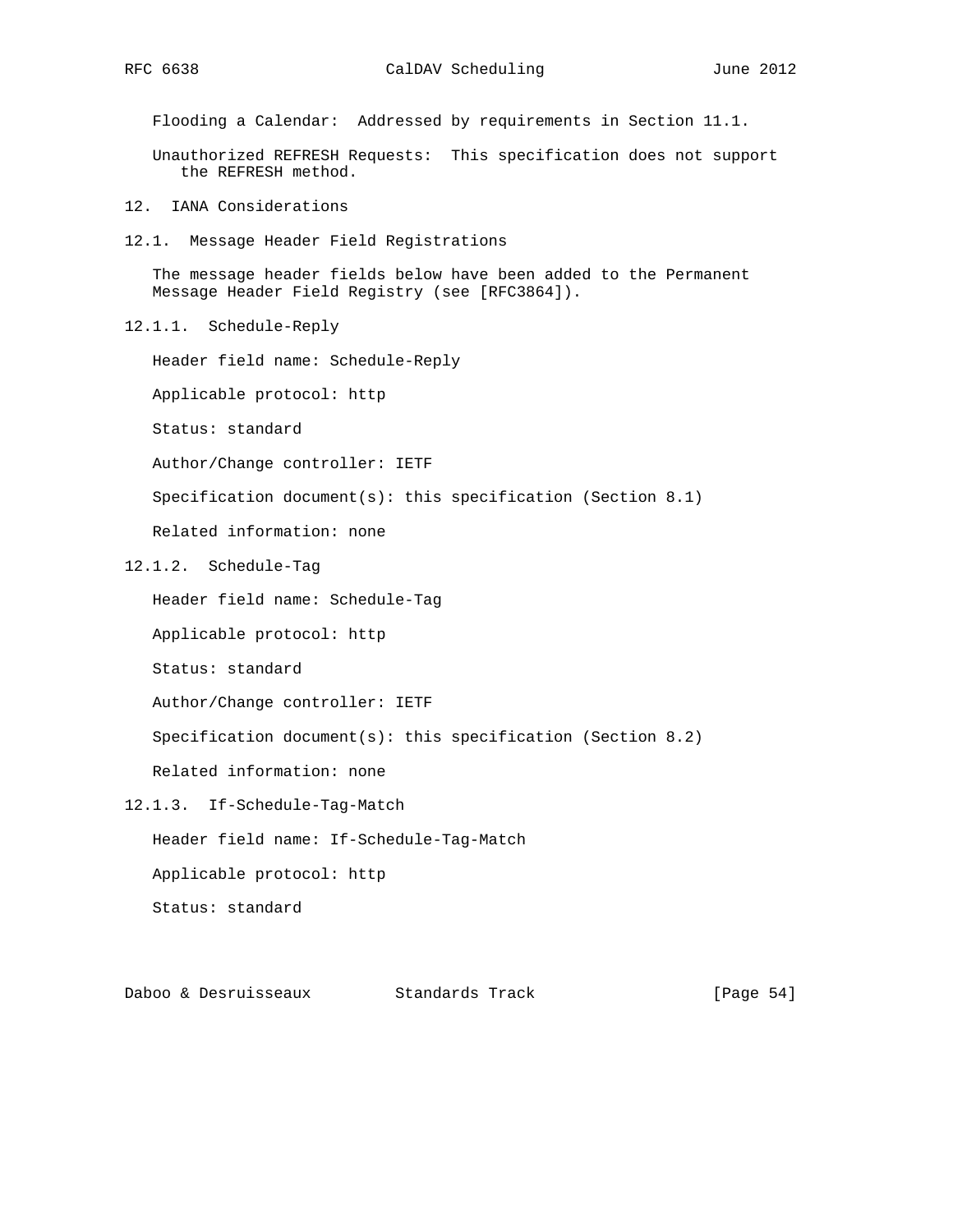Author/Change controller: IETF

Specification document(s): this specification (Section 8.3)

Related information: none

12.2. iCalendar Property Parameter Registrations

 The following iCalendar property parameter names have been added to the iCalendar Parameters Registry defined in Section 8.3.3 of [RFC5545].

| Parameter           | Status  | Reference             |
|---------------------|---------|-----------------------|
| SCHEDULE-AGENT      | Current | RFC 6638, Section 7.1 |
| SCHEDULE-STATUS     | Current | RFC 6638, Section 7.3 |
| SCHEDULE-FORCE-SEND | Current | RFC 6638, Section 7.2 |

12.3. iCalendar REQUEST-STATUS Value Registrations

 The following iCalendar "REQUEST-STATUS" values have been added to the iCalendar REQUEST-STATUS Value Registry defined in Section 7.3 of [RFC5546].

| Status Code | Status  | Reference                             |
|-------------|---------|---------------------------------------|
| 1.0         |         | Current   RFC 6638, Section $3.2.9.1$ |
| 1.1         | Current | RFC 6638, Section 3.2.9.2             |
| 1.2         |         | Current   RFC 6638, Section 3.2.9.3   |

#### 12.4. Additional iCalendar Elements Registries

 Per this specification, two new IANA registries for iCalendar elements have been added. Additional codes MAY be used, provided the process described in Section 8.2.1 of [RFC5545] is used to register them.

Daboo & Desruisseaux Standards Track [Page 55]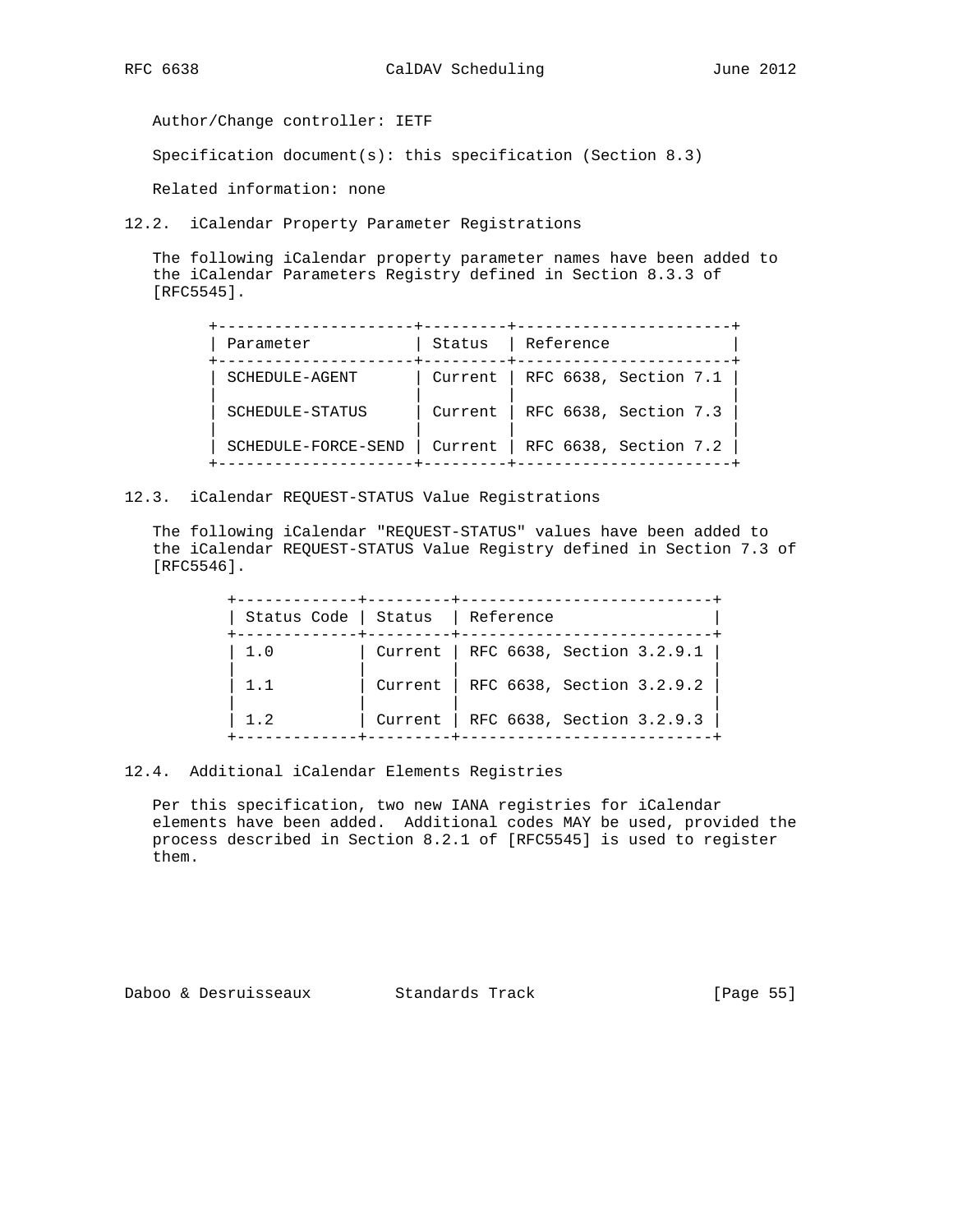## 12.4.1. Schedule Agent Values Registry

 The following table has been used to initialize the Schedule Agent Values Registry.

| Schedule Agent   Status |         | Reference             |
|-------------------------|---------|-----------------------|
| SERVER                  | Current | RFC 6638, Section 7.1 |
| CLIENT                  | Current | RFC 6638, Section 7.1 |
| NONE                    | Current | RFC 6638, Section 7.1 |

#### 12.4.2. Schedule Force Send Values Registry

 The following table has been used to initialize the Schedule Force Send Values Registry.

| Schedule Force Send   Status   Reference |                                 |  |
|------------------------------------------|---------------------------------|--|
| REOUEST                                  | Current   RFC 6638, Section 7.2 |  |
| REPLY                                    | Current   RFC 6638, Section 7.2 |  |

#### 13. Acknowledgements

 The authors would like to thank the following individuals for contributing their ideas and support for writing this specification: Mike Douglass, Lisa Dusseault, Red Dutta, Jacob Farkas, Jeffrey Harris, Helge Hess, Eliot Lear, Andrew McMillan, Alexey Melnikov, Arnaud Quillaud, Julian F. Reschke, Wilfredo Sanchez Vega, and Simon Vaillancourt.

 The authors would also like to thank the Calendaring and Scheduling Consortium for advice with this specification, and for organizing interoperability testing events to help refine it.

Daboo & Desruisseaux Standards Track [Page 56]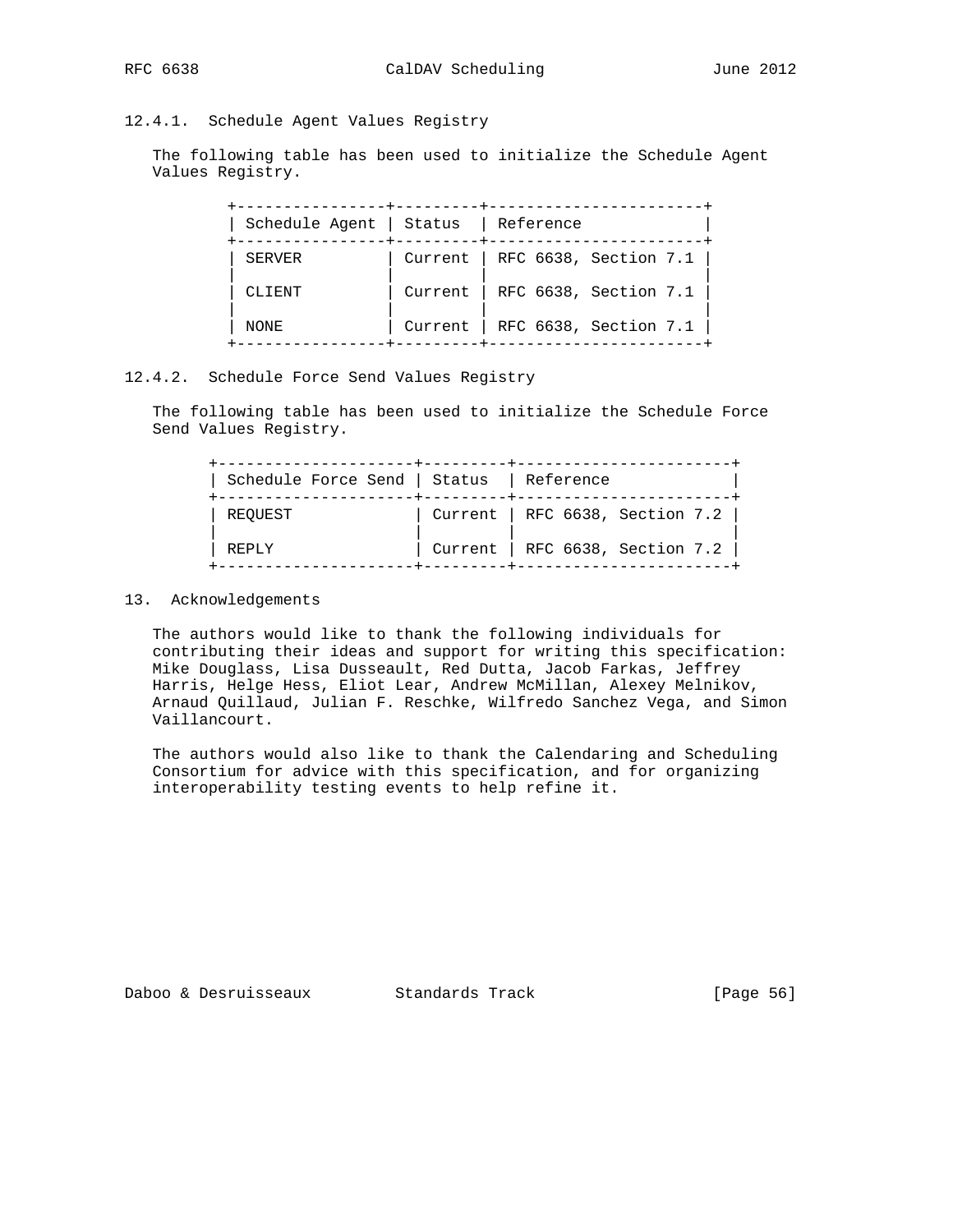- 14.1. Normative References
	- [RFC2119] Bradner, S., "Key words for use in RFCs to Indicate Requirement Levels", BCP 14, RFC 2119, March 1997.
	- [RFC2616] Fielding, R., Gettys, J., Mogul, J., Frystyk, H., Masinter, L., Leach, P., and T. Berners-Lee, "Hypertext Transfer Protocol -- HTTP/1.1", RFC 2616, June 1999.
	- [RFC2617] Franks, J., Hallam-Baker, P., Hostetler, J., Lawrence, S., Leach, P., Luotonen, A., and L. Stewart, "HTTP Authentication: Basic and Digest Access Authentication", RFC 2617, June 1999.
	- [RFC2818] Rescorla, E., "HTTP Over TLS", RFC 2818, May 2000.
	- [RFC3744] Clemm, G., Reschke, J., Sedlar, E., and J. Whitehead, "Web Distributed Authoring and Versioning (WebDAV) Access Control Protocol", RFC 3744, May 2004.
	- [RFC3864] Klyne, G., Nottingham, M., and J. Mogul, "Registration Procedures for Message Header Fields", BCP 90, RFC 3864, September 2004.
	- [RFC4791] Daboo, C., Desruisseaux, B., and L. Dusseault, "Calendaring Extensions to WebDAV (CalDAV)", RFC 4791, March 2007.
	- [RFC4918] Dusseault, L., Ed., "HTTP Extensions for Web Distributed Authoring and Versioning (WebDAV)", RFC 4918, June 2007.
	- [RFC5234] Crocker, D., Ed., and P. Overell, "Augmented BNF for Syntax Specifications: ABNF", STD 68, RFC 5234, January 2008.
	- [RFC5545] Desruisseaux, B., Ed., "Internet Calendaring and Scheduling Core Object Specification (iCalendar)", RFC 5545, September 2009.
	- [RFC5546] Daboo, C., Ed., "iCalendar Transport-Independent Interoperability Protocol (iTIP)", RFC 5546, December 2009.

Daboo & Desruisseaux Standards Track [Page 57]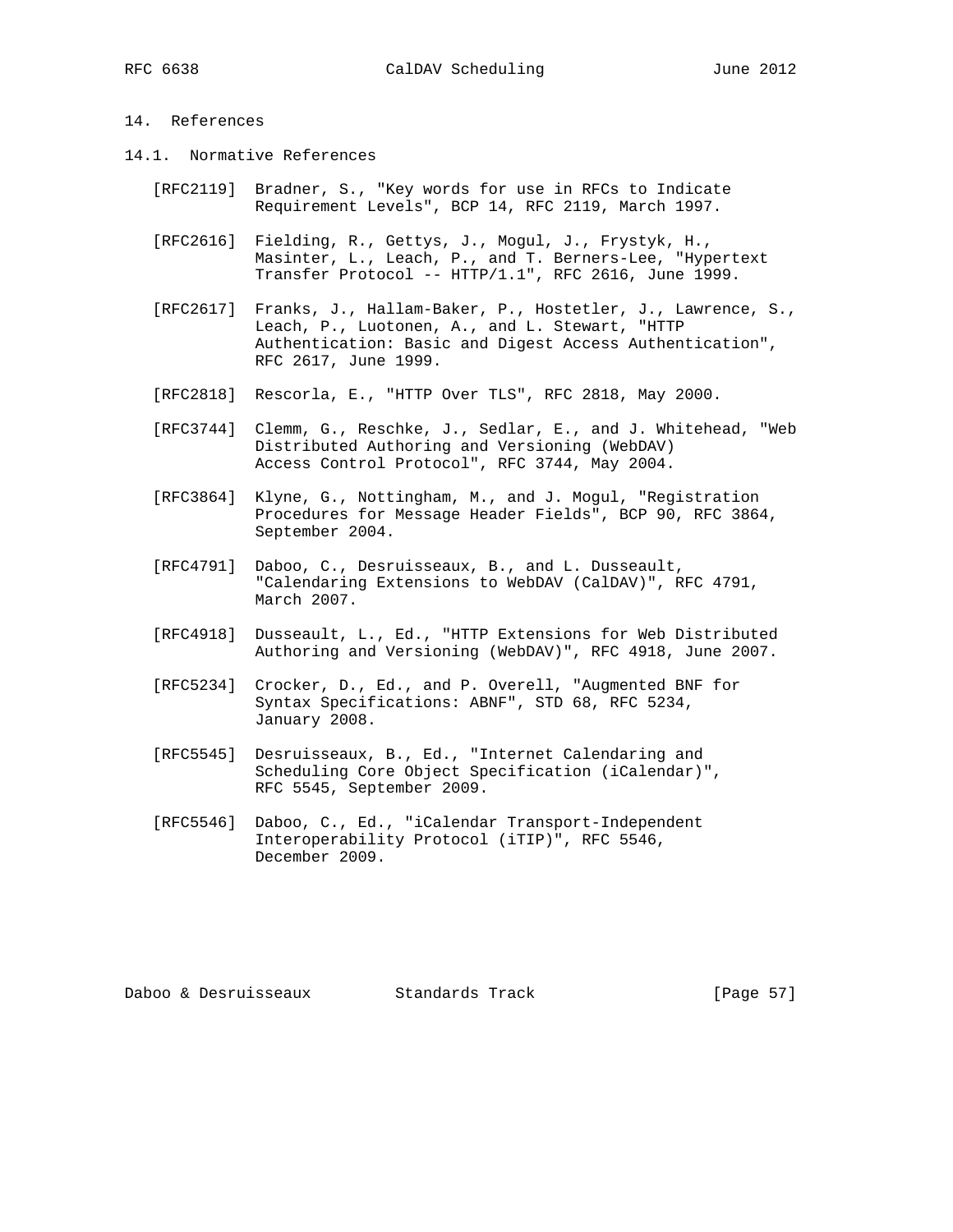[RFC6125] Saint-Andre, P. and J. Hodges, "Representation and Verification of Domain-Based Application Service Identity within Internet Public Key Infrastructure Using X.509 (PKIX) Certificates in the Context of Transport Layer Security (TLS)", RFC 6125, March 2011.

[W3C.REC-xml-20081126]

 Bray, T., Paoli, J., Sperberg-McQueen, C., Maler, E., and F. Yergeau, "Extensible Markup Language (XML) 1.0 (Fifth Edition)", World Wide Web Consortium Recommendation REC-xml-20081126, November 2008, <http://www.w3.org/TR/2008/REC-xml-20081126>.

- 14.2. Informative References
	- [RFC6047] Melnikov, A., Ed., "iCalendar Message-Based Interoperability Protocol (iMIP)", RFC 6047, December 2010.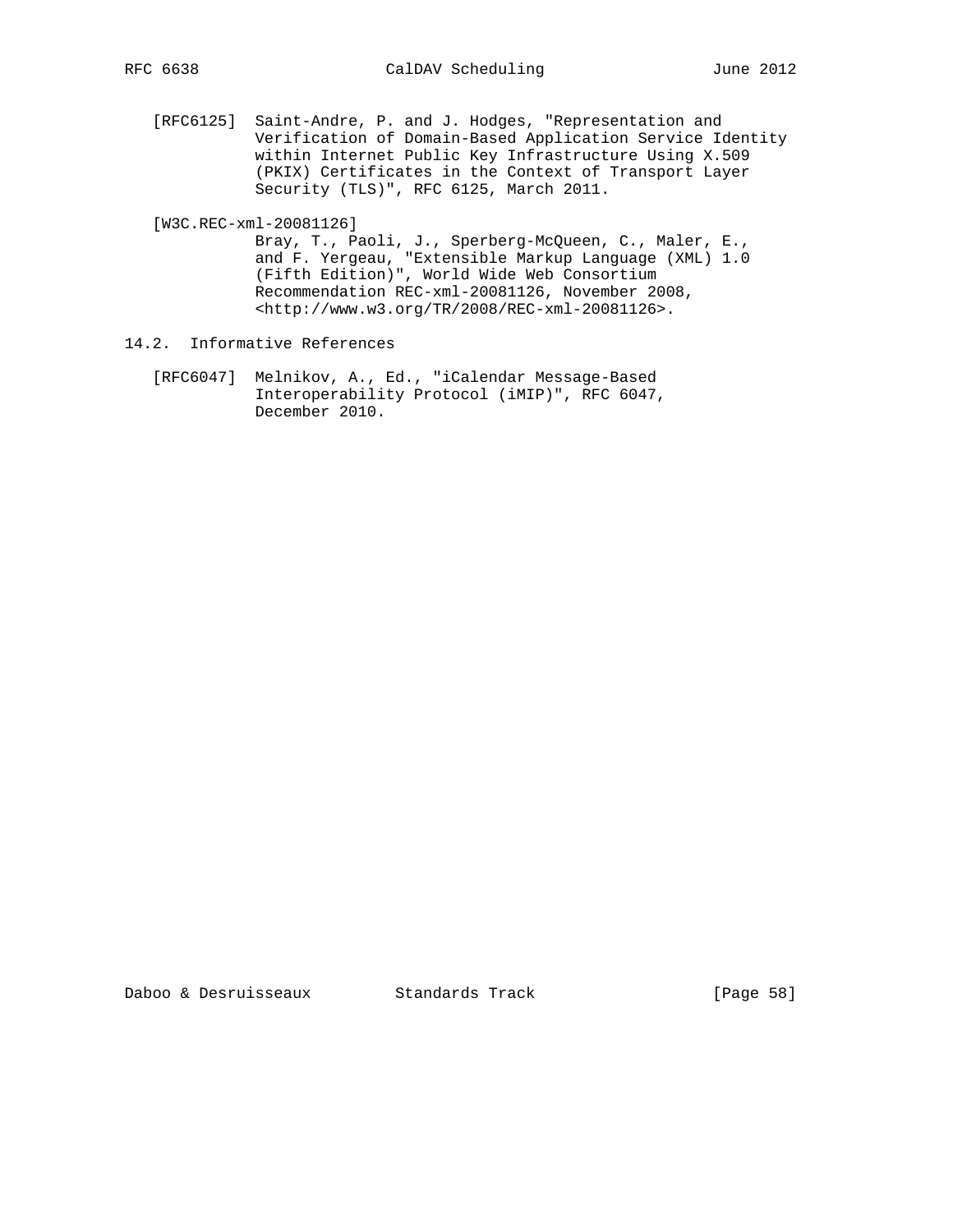Appendix A. Scheduling Privileges Summary

### A.1. Scheduling Inbox Privileges

 The following tables specify which scheduling privileges grant the right to a calendar user to deliver a scheduling message to the scheduling Inbox collection of another calendar user. The appropriate behavior depends on the calendar component type as well as the scheduling "METHOD" specified in the scheduling message.

|                                                                                                  |         | METHOD for VEVENT and VTODO |                    |        |
|--------------------------------------------------------------------------------------------------|---------|-----------------------------|--------------------|--------|
| Scheduling Inbox Privilege                                                                       | REOUEST | REPLY                       | ADD                | CANCEL |
| schedule-deliver<br>schedule-deliver-invite<br>schedule-deliver-reply<br>schedule-query-freebusy |         | $\star$<br>$\star$          | $\star$<br>$\star$ |        |

|                                                                                                  | METHOD for VFREEBUSY |
|--------------------------------------------------------------------------------------------------|----------------------|
| Scheduling Inbox Privilege                                                                       | REOUEST              |
| schedule-deliver<br>schedule-deliver-invite<br>schedule-deliver-reply<br>schedule-query-freebusy |                      |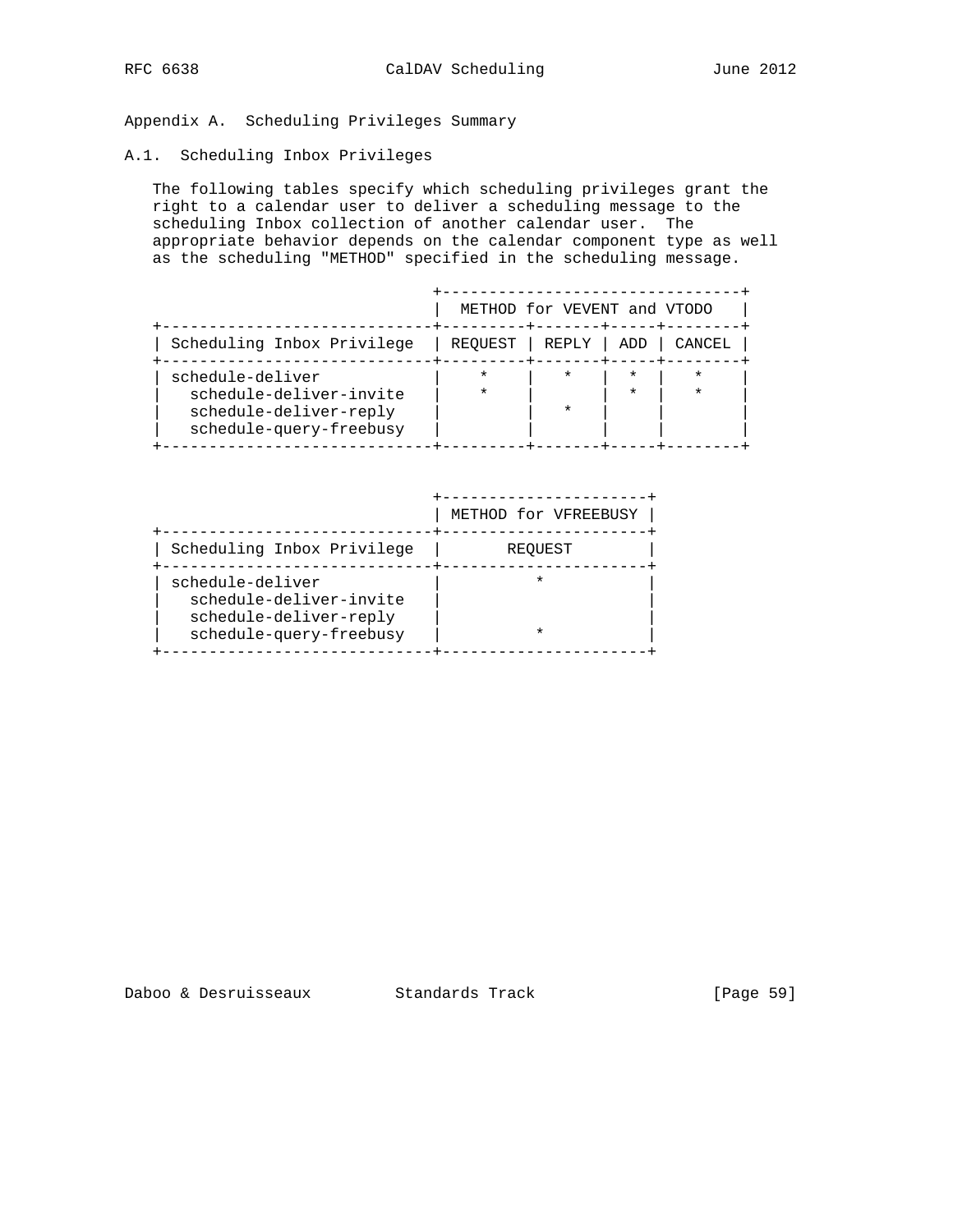## A.2. Scheduling Outbox Privileges

 The following tables specify which scheduling privileges grant the right to a calendar user to perform busy time information requests and to submit scheduling messages to other calendar users as the result of a scheduling operation. The appropriate behavior depends on the calendar component type as well as the scheduling "METHOD" specified in the scheduling message.

|                                                                                        |                 | METHOD for VEVENT and VTODO |         |        |
|----------------------------------------------------------------------------------------|-----------------|-----------------------------|---------|--------|
| Scheduling Outbox Privilege                                                            | REOUEST   REPLY |                             | ADD     | CANCEL |
| schedule-send<br>schedule-send-invite<br>schedule-send-reply<br>schedule-send-freebusy | $\star$         |                             | $\star$ |        |

|                                                                                        | METHOD for VFREEBUSY |
|----------------------------------------------------------------------------------------|----------------------|
| Scheduling Outbox Privilege                                                            | <b>REOUEST</b>       |
| schedule-send<br>schedule-send-invite<br>schedule-send-reply<br>schedule-send-freebusy |                      |

Appendix B. Example Scheduling Operations

 This section describes some example scheduling operations that give a general idea of how scheduling is carried out between CalDAV clients and servers from the perspective of meeting "Organizers" and "Attendees".

 The server is assumed to be hosted in the "example.com" domain, and users whose email addresses are at the "example.com" domain are assumed to be hosted by the server. In addition, the email addresses in the "example.net" domain are also valid email addresses for calendar users hosted by the server. Calendar users with an email address at the "example.org" domain are assumed to not be hosted by the server.

|  | Daboo & Desruisseaux | Standards Track | [Page 60] |
|--|----------------------|-----------------|-----------|
|--|----------------------|-----------------|-----------|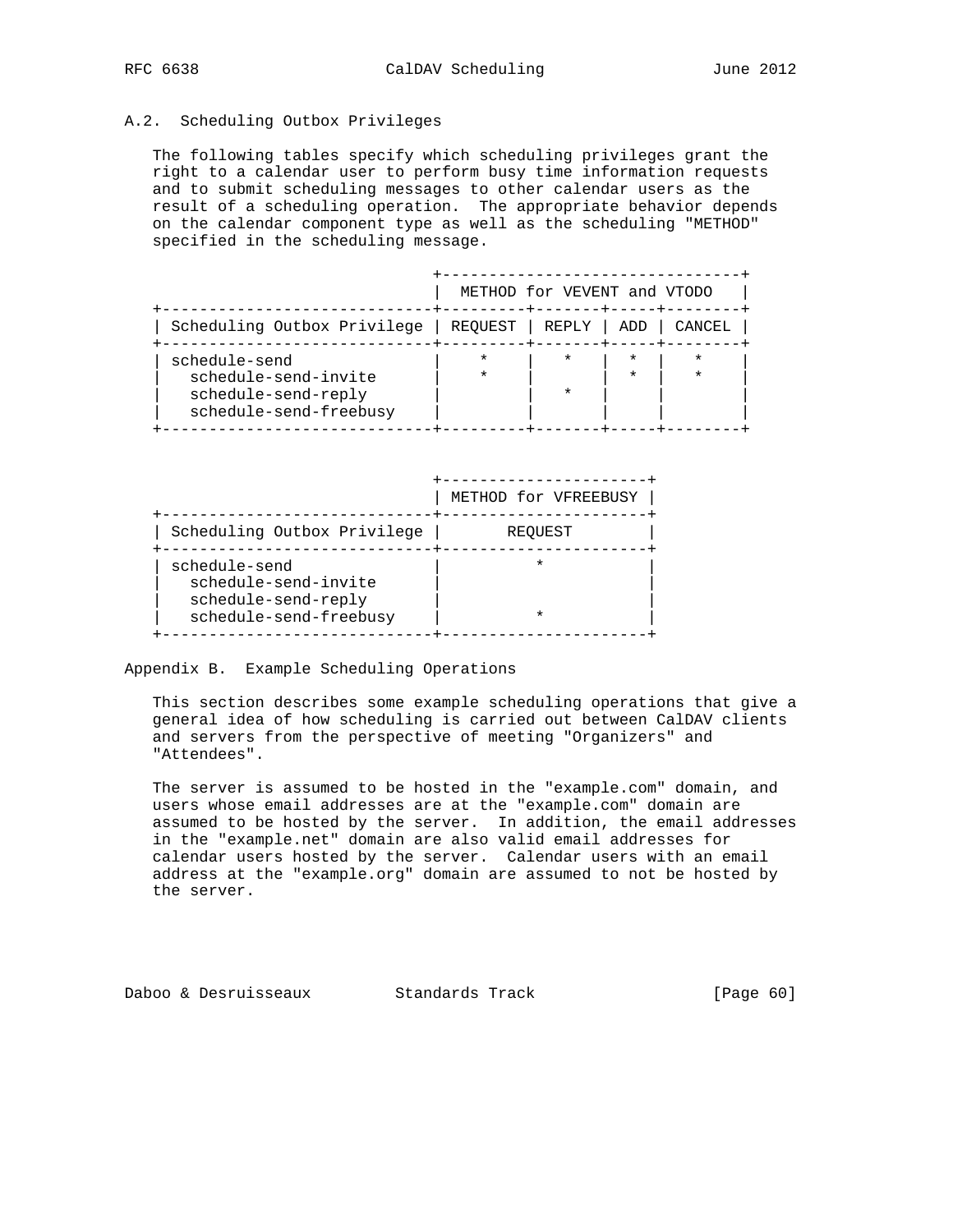In the following examples, the requests and responses are incomplete and are only for illustrative purposes. In particular, HTTP authentication headers and behaviors are not shown, even though they are required in normal operation.

#### B.1. Example: "Organizer" Inviting Multiple "Attendees"

 In the following example, Cyrus invites Wilfredo, Bernard, and Mike to a single instance event by simply creating a new scheduling object resource in one of his calendar collections by using the PUT method.

>> Request <<

 PUT /home/cyrus/calendars/work/9263504FD3AD.ics HTTP/1.1 Host: cal.example.com Content-Type: text/calendar; charset="utf-8" Content-Length: xxxx If-None-Match: \*

 BEGIN:VCALENDAR VERSION:2.0 PRODID:-//Example Corp.//CalDAV Client//EN BEGIN:VEVENT UID:9263504FD3AD SEQUENCE:0 DTSTAMP:20090602T185254Z DTSTART:20090602T160000Z DTEND:20090602T170000Z TRANSP:OPAQUE SUMMARY:Lunch ORGANIZER;CN="Cyrus Daboo":mailto:cyrus@example.com ATTENDEE;CN="Cyrus Daboo";CUTYPE=INDIVIDUAL;PARTSTAT=ACCEPTED: mailto:cyrus@example.com ATTENDEE;CN="Wilfredo Sanchez Vega";CUTYPE=INDIVIDUAL;PARTSTAT =NEEDS-ACTION;ROLE=REQ-PARTICIPANT;RSVP=TRUE:mailto:wilfredo@ example.com ATTENDEE;CN="Bernard Desruisseaux";CUTYPE=INDIVIDUAL;PARTSTAT= NEEDS-ACTION;ROLE=REQ-PARTICIPANT;RSVP=TRUE:mailto:bernard@ex ample.net ATTENDEE;CN="Mike Douglass";CUTYPE=INDIVIDUAL;PARTSTAT=NEEDS-A CTION;RSVP=TRUE:mailto:mike@example.org END:VEVENT END:VCALENDAR >> Response <<

 HTTP/1.1 201 Created Content-Length: 0

Daboo & Desruisseaux Standards Track [Page 61]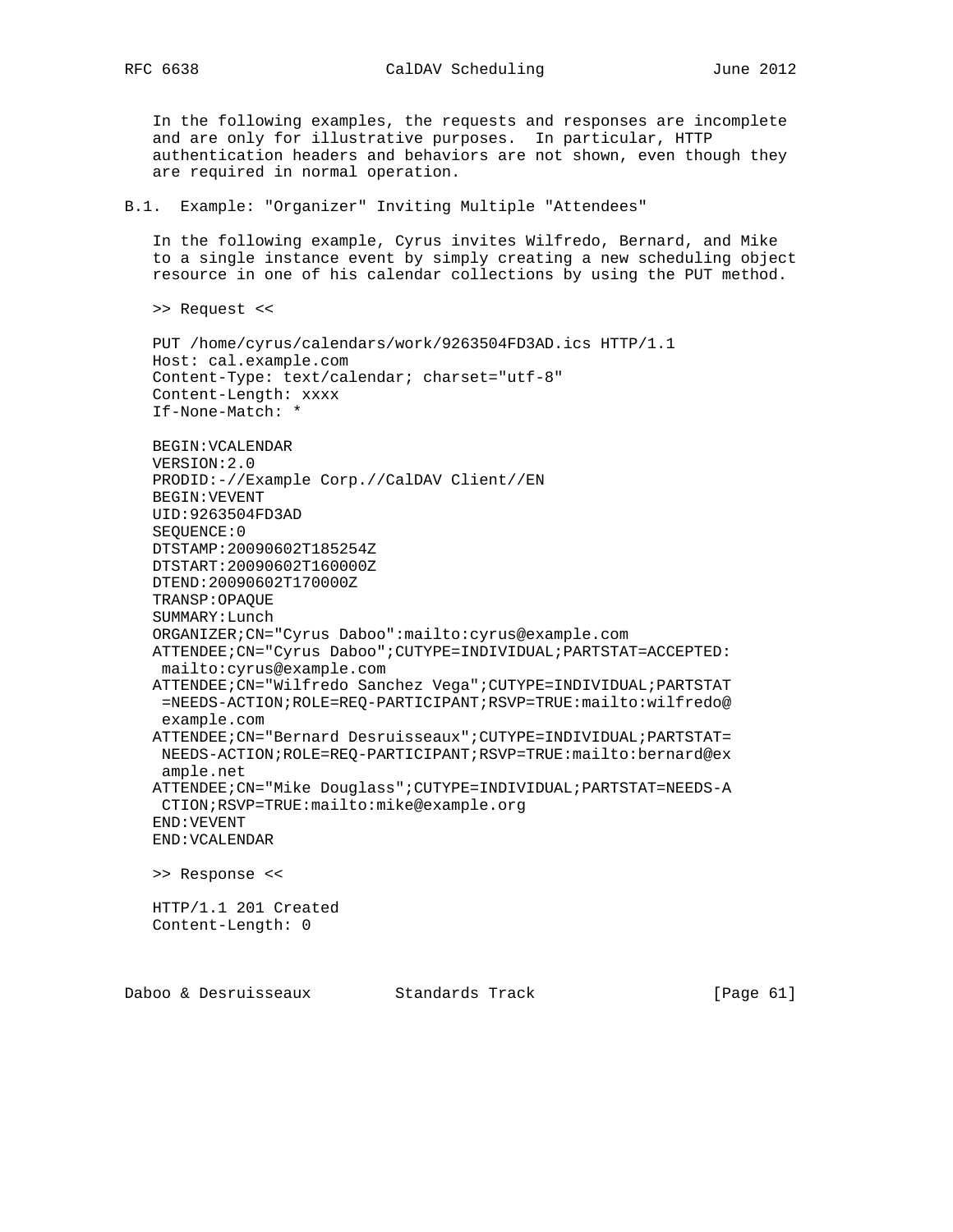Date: Tue, 02 Jun 2009 18:52:54 GMT Last-Modified: Tue, 02 Jun 2009 18:52:54 GMT ETag: "d85561cfe74a4e785eb4639451b434fb" Schedule-Tag: "488177c8-2ea7-4176-a6cb-fab8cfccdea2" Once the event creation has been completed, Cyrus's client will retrieve the event back from the server to get the schedule status of each "Attendee", as well as record the Schedule-Tag value for future use. In this example, the server reports that a scheduling message was delivered to Wilfredo, a scheduling message is still pending for Bernard, and the server was unable to deliver a scheduling message to Mike. >> Request << GET /home/cyrus/calendars/work/9263504FD3AD.ics HTTP/1.1 Host: cal.example.com >> Response << HTTP/1.1 200 OK Date: Tue, 02 Jun 2009 18:52:58 GMT Last-Modified: Tue, 02 Jun 2009 18:52:58 GMT ETag: "eb897deabc8939589da116714bc99265" Schedule-Tag: "488177c8-2ea7-4176-a6cb-fab8cfccdea2" Content-Type: text/calendar; charset="utf-8" Content-Length: xxxx BEGIN:VCALENDAR VERSION:2.0 PRODID:-//Example Corp.//CalDAV Server//EN BEGIN:VEVENT UID:9263504FD3AD SEQUENCE:0 DTSTAMP:20090602T185300Z DTSTART:20090602T160000Z DTEND:20090602T170000Z TRANSP:OPAQUE SUMMARY:Lunch ORGANIZER;CN="Cyrus Daboo":mailto:cyrus@example.com ATTENDEE;CN="Cyrus Daboo";CUTYPE=INDIVIDUAL;PARTSTAT=ACCEPTED: mailto:cyrus@example.com ATTENDEE;CN="Wilfredo Sanchez Vega";CUTYPE=INDIVIDUAL;PARTSTAT =NEEDS-ACTION;ROLE=REQ-PARTICIPANT;RSVP=TRUE;SCHEDULE-STATUS= 1.2:mailto:wilfredo@e xample.com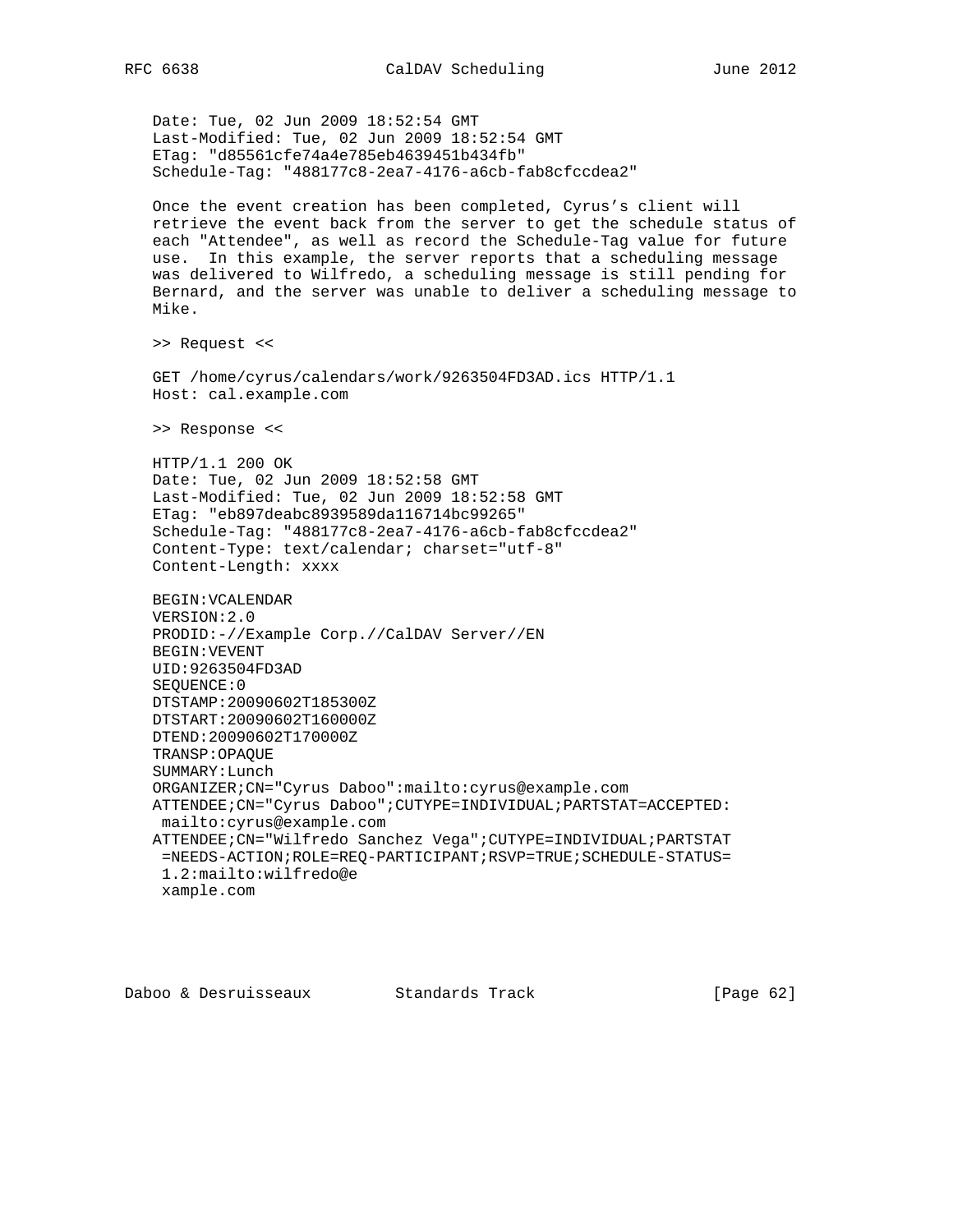ATTENDEE;CN="Bernard Desruisseaux";CUTYPE=INDIVIDUAL;PARTSTAT= NEEDS-ACTION;ROLE=REQ-PARTICIPANT;RSVP=TRUE;SCHEDULE-STATUS= 1.0:mailto:bernard@example.net ATTENDEE;CN="Mike Douglass";CUTYPE=INDIVIDUAL;PARTSTAT=NEEDS-A CTION;RSVP=TRUE;SCHEDULE-STATUS=3.7:mailto:mike@example.org END:VEVENT END:VCALENDAR B.2. Example: "Attendee" Receiving an Invitation In the following example, Wilfredo's client retrieves and deletes the new scheduling message that appeared in his scheduling Inbox collection after the server automatically processed it and created a new scheduling object resource in his default calendar collection. >> Request << GET /home/wilfredo/calendars/inbox/27d93fc0a58c.ics HTTP/1.1 Host: cal.example.com >> Response << HTTP/1.1 200 OK Date: Tue, 02 Jun 2009 18:59:58 GMT Last-Modified: Tue, 02 Jun 2009 18:59:58 GMT ETag: "da116714bc9926c89395895eb897deab" Content-Type: text/calendar; charset="utf-8" Content-Length: xxxx BEGIN:VCALENDAR VERSION:2.0 PRODID:-//Example Corp.//CalDAV Server//EN METHOD:REQUEST BEGIN:VEVENT UID:9263504FD3AD SEQUENCE:0 DTSTAMP:20090602T185254Z DTSTART:20090602T160000Z DTEND:20090602T170000Z TRANSP:OPAQUE SUMMARY:Lunch ORGANIZER;CN="Cyrus Daboo":mailto:cyrus@example.com ATTENDEE;CN="Cyrus Daboo";CUTYPE=INDIVIDUAL;PARTSTAT=ACCEPTED: mailto:cyrus@example.com ATTENDEE;CN="Wilfredo Sanchez Vega";CUTYPE=INDIVIDUAL;PARTSTAT =NEEDS-ACTION;ROLE=REQ-PARTICIPANT;RSVP=TRUE:mailto:wilfredo@ example.com

Daboo & Desruisseaux Standards Track [Page 63]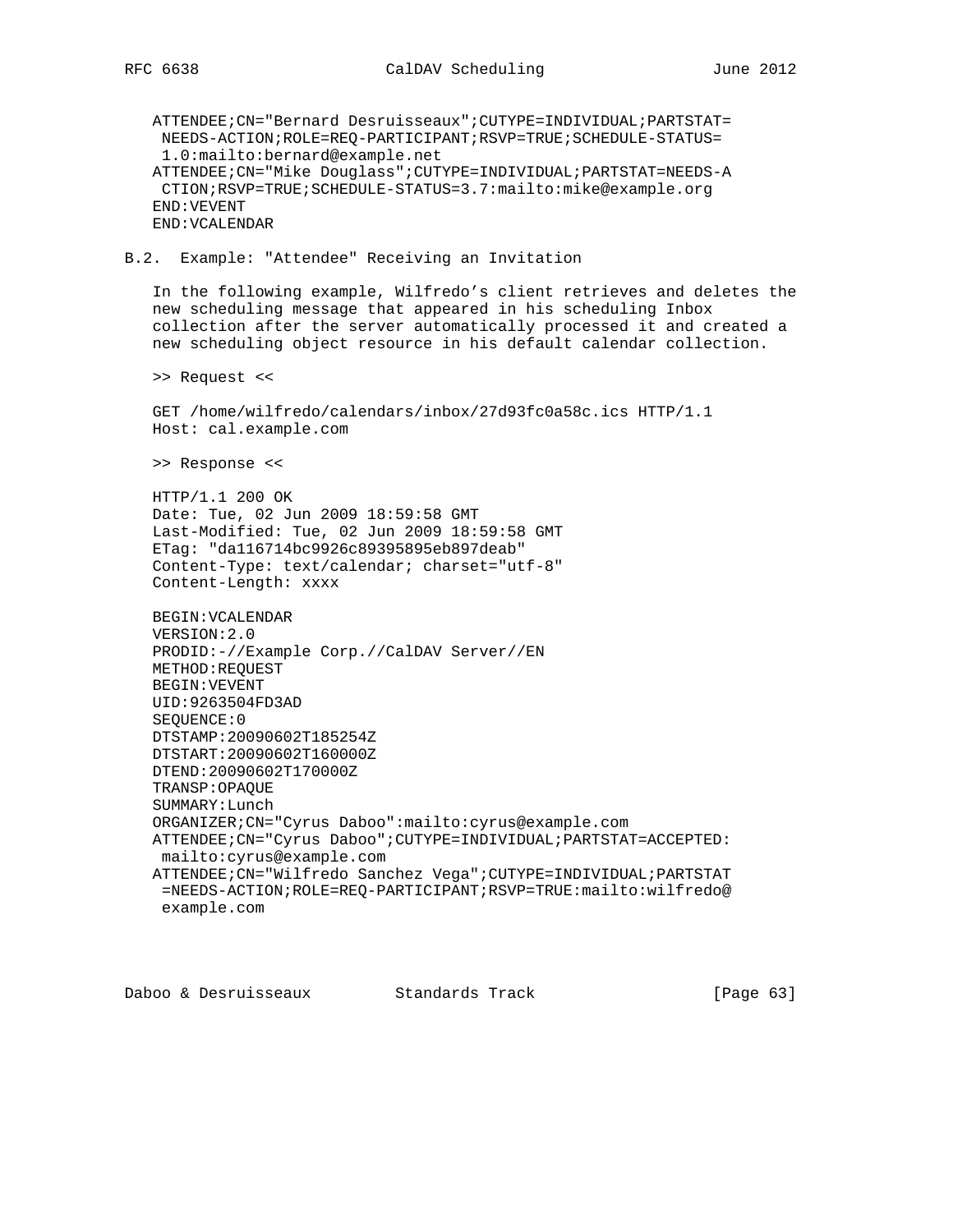ATTENDEE;CN="Bernard Desruisseaux";CUTYPE=INDIVIDUAL;PARTSTAT= NEEDS-ACTION;ROLE=REQ-PARTICIPANT;RSVP=TRUE:mailto:bernard@ex ample.net ATTENDEE;CN="Mike Douglass";CUTYPE=INDIVIDUAL;PARTSTAT=NEEDS-A CTION;RSVP=TRUE:mailto:mike@example.org END:VEVENT END:VCALENDAR >> Request << DELETE /home/wilfredo/calendars/inbox/27d93fc0a58c.ics HTTP/1.1 Host: cal.example.com >> Response << HTTP/1.1 204 No Content Date: Tue, 02 Jun 2009 20:40:36 GMT B.3. Example: "Attendee" Replying to an Invitation In the following example, Wilfredo accepts Cyrus's invitation and sets an alarm reminder on the event. It uses the If-Schedule-Tag- Match precondition behavior to ensure it does not overwrite any significant changes from the "Organizer" that might have occurred after it retrieved the initial resource data. >> Request << PUT /home/wilfredo/calendars/work/BB64861C2228.ics HTTP/1.1 Host: cal.example.com If-Schedule-Tag-Match: "e78f23ed-0188-4bab-938d-2aeb3324c7e8" Content-Type: text/calendar; charset="utf-8" Content-Length: xxxx BEGIN:VCALENDAR VERSION:2.0 PRODID:-//Example Corp.//CalDAV Client//EN BEGIN:VEVENT UID:9263504FD3AD SEQUENCE:0 DTSTAMP:20090602T185254Z DTSTART:20090602T160000Z DTEND:20090602T170000Z TRANSP:OPAQUE SUMMARY:Lunch ORGANIZER;CN="Cyrus Daboo":mailto:cyrus@example.com ATTENDEE;CN="Cyrus Daboo";CUTYPE=INDIVIDUAL;PARTSTAT=ACCEPTED: mailto:cyrus@example.com

Daboo & Desruisseaux Standards Track [Page 64]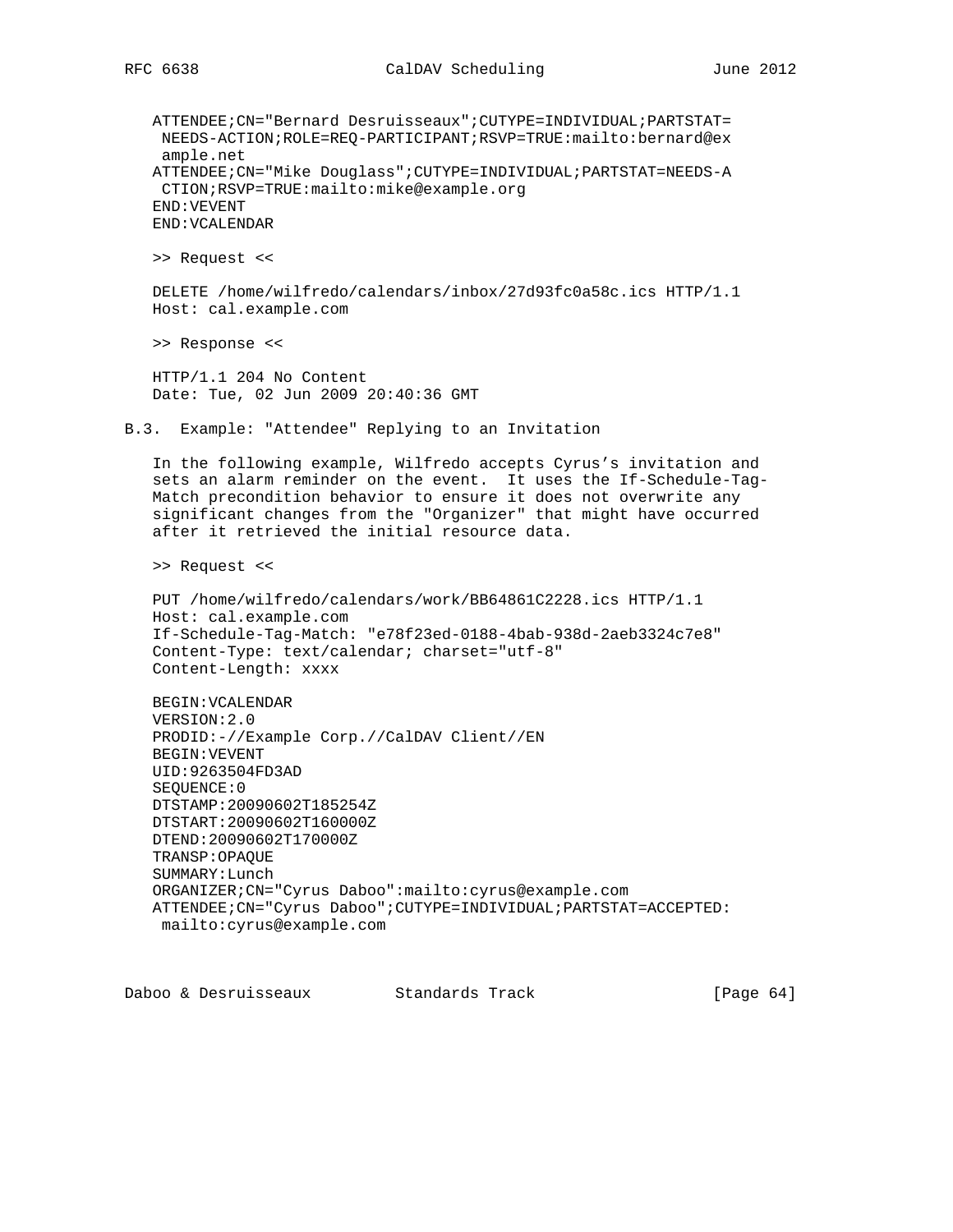ATTENDEE;CN="Wilfredo Sanchez Vega";CUTYPE=INDIVIDUAL;PARTSTAT =ACCEPTED;ROLE=REQ-PARTICIPANT;RSVP=TRUE:mailto:wilfredo@exam ple.com ATTENDEE;CN="Bernard Desruisseaux";CUTYPE=INDIVIDUAL;PARTSTAT= NEEDS-ACTION;ROLE=REQ-PARTICIPANT;RSVP=TRUE:mailto:bernard@ex ample.net ATTENDEE;CN="Mike Douglass";CUTYPE=INDIVIDUAL;PARTSTAT=NEEDS-A CTION;RSVP=TRUE:mailto:mike@example.org BEGIN:VALARM TRIGGER:-PT15M ACTION:DISPLAY DESCRIPTION:Reminder END:VALARM END:VEVENT END:VCALENDAR >> Response << HTTP/1.1 200 OK Content-Length: 0 Date: Tue, 02 Jun 2009 18:57:54 GMT Last-Modified: Tue, 02 Jun 2009 18:57:54 GMT ETag: "eb4639451b434fbd85561cfe74a4e785" Schedule-Tag: "8893ee45-eb9d-428f-b53c-c777daf19e41" Once the event modification has been completed, Wilfredo's client will retrieve the event back from the server to get the schedule status of the "Organizer". >> Request << GET /home/wilfredo/calendars/work/BB64861C2228.ics HTTP/1.1 Host: cal.example.com >> Response << HTTP/1.1 200 OK Date: Tue, 02 Jun 2009 19:03:03 GMT Last-Modified: Tue, 02 Jun 2009 19:02:21 GMT

 ETag: "5eb897deabda116714bc9926c8939589" Schedule-Tag: "8893ee45-eb9d-428f-b53c-c777daf19e41" Content-Type: text/calendar; charset="utf-8" Content-Length: xxxx

Daboo & Desruisseaux Standards Track [Page 65]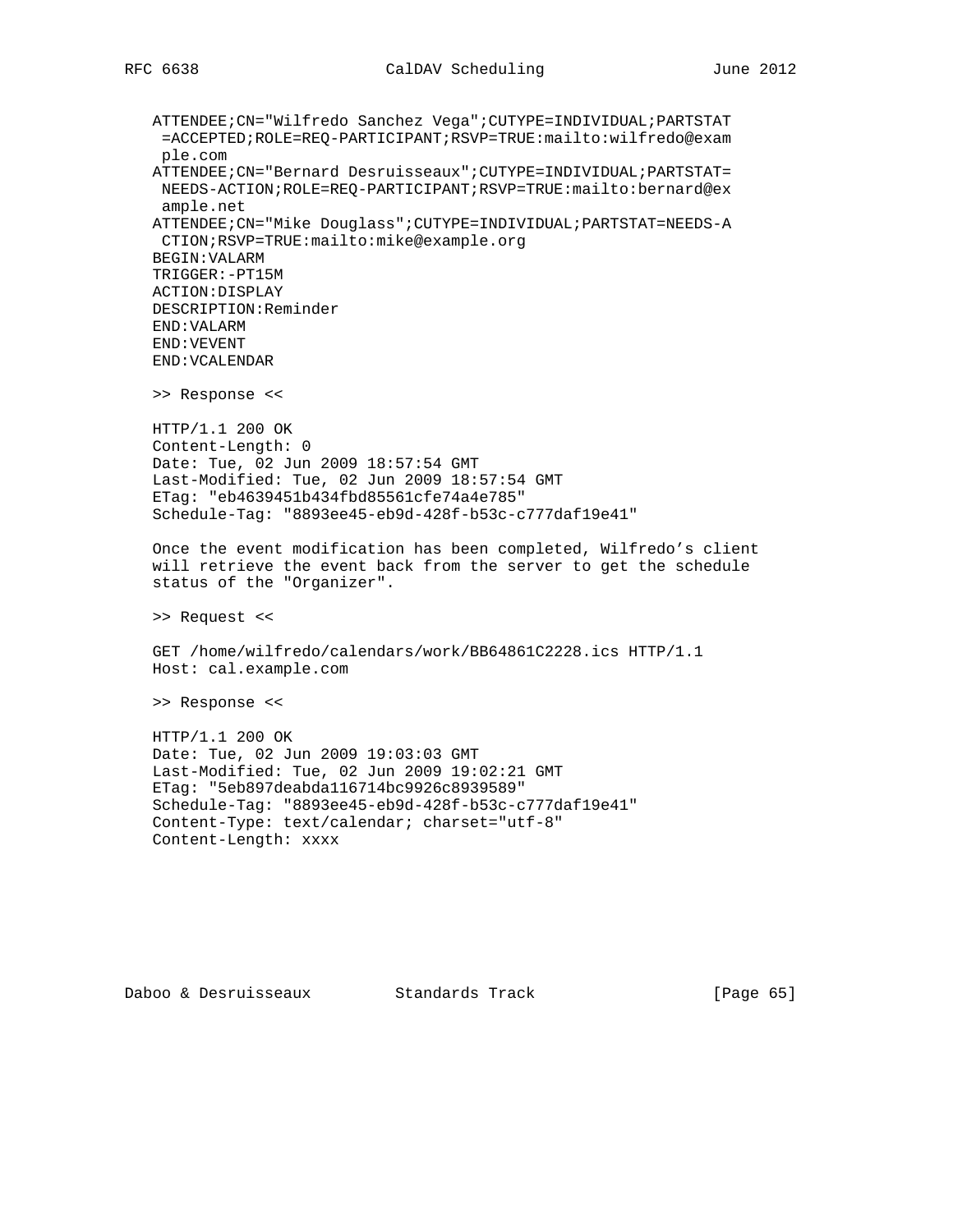BEGIN:VCALENDAR VERSION:2.0 PRODID:-//Example Corp.//CalDAV Client//EN BEGIN:VEVENT UID:9263504FD3AD SEQUENCE:0 DTSTAMP:20090602T190221Z DTSTART:20090602T160000Z DTEND:20090602T170000Z TRANSP:OPAQUE SUMMARY:Lunch ORGANIZER;CN="Cyrus Daboo";SCHEDULE-STATUS=1.2:mailto:cyrus@ex ample.com ATTENDEE;CN="Cyrus Daboo";CUTYPE=INDIVIDUAL;PARTSTAT=ACCEPTED: mailto:cyrus@example.com ATTENDEE;CN="Wilfredo Sanchez Vega";CUTYPE=INDIVIDUAL;PARTSTAT =ACCEPTED;ROLE=REQ-PARTICIPANT;RSVP=TRUE:mailto:wilfredo@exam ple.com ATTENDEE;CN="Bernard Desruisseaux";CUTYPE=INDIVIDUAL;PARTSTAT= NEEDS-ACTION;ROLE=REQ-PARTICIPANT;RSVP=TRUE:mailto:bernard@ex ample.net ATTENDEE;CN="Mike Douglass";CUTYPE=INDIVIDUAL;PARTSTAT=NEEDS-A CTION;RSVP=TRUE:mailto:mike@example.org BEGIN:VALARM TRIGGER:-PT15M ACTION:DISPLAY DESCRIPTION:Reminder END:VALARM END:VEVENT END:VCALENDAR

B.4. Example: "Organizer" Receiving a Reply to an Invitation

 On reception of Wilfredo's reply, Cyrus's server will automatically update Cyrus's scheduling object resource, make Wilfredo's scheduling message available in Cyrus's scheduling Inbox collection, and deliver an updated scheduling message to Bernard to share Wilfredo's updated participation status. In this example, Cyrus's client retrieves and deletes this scheduling message in his scheduling Inbox collection.

>> Request <<

 GET /home/cyrus/calendars/inbox/c0a58c27d93f.ics HTTP/1.1 Host: cal.example.com

Daboo & Desruisseaux Standards Track [Page 66]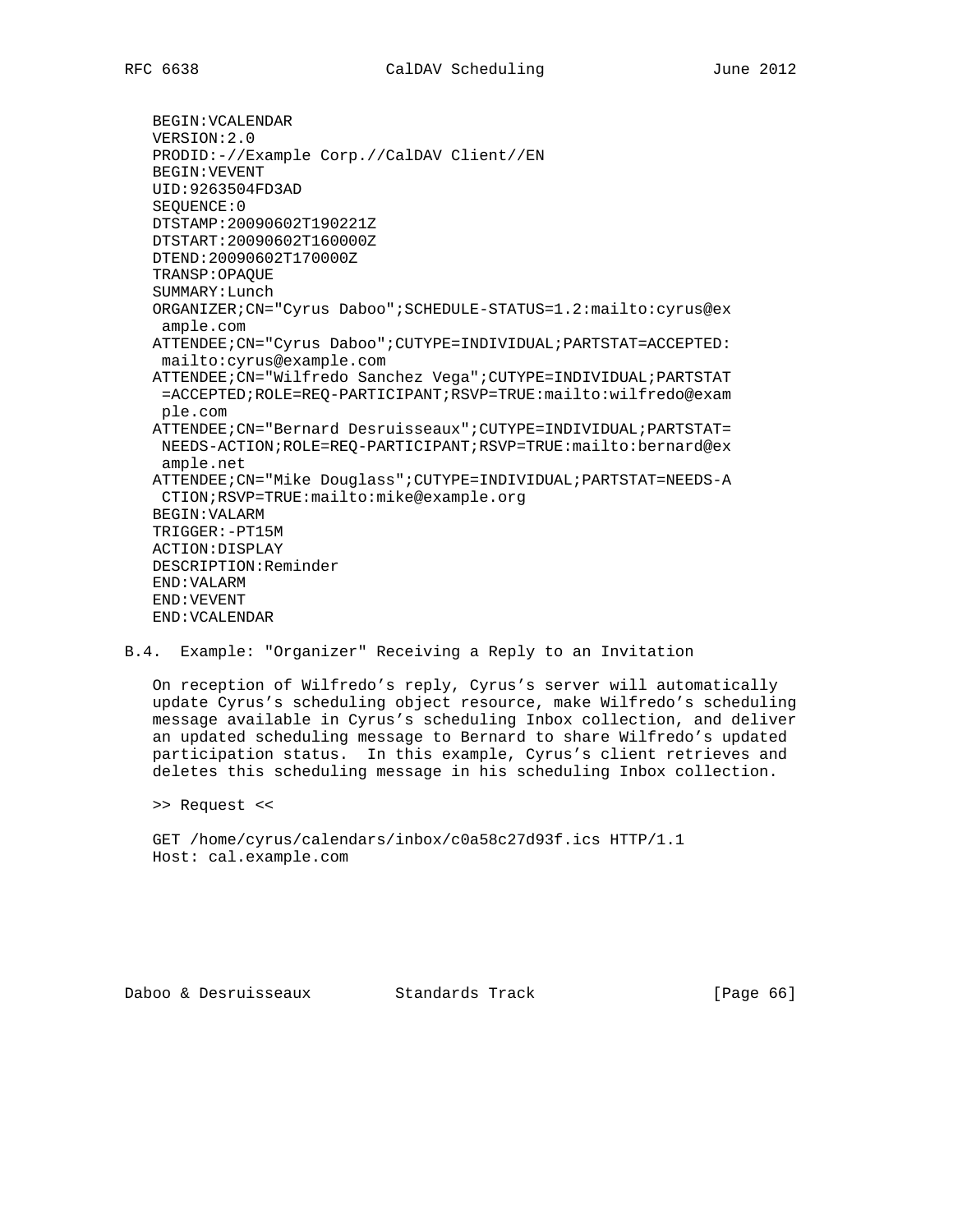>> Response <<

 HTTP/1.1 200 OK Date: Tue, 02 Jun 2009 19:05:02 GMT Last-Modified: Tue, 02 Jun 2009 19:04:20 GMT ETag: "9265eb897deabc8939589da116714bc9" Content-Type: text/calendar; charset="utf-8" Content-Length: xxxx

 BEGIN:VCALENDAR VERSION:2.0 PRODID:-//Example Corp.//CalDAV Server//EN METHOD:REPLY BEGIN:VEVENT UID:9263504FD3AD SEQUENCE:0 DTSTAMP:20090602T185754Z DTSTART:20090602T160000Z DTEND:20090602T170000Z ORGANIZER;CN="Cyrus Daboo":mailto:cyrus@example.com ATTENDEE;CN="Wilfredo Sanchez Vega";PARTSTAT=ACCEPTED:mailto:w ilfredo@example.com REQUEST-STATUS:2.0;Success END:VEVENT END:VCALENDAR

>> Request <<

 DELETE /home/cyrus/calendars/inbox/c0a58c27d93f.ics HTTP/1.1 Host: cal.example.com

>> Response <<

 HTTP/1.1 204 No Content Date: Tue, 02 Jun 2009 19:05:05 GMT

 Cyrus's client then retrieves the event back from the server with Wilfredo's updated participation status.

>> Request <<

 GET /home/cyrus/calendars/work/9263504FD3AD.ics HTTP/1.1 Host: cal.example.com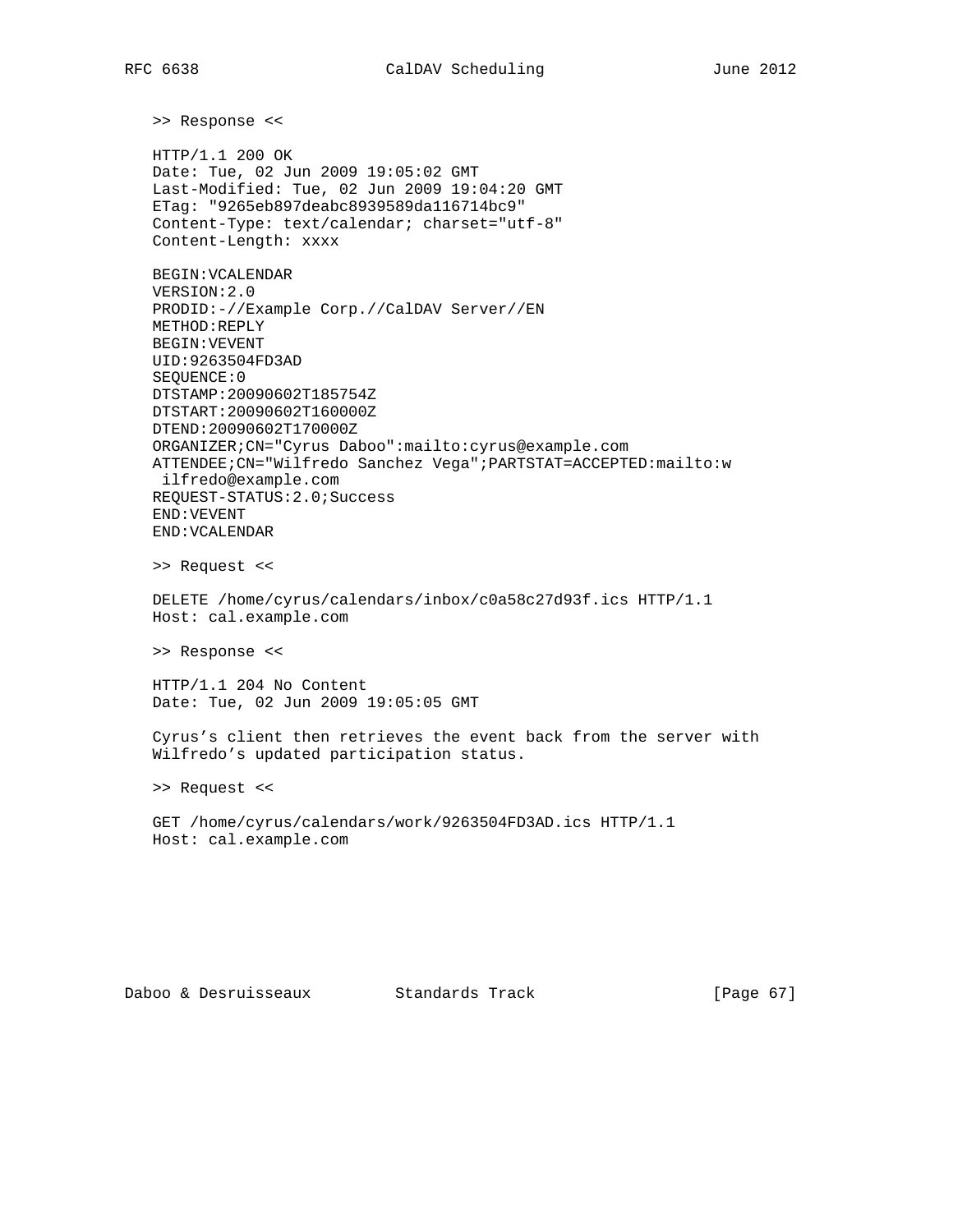>> Response <<

 HTTP/1.1 200 OK Date: Tue, 02 Jun 2009 19:05:02 GMT Last-Modified: Tue, 02 Jun 2009 19:04:20 GMT ETag: "eb897deabc8939589da116714bc99265" Schedule-Tag: "132cab27-1fe3-67ab-de13-abd348d1dee3" Content-Type: text/calendar; charset="utf-8" Content-Length: xxxx BEGIN:VCALENDAR VERSION:2.0 PRODID:-//Example Corp.//CalDAV Server//EN BEGIN:VEVENT UID:9263504FD3AD SEQUENCE:0 DTSTAMP:20090602T190420Z DTSTART:20090602T160000Z DTEND:20090602T170000Z TRANSP:OPAQUE SUMMARY:Lunch ORGANIZER;CN="Cyrus Daboo":mailto:cyrus@example.com ATTENDEE;CN="Cyrus Daboo";CUTYPE=INDIVIDUAL;PARTSTAT=ACCEPTED: mailto:cyrus@example.com ATTENDEE;CN="Wilfredo Sanchez Vega";CUTYPE=INDIVIDUAL;PARTSTAT =ACCEPTED;ROLE=REQ-PARTICIPANT;RSVP=TRUE;SCHEDULE-STATUS=2.0: mailto:wilfredo@example.com ATTENDEE;CN="Bernard Desruisseaux";CUTYPE=INDIVIDUAL;PARTSTAT= NEEDS-ACTION;ROLE=REQ-PARTICIPANT;RSVP=TRUE;SCHEDULE-STATUS=1 .0:mailto:bernard@example.net ATTENDEE;CN="Mike Douglass";CUTYPE=INDIVIDUAL;PARTSTAT=NEEDS-A CTION;RSVP=TRUE;SCHEDULE-STATUS=3.7:mailto:mike@example.org END:VEVENT END:VCALENDAR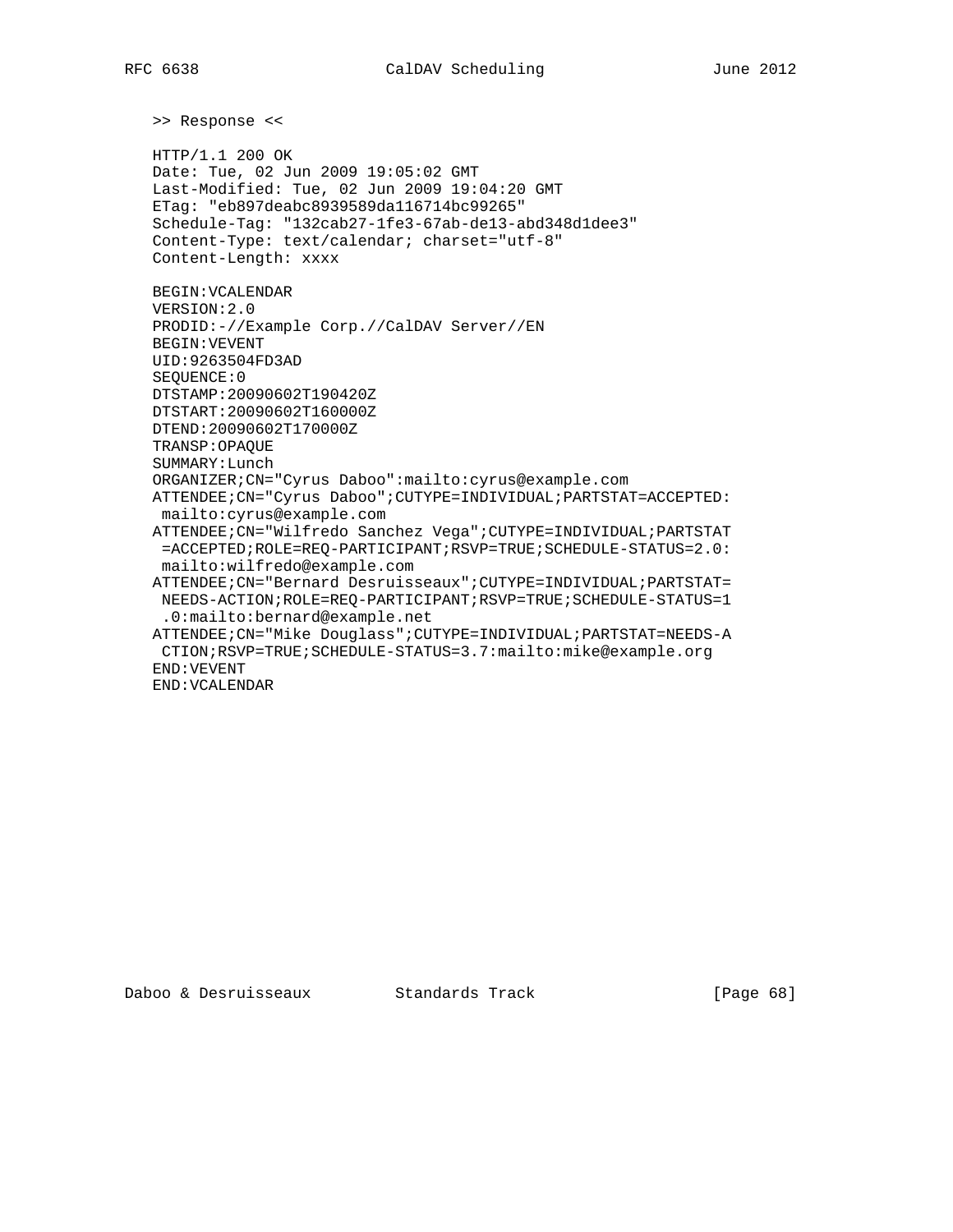B.5. Example: "Organizer" Requesting Busy Time Information

In this example, Cyrus requests the busy time information of

```
 Wilfredo, Bernard, and Mike.
 >> Request <<
 POST /home/cyrus/calendars/outbox/ HTTP/1.1
 Host: cal.example.com
 Content-Type: text/calendar; charset="utf-8"
 Content-Length: xxxx
 BEGIN:VCALENDAR
 VERSION:2.0
 PRODID:-//Example Corp.//CalDAV Client//EN
 METHOD:REQUEST
 BEGIN:VFREEBUSY
 UID:4FD3AD926350
 DTSTAMP:20090602T190420Z
 DTSTART:20090602T000000Z
 DTEND:20090604T000000Z
 ORGANIZER;CN="Cyrus Daboo":mailto:cyrus@example.com
 ATTENDEE;CN="Wilfredo Sanchez Vega":mailto:wilfredo@example.com
 ATTENDEE;CN="Bernard Desruisseaux":mailto:bernard@example.net
 ATTENDEE;CN="Mike Douglass":mailto:mike@example.org
 END:VFREEBUSY
 END:VCALENDAR
 >> Response <<
 HTTP/1.1 200 OK
 Date: Tue, 02 Jun 2009 20:07:34 GMT
 Content-Type: application/xml; charset="utf-8"
 Content-Length: xxxx
 <?xml version="1.0" encoding="utf-8" ?>
 <C:schedule-response xmlns:D="DAV:"
       xmlns:C="urn:ietf:params:xml:ns:caldav">
 <C:response>
 <C:recipient>
 <D:href>mailto:wilfredo@example.com</D:href>
 </C:recipient>
 <C:request-status>2.0;Success</C:request-status>
 <C:calendar-data>BEGIN:VCALENDAR
 VERSION:2.0
 PRODID:-//Example Corp.//CalDAV Server//EN
 METHOD:REPLY
 BEGIN:VFREEBUSY
```
Daboo & Desruisseaux Standards Track [Page 69]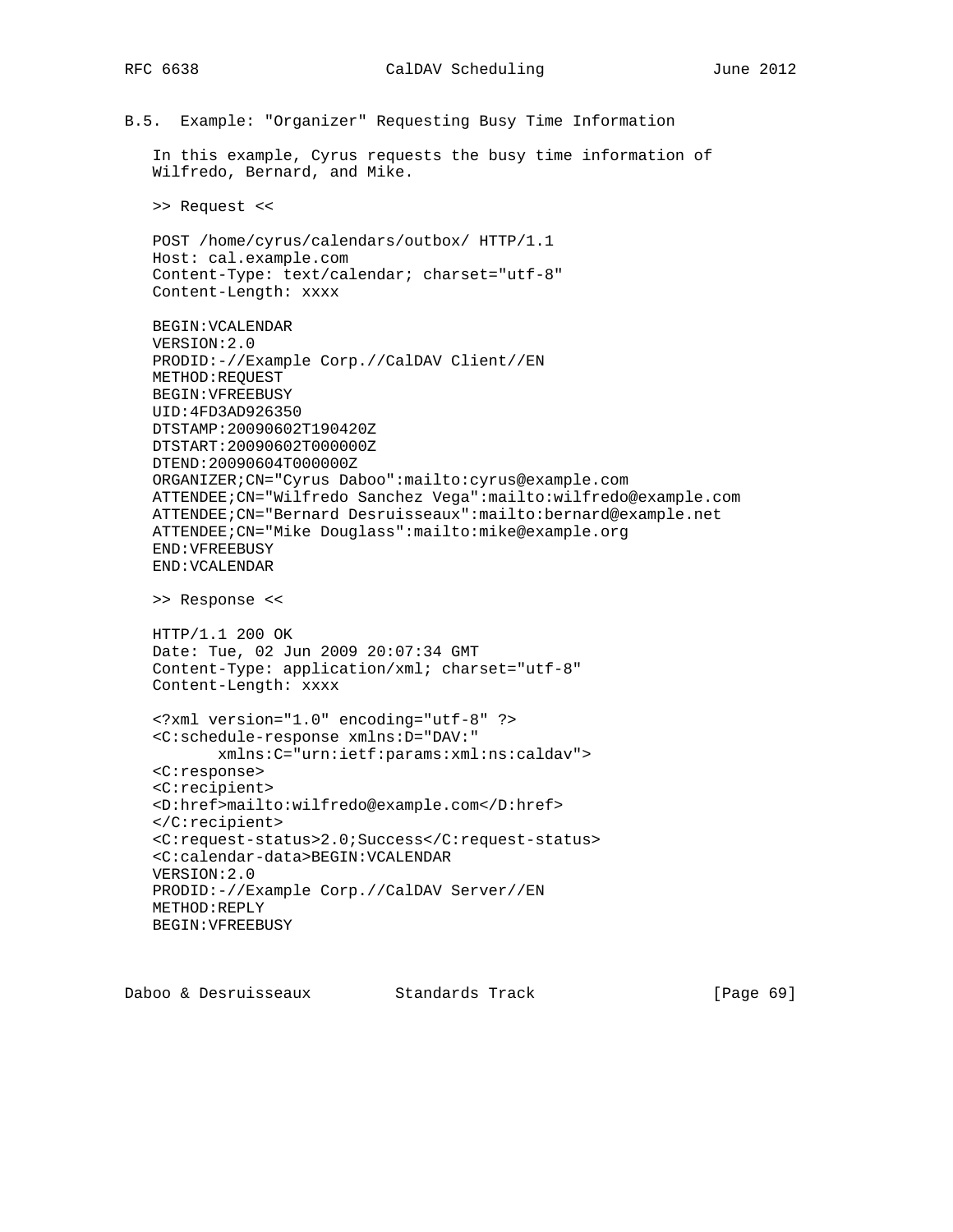UID:4FD3AD926350 DTSTAMP:20090602T200733Z DTSTART:20090602T000000Z DTEND:20090604T000000Z ORGANIZER;CN="Cyrus Daboo":mailto:cyrus@example.com ATTENDEE;CN="Wilfredo Sanchez Vega":mailto:wilfredo@example.com FREEBUSY;FBTYPE=BUSY:20090602T110000Z/20090602T120000Z FREEBUSY;FBTYPE=BUSY:20090603T170000Z/20090603T180000Z END:VFREEBUSY END:VCALENDAR </C:calendar-data> </C:response> <C:response> <C:recipient> <D:href>mailto:bernard@example.net</D:href> </C:recipient> <C:request-status>2.0;Success</C:request-status> <C:calendar-data>BEGIN:VCALENDAR VERSION:2.0 PRODID:-//Example Corp.//CalDAV Server//EN METHOD:REPLY BEGIN:VFREEBUSY UID:4FD3AD926350 DTSTAMP:20090602T200733Z DTSTART:20090602T000000Z DTEND:20090604T000000Z ORGANIZER;CN="Cyrus Daboo":mailto:cyrus@example.com ATTENDEE;CN="Bernard Desruisseaux":mailto:bernard@example.net FREEBUSY;FBTYPE=BUSY:20090602T150000Z/20090602T160000Z FREEBUSY;FBTYPE=BUSY:20090603T090000Z/20090603T100000Z FREEBUSY;FBTYPE=BUSY:20090603T180000Z/20090603T190000Z END:VFREEBUSY END:VCALENDAR </C:calendar-data> </C:response> <C:response> <C:recipient> <D:href>mailto:mike@example.org</D:href> </C:recipient> <C:request-status>3.7;Invalid calendar user</C:request-status> </C:response> </C:schedule-response>

Daboo & Desruisseaux Standards Track [Page 70]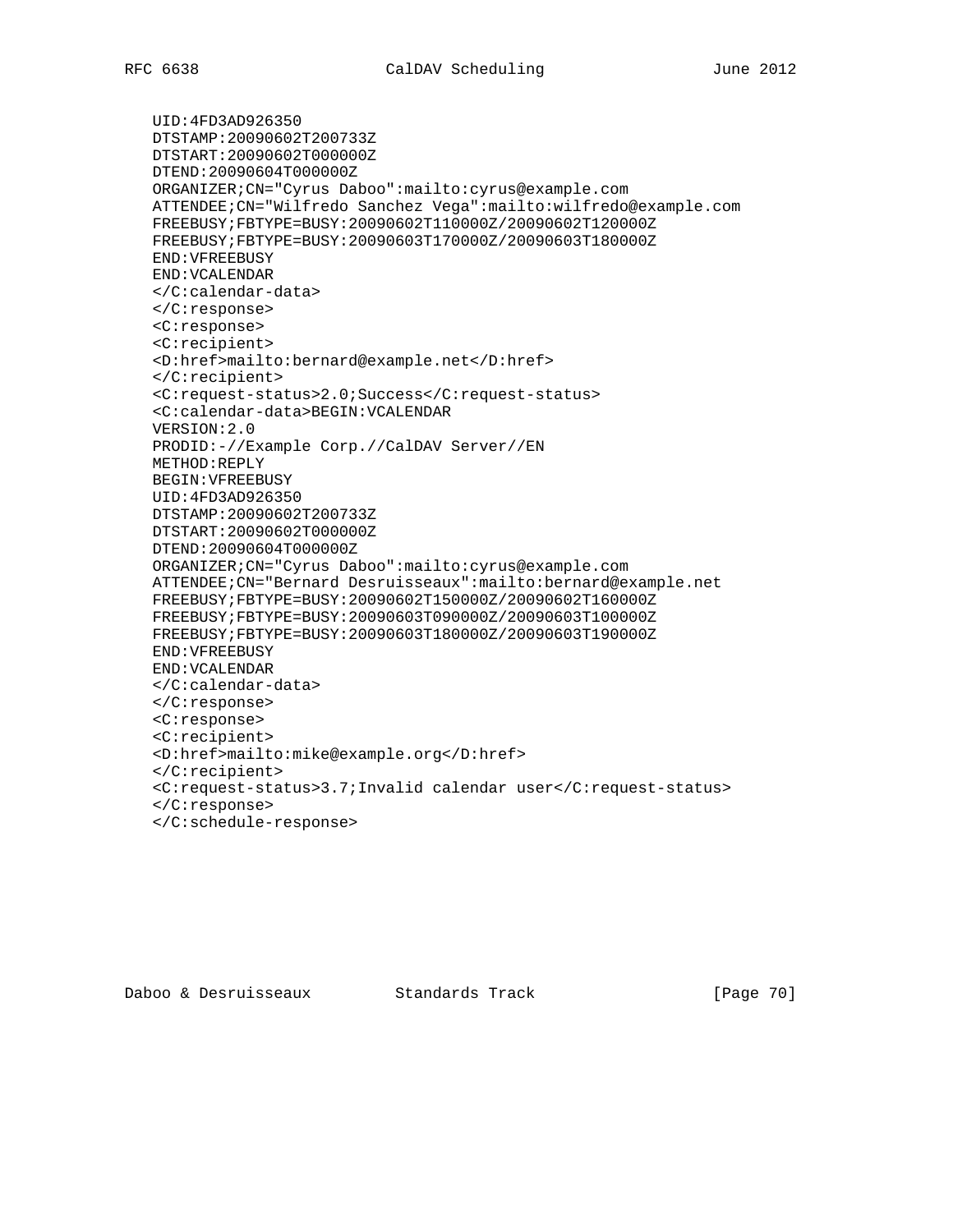# RFC 6638 CalDAV Scheduling June 2012

B.6. Example: User Attempting to Invite "Attendee" on Behalf of "Organizer"

 In the following example, Cyrus attempts to create, on behalf of Wilfredo, an event with Bernard specified as an "Attendee". The request fails, since Wilfredo didn't grant Cyrus the right to invite other calendar users on his behalf.

>> Request <<

 PUT /home/wilfredo/calendars/work/def456.ics HTTP/1.1 Host: cal.example.com Content-Type: text/calendar; charset="utf-8" Content-Length: xxxx If-None-Match: \*

 BEGIN:VCALENDAR VERSION:2.0 PRODID:-//Example Corp.//CalDAV Client//EN BEGIN:VEVENT UID:3504F926D3AD SEQUENCE:0 DTSTAMP:20090602T190221Z DTSTART:20090602T230000Z DTEND:20090603T000000Z TRANSP:OPAQUE SUMMARY:Dinner ORGANIZER;CN="Wilfredo Sanchez Vega":mailto:wilfredo@example.com ATTENDEE;CN="Wilfredo Sanchez Vega";CUTYPE=INDIVIDUAL;PARTSTAT=A CCEPTED:mailto:wilfredo@example.com ATTENDEE;CN="Bernard Desruisseaux";CUTYPE=INDIVIDUAL;PARTSTAT=NE EDS-ACTION;ROLE=REQ-PARTICIPANT;RSVP=TRUE:mailto:bernard@exampl e.net END:VEVENT END:VCALENDAR

Daboo & Desruisseaux Standards Track [Page 71]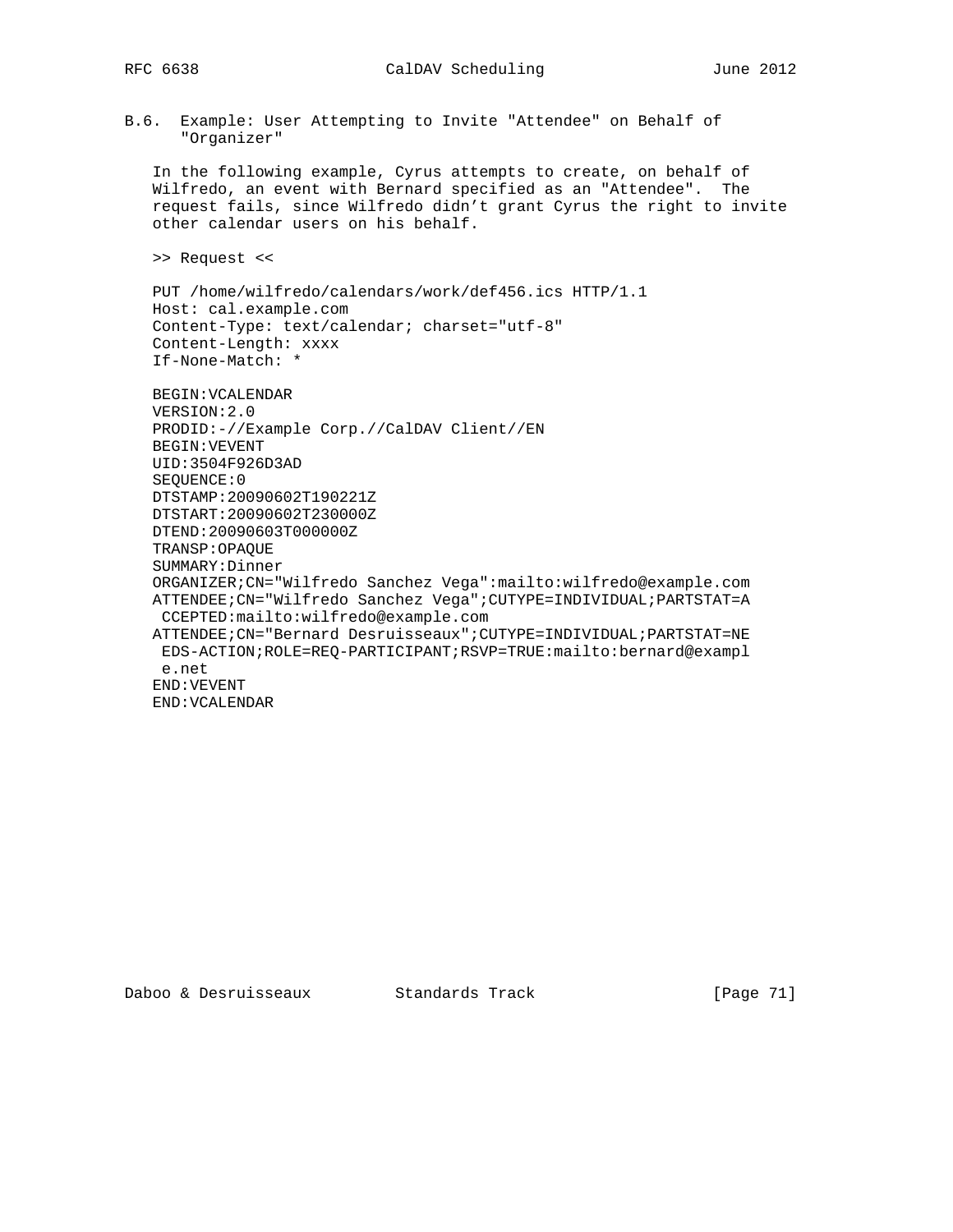```
 >> Response <<
   HTTP/1.1 403 Forbidden
   Content-Type: application/xml; charset="utf-8"
   Content-Length: xxxx
    <?xml version="1.0" encoding="utf-8" ?>
    <D:error xmlns:D="DAV:" xmlns:C="urn:ietf:params:xml:ns:caldav">
      <D:need-privileges>
        <D:resource>
          <D:href>/home/wilfredo/calendars/outbox/</D:href>
          <D:privilege><C:schedule-send-invite/></D:privilege>
        </D:resource>
      </D:need-privileges>
    </D:error>
B.7. Example: "Attendee" Declining an Instance of a Recurring Event
    In the following example, Bernard declines the second recurrence
    instance of a daily recurring event he's been invited to by Cyrus.
   >> Request <<
   PUT /home/bernard/calendars/work/4FD3AD926350.ics HTTP/1.1
   Host: cal.example.com
    Content-Type: text/calendar; charset="utf-8"
    Content-Length: xxxx
    If-Schedule-Tag-Match: "7775FB30-7534-489E-A79A-0EA147B933EB"
   BEGIN:VCALENDAR
   VERSION:2.0
   PRODID:-//Example Corp.//CalDAV Client//EN
   BEGIN:VTIMEZONE
   TZID:America/Montreal
   BEGIN:STANDARD
   DTSTART:20071104T020000
   RRULE:FREQ=YEARLY;BYMONTH=11;BYDAY=1SU
    TZNAME:EST
    TZOFFSETFROM:-0400
    TZOFFSETTO:-0500
   END:STANDARD
   BEGIN:DAYLIGHT
   DTSTART:20070311T020000
   RRULE:FREQ=YEARLY;BYMONTH=3;BYDAY=2SU
   TZNAME:EDT
   TZOFFSETFROM:-0500
   TZOFFSETTO:-0400
   END:DAYLIGHT
Daboo & Desruisseaux Standards Track [Page 72]
```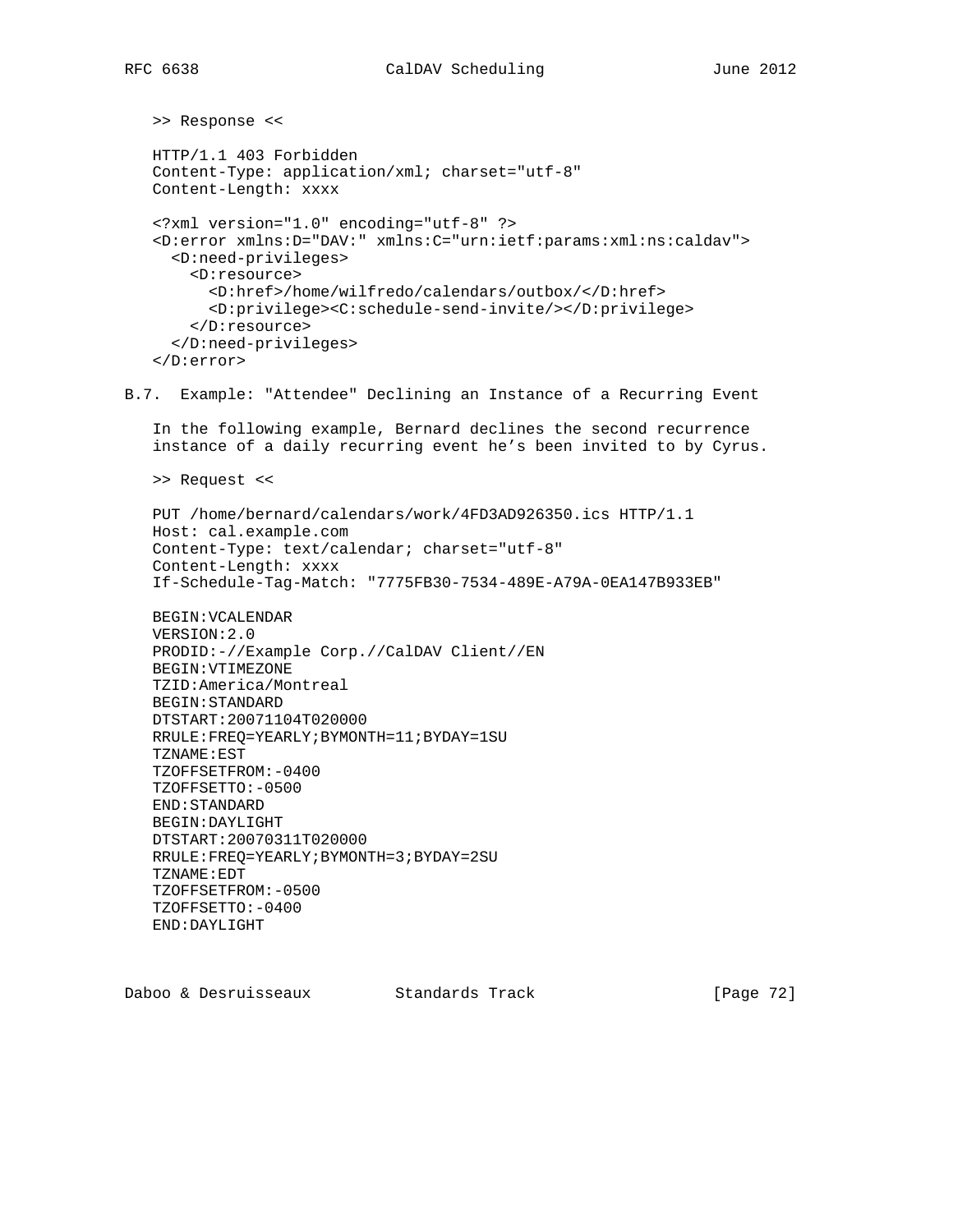END:VTIMEZONE BEGIN:VEVENT UID:9263504FD3AD SEQUENCE:0 DTSTAMP:20090602T185254Z DTSTART;TZID=America/Montreal:20090601T150000 DTEND;TZID=America/Montreal:20090601T160000 RRULE:FREQ=DAILY;INTERVAL=1;COUNT=5 TRANSP:OPAQUE SUMMARY:Review Internet-Draft ORGANIZER;CN="Cyrus Daboo":mailto:cyrus@example.com ATTENDEE;CN="Cyrus Daboo";CUTYPE=INDIVIDUAL;PARTSTAT=ACCEPTED: mailto:cyrus@example.com ATTENDEE;CN="Bernard Desruisseaux";CUTYPE=INDIVIDUAL;PARTSTAT= ACCEPTED;ROLE=REQ-PARTICIPANT;RSVP=TRUE:mailto:bernard@exampl e.net END:VEVENT BEGIN:VEVENT UID:9263504FD3AD SEQUENCE:0 DTSTAMP:20090603T183823Z RECURRENCE-ID;TZID=America/Montreal:20090602T150000 DTSTART;TZID=America/Montreal:20090602T150000 DTEND;TZID=America/Montreal:20090602T160000 TRANSP:TRANSPARENT SUMMARY:Review Internet-Draft ORGANIZER;CN="Cyrus Daboo":mailto:cyrus@example.com ATTENDEE;CN="Cyrus Daboo";CUTYPE=INDIVIDUAL;PARTSTAT=ACCEPTED: mailto:cyrus@example.com ATTENDEE;CN="Bernard Desruisseaux";CUTYPE=INDIVIDUAL;PARTSTAT= DECLINED;ROLE=REQ-PARTICIPANT;RSVP=TRUE:mailto:bernard@exampl e.net END:VEVENT END:VCALENDAR >> Response << HTTP/1.1 200 OK Content-Length: 0 Date: Tue, 02 Jun 2009 18:52:54 GMT Last-Modified: Tue, 02 Jun 2009 18:52:54 GMT ETag: "d85561cfe74a4e785eb4639451b434fb" Schedule-Tag: "488177c8-2ea7-4176-a6cb-fab8cfccdea2"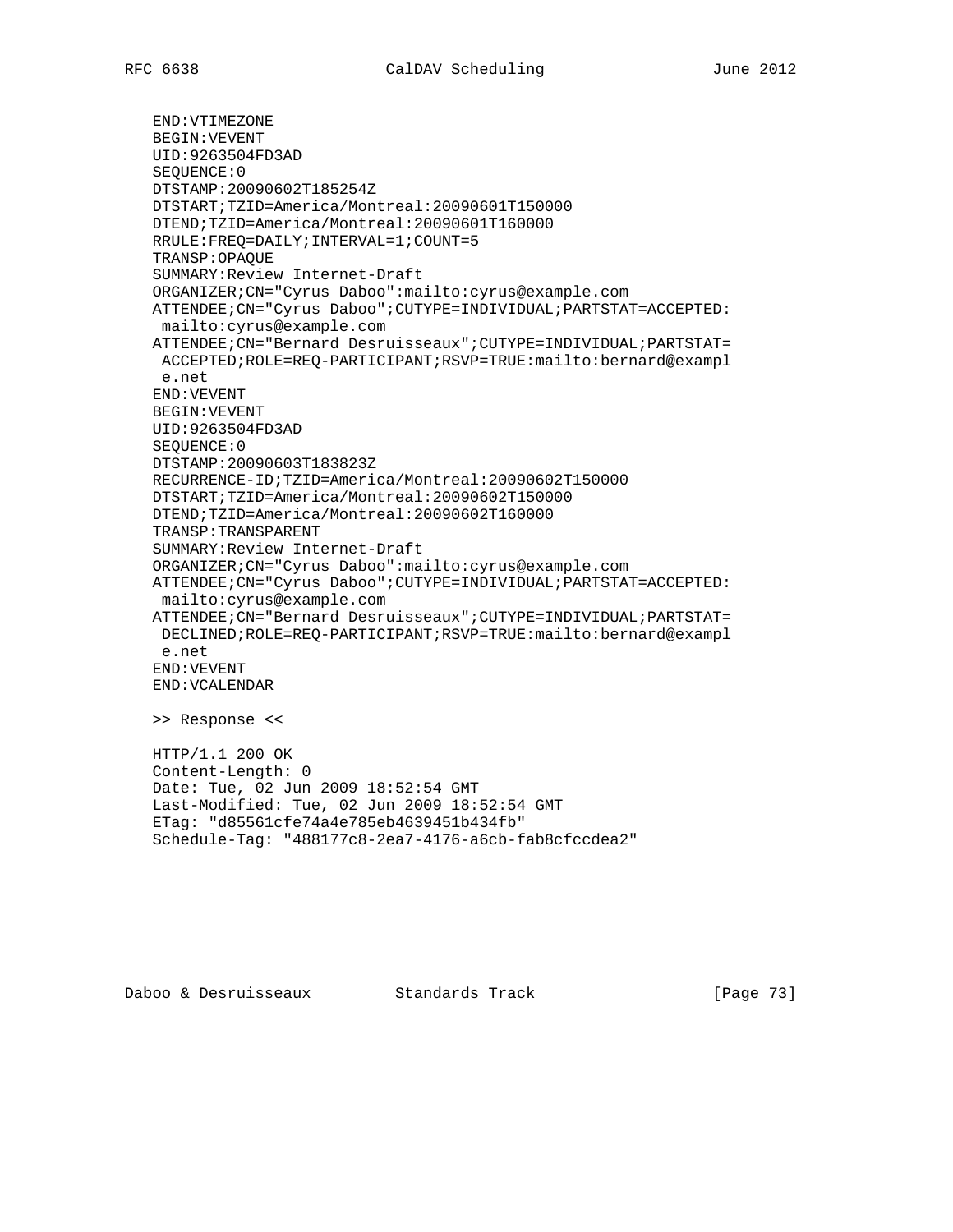Bernard's participation status update will cause his server to deliver a scheduling message to Cyrus. Cyrus's client will find the following reply message from Bernard in Cyrus's scheduling Inbox collection: >> Request << GET /home/cyrus/calendars/inbox/9263504FD3AD.ics HTTP/1.1 Host: cal.example.com >> Response << HTTP/1.1 200 OK Date: Tue, 02 Jun 2009 18:52:58 GMT Last-Modified: Tue, 02 Jun 2009 18:52:58 GMT ETag: "eb897deabc8939589da116714bc99265" Content-Type: text/calendar; charset="utf-8" Content-Length: xxxx BEGIN:VCALENDAR VERSION:2.0 PRODID:-//Example Corp.//CalDAV Client//EN METHOD:REPLY BEGIN:VTIMEZONE TZID:America/Montreal BEGIN:STANDARD DTSTART:20071104T020000 RRULE:FREQ=YEARLY;BYMONTH=11;BYDAY=1SU TZNAME:EST TZOFFSETFROM:-0400 TZOFFSETTO:-0500 END:STANDARD BEGIN:DAYLIGHT DTSTART:20070311T020000 RRULE:FREQ=YEARLY;BYMONTH=3;BYDAY=2SU TZNAME:EDT TZOFFSETFROM:-0500 TZOFFSETTO:-0400 END:DAYLIGHT END:VTIMEZONE BEGIN:VEVENT UID:9263504FD3AD SEQUENCE:0 DTSTAMP:20090603T183823Z RECURRENCE-ID;TZID=America/Montreal:20090602T150000 DTSTART;TZID=America/Montreal:20090602T150000 DTEND;TZID=America/Montreal:20090602T160000 SUMMARY:Review Internet-Draft

Daboo & Desruisseaux Standards Track [Page 74]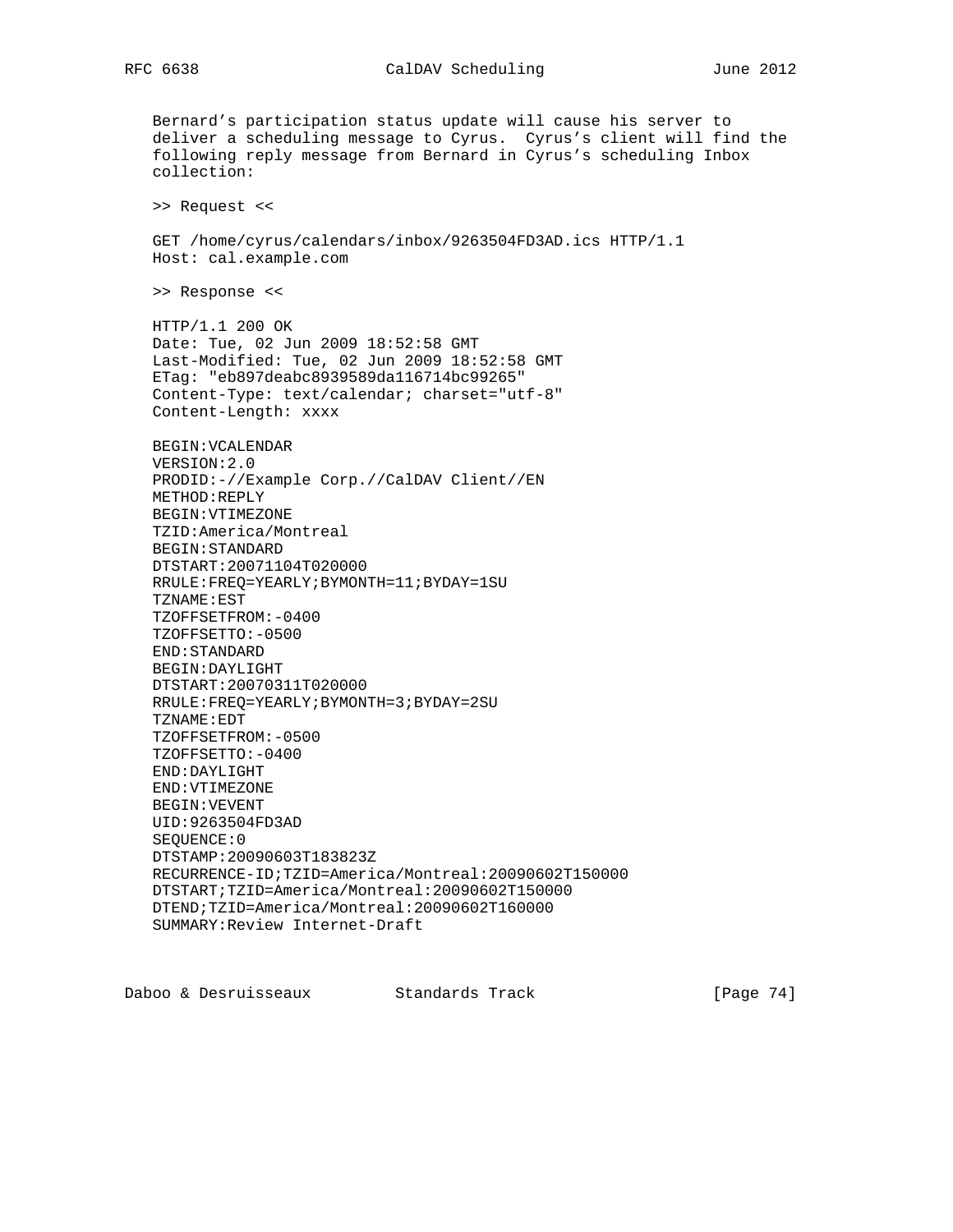ORGANIZER;CN="Cyrus Daboo":mailto:cyrus@example.com ATTENDEE;CN="Bernard Desruisseaux";PARTSTAT=DECLINED: mailto:bernard@example.net REQUEST-STATUS:2.0;Success END:VEVENT END:VCALENDAR

B.8. Example: "Attendee" Removing an Instance of a Recurring Event

 In the following example, Bernard removes from his calendar the third recurrence instance of a daily recurring event he's been invited to by Cyrus. This is accomplished by the addition of an "EXDATE" property to the scheduling object resource stored by Bernard.

>> Request <<

 PUT /home/bernard/calendars/work/4FD3AD926350.ics HTTP/1.1 Host: cal.example.com Content-Type: text/calendar; charset="utf-8" Content-Length: xxxx If-Schedule-Tag-Match: "488177c8-2ea7-4176-a6cb-fab8cfccdea2"

 BEGIN:VCALENDAR VERSION:2.0 PRODID:-//Example Corp.//CalDAV Client//EN BEGIN:VTIMEZONE TZID:America/Montreal BEGIN:STANDARD DTSTART:20071104T020000 RRULE:FREQ=YEARLY;BYMONTH=11;BYDAY=1SU TZNAME:EST TZOFFSETFROM:-0400 TZOFFSETTO:-0500 END:STANDARD BEGIN:DAYLIGHT DTSTART:20070311T020000 RRULE:FREQ=YEARLY;BYMONTH=3;BYDAY=2SU TZNAME:EDT TZOFFSETFROM:-0500 TZOFFSETTO:-0400 END:DAYLIGHT END:VTIMEZONE BEGIN:VEVENT UID:9263504FD3AD SEQUENCE:0 DTSTAMP:20090602T185254Z DTSTART;TZID=America/Montreal:20090601T150000 DTEND;TZID=America/Montreal:20090601T160000

Daboo & Desruisseaux Standards Track [Page 75]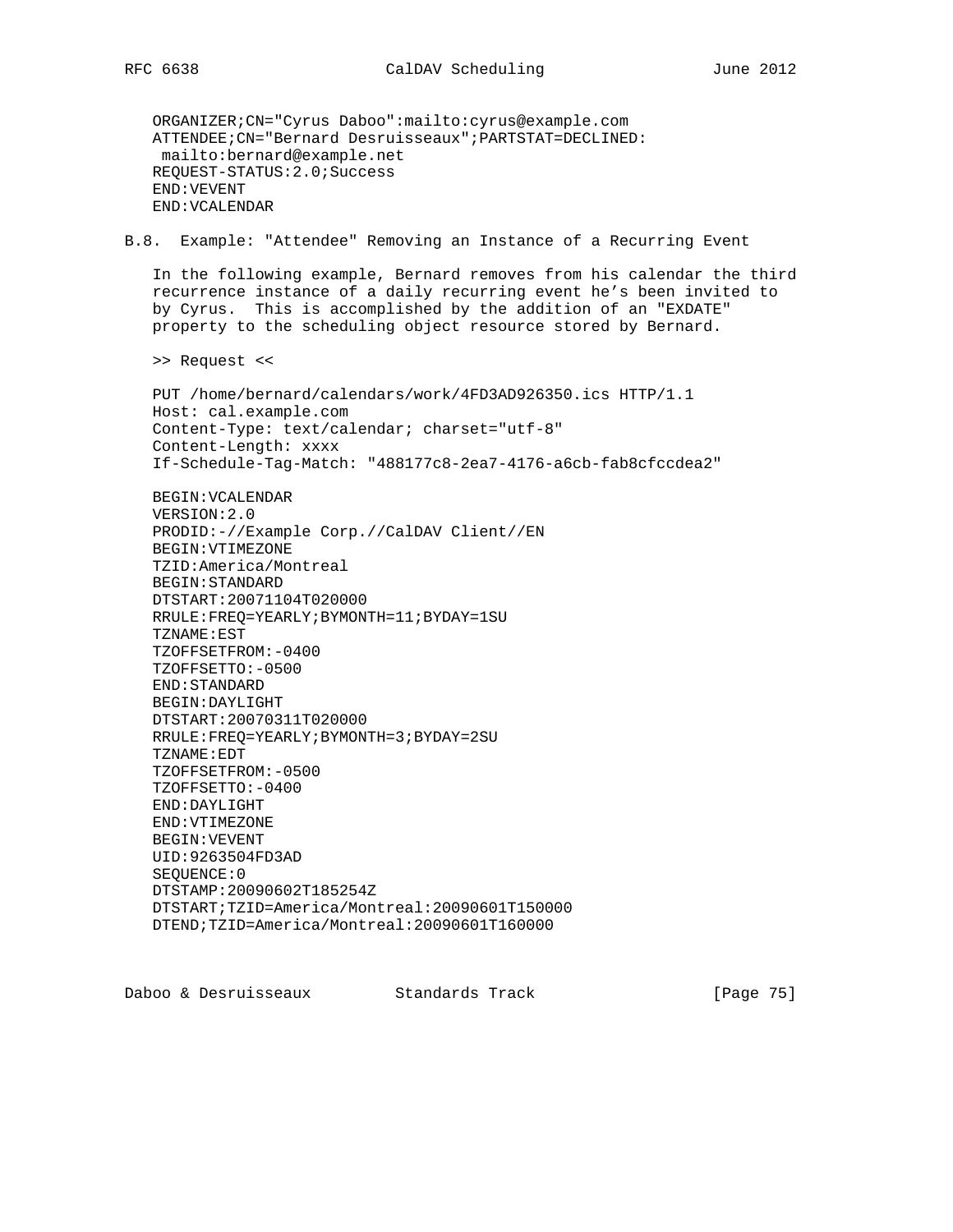RRULE:FREQ=DAILY;INTERVAL=1;COUNT=5 EXDATE;TZID=America/Montreal:20090603T150000 TRANSP:OPAQUE SUMMARY:Review Internet-Draft ORGANIZER;CN="Cyrus Daboo":mailto:cyrus@example.com ATTENDEE;CN="Cyrus Daboo";CUTYPE=INDIVIDUAL;PARTSTAT=ACCEPTED: mailto:cyrus@example.com ATTENDEE;CN="Bernard Desruisseaux";CUTYPE=INDIVIDUAL;PARTSTAT= ACCEPTED;ROLE=REQ-PARTICIPANT;RSVP=TRUE:mailto:bernard@exampl e.net END:VEVENT BEGIN:VEVENT UID:9263504FD3AD SEQUENCE:0 DTSTAMP:20090603T183823Z RECURRENCE-ID;TZID=America/Montreal:20090602T150000 DTSTART;TZID=America/Montreal:20090602T150000 DTEND;TZID=America/Montreal:20090602T160000 TRANSP:TRANSPARENT SUMMARY:Review Internet-Draft ORGANIZER;CN="Cyrus Daboo":mailto:cyrus@example.com ATTENDEE;CN="Cyrus Daboo";CUTYPE=INDIVIDUAL;PARTSTAT=ACCEPTED: mailto:cyrus@example.com ATTENDEE;CN="Bernard Desruisseaux";CUTYPE=INDIVIDUAL;PARTSTAT= DECLINED;ROLE=REQ-PARTICIPANT;RSVP=TRUE:mailto:bernard@exampl e.net END:VEVENT END:VCALENDAR Bernard's deletion of a recurrence instance will cause his server to deliver a scheduling message to Cyrus. Cyrus's client will find the following reply message from Bernard in Cyrus's scheduling Inbox collection: >> Request <<

 GET /home/cyrus/calendars/inbox/6504923FD3AD.ics HTTP/1.1 Host: cal.example.com

>> Response <<

 HTTP/1.1 200 OK Date: Tue, 02 Jun 2009 18:52:58 GMT Last-Modified: Tue, 02 Jun 2009 18:52:58 GMT ETag: "eb897deabc8939589da116714bc99265" Content-Type: text/calendar; charset="utf-8" Content-Length: xxxx

Daboo & Desruisseaux Standards Track [Page 76]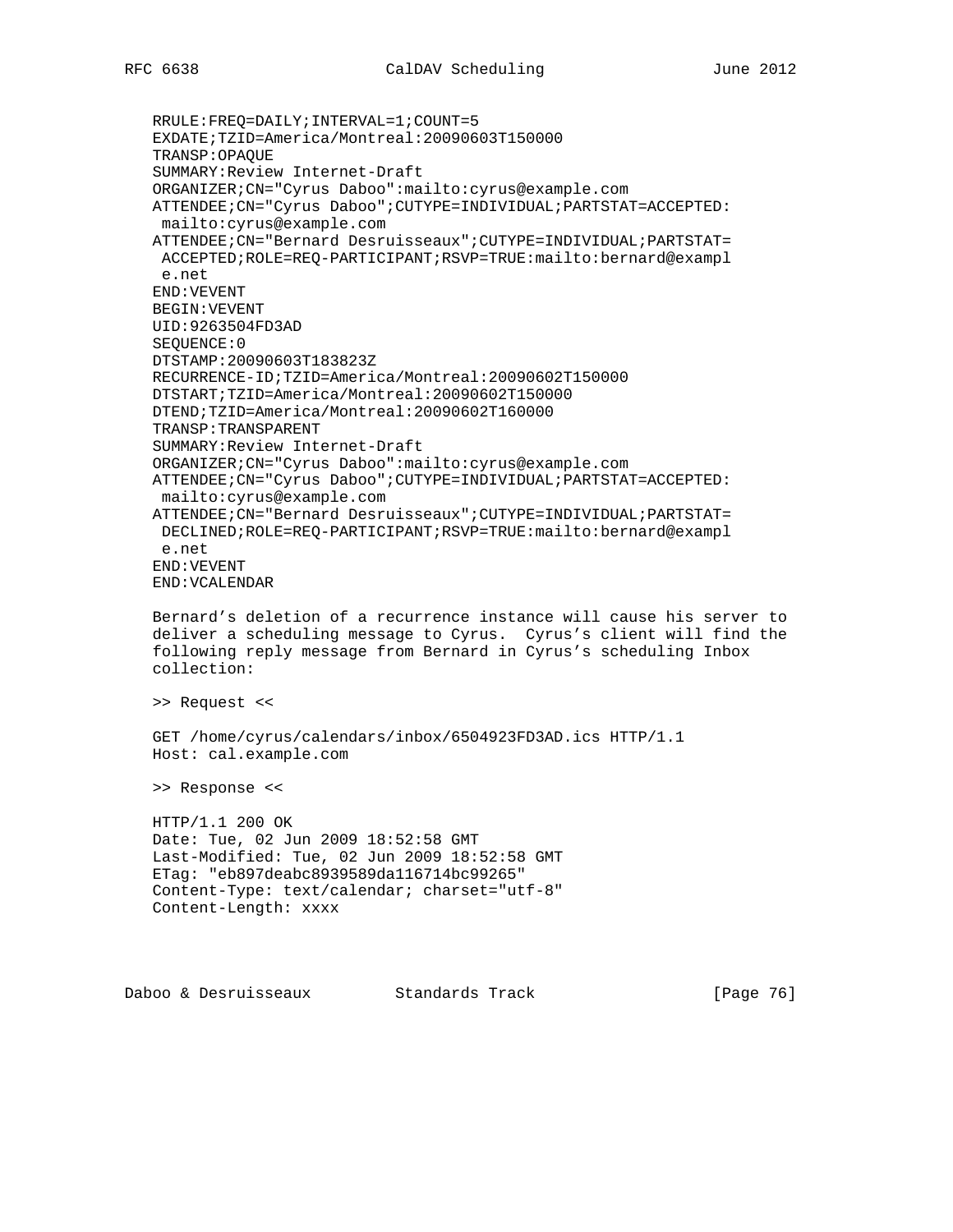BEGIN:VCALENDAR VERSION:2.0 PRODID:-//Example Corp.//CalDAV Client//EN METHOD:REPLY BEGIN:VTIMEZONE TZID:America/Montreal BEGIN:STANDARD DTSTART:20071104T020000 RRULE:FREQ=YEARLY;BYMONTH=11;BYDAY=1SU TZNAME:EST TZOFFSETFROM:-0400 TZOFFSETTO:-0500 END:STANDARD BEGIN:DAYLIGHT DTSTART:20070311T020000 RRULE:FREQ=YEARLY;BYMONTH=3;BYDAY=2SU TZNAME:EDT TZOFFSETFROM:-0500 TZOFFSETTO:-0400 END:DAYLIGHT END:VTIMEZONE BEGIN:VEVENT UID:9263504FD3AD SEQUENCE:0 DTSTAMP:20090603T183823Z RECURRENCE-ID;TZID=America/Montreal:20090603T150000 DTSTART;TZID=America/Montreal:20090603T150000 DTEND;TZID=America/Montreal:20090603T160000 SUMMARY:Review Internet-Draft ORGANIZER;CN="Cyrus Daboo":mailto:cyrus@example.com ATTENDEE;CN="Bernard Desruisseaux";PARTSTAT=DECLINED: mailto:bernard@example.net REQUEST-STATUS:2.0;Success END:VEVENT END:VCALENDAR